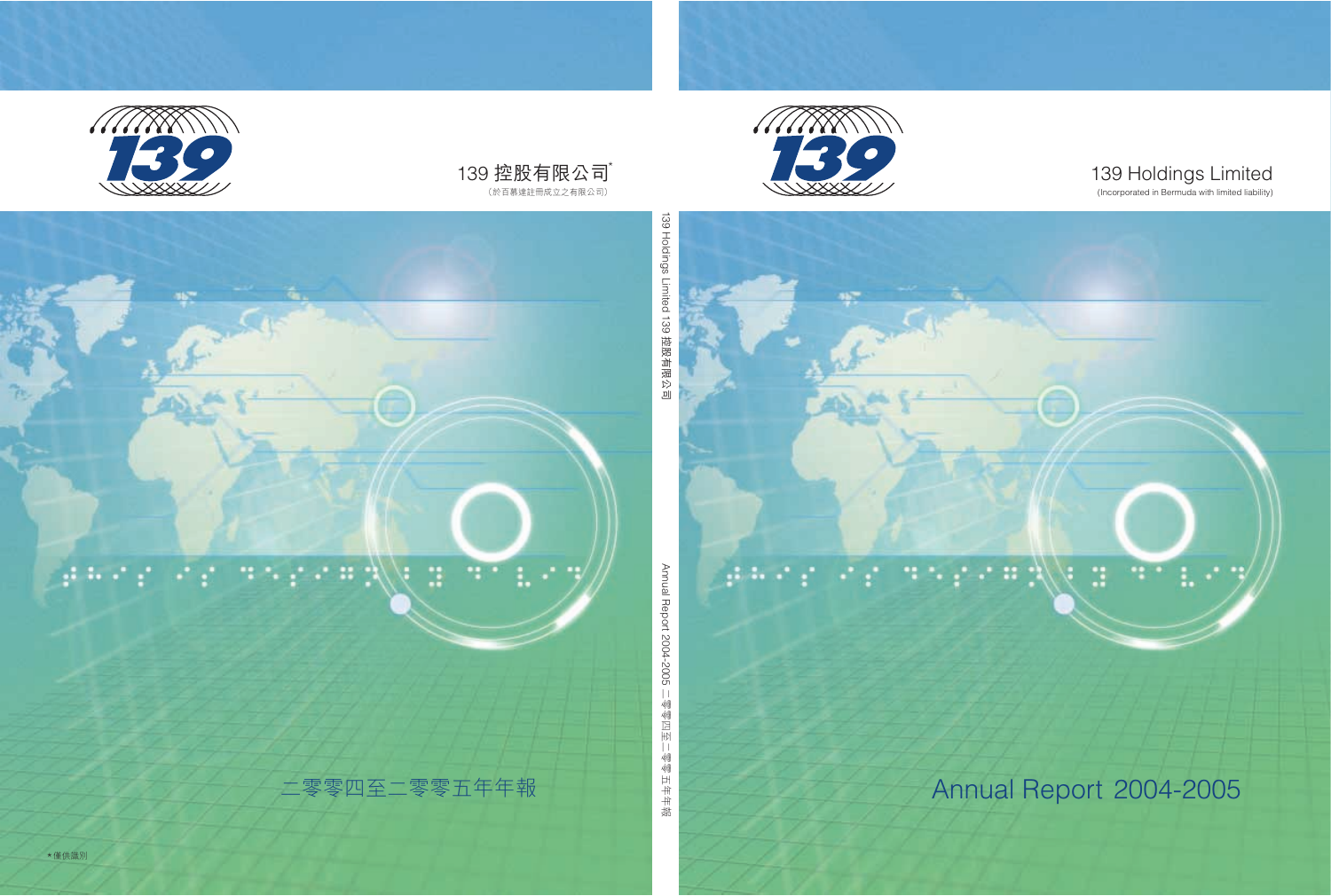2004-2005 Annual Report

# **Contents**

|                                         | Pages        |
|-----------------------------------------|--------------|
| CORPORATE INFORMATION                   | $\mathbf{2}$ |
| MANAGEMENT DISCUSSION AND ANALYSIS      | $3 - 8$      |
| DIRECTORS AND SENIOR MANAGEMENT PROFILE | $9 - 10$     |
| REPORT OF THE DIRECTORS                 | $11 - 20$    |
| REPORT OF THE AUDITORS                  | 21           |
| <b>AUDITED FINANCIAL STATEMENTS</b>     |              |
| Consolidated:                           |              |
| Profit and loss account                 | 22           |
| <b>Balance sheet</b>                    | 23           |
| Statement of changes in equity          | 24           |
| Cash flow statement                     | $25 - 26$    |
| Company:                                |              |
| <b>Balance sheet</b>                    | 27           |
| Notes to financial statements           | $28 - 68$    |

# s die Escala a Board e d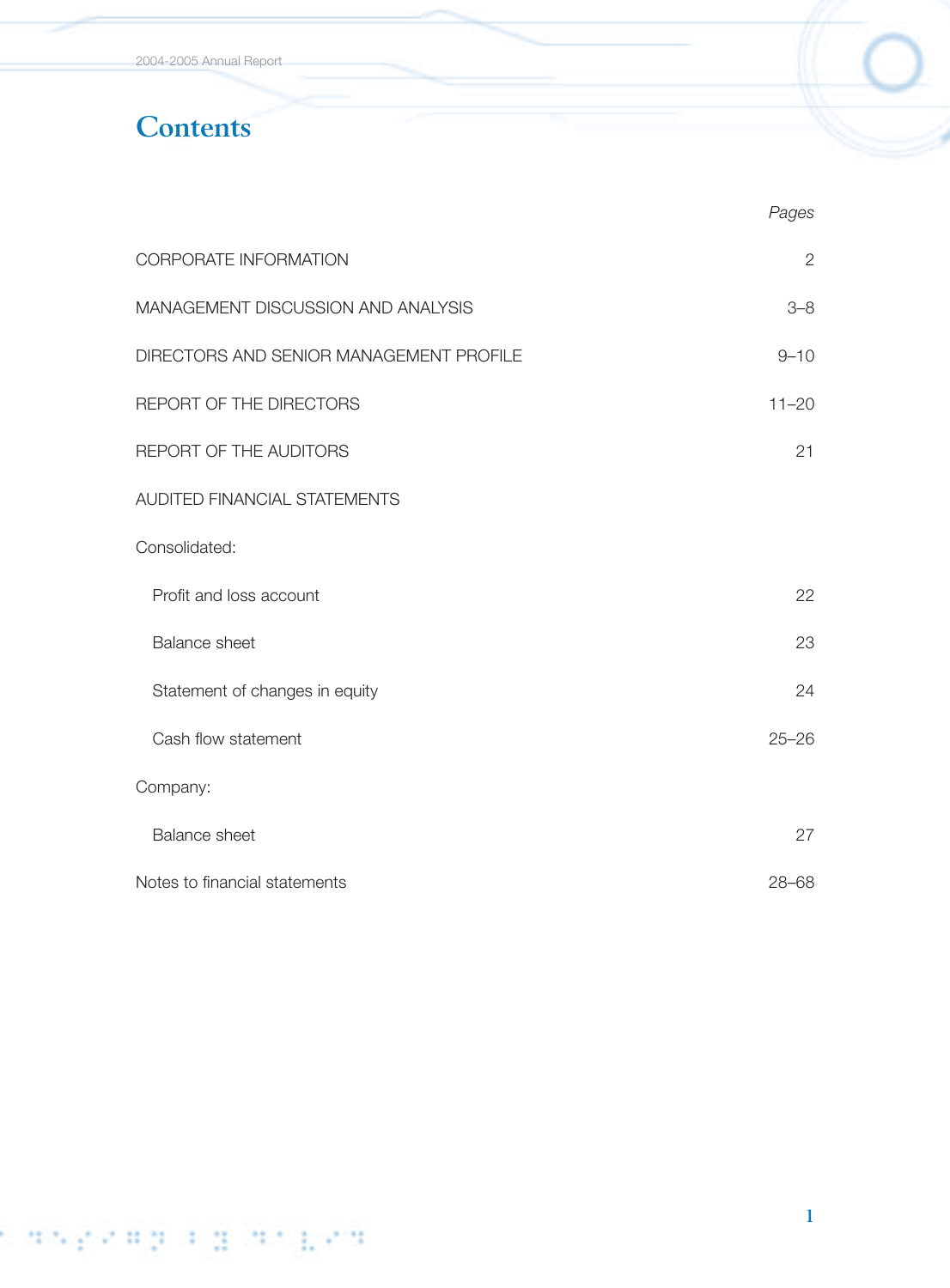# **Corporate Information**

### **Executive Directors**

Wong Howard *(Chief Executive Officer)* Wong Yat Fai Wu Qing

### **Independent Non-executive Directors**

Tung Tat Chiu, Michael Li Chi Ming Wan Ngar Yin, David

# **Company Secretary, Qualified Accountant**

Szeto Pui Tong, Patrick

#### **Auditors**

Ernst & Young

### **Principal Bankers**

The Hongkong and Shanghai Banking Corporation Limited Hang Seng Bank Limited

### **Registered Office**

Clarendon House 2 Church Street Hamilton HM 11 Bermuda

## **Head Office and Principal Place of Business**

Room 1603-05 Harcourt House 39 Gloucester Road Wanchai, Hong Kong

### **Principal Share Registrar**

Butterfield Corporate Services Limited Rosebank Centre 14 Bermudiana Road Hamilton Bermuda

### **Hong Kong Branch Share Registrar and Transfer Office**

Tengis Limited Ground Floor Bank of East Asia Harbour View Centre 56 Gloucester Road Wanchai, Hong Kong

.<br>22 **23 23 24 25 26 27 28 29 29 29 29 29 29 2**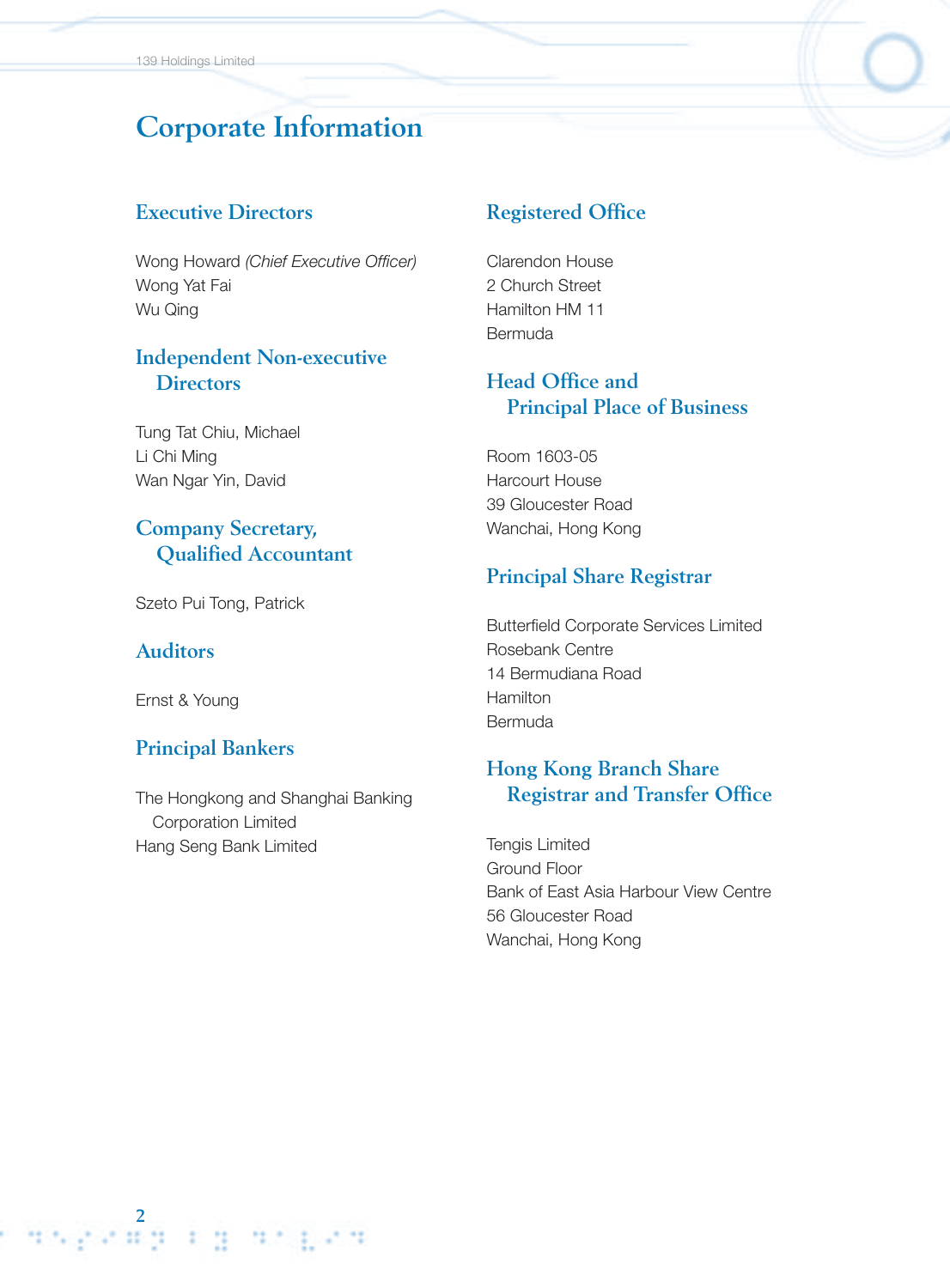### **Business review**

Driven by the strong mainland tourist and consumer spending and the strength of US economic recovery, the local economy for the year ended 31 March 2005 (the "Year") has made a satisfactory growth with the rising property and stock prices. With the strong recovery in the local economy and the rebound in equity market, the Group has recorded appreciable profit growth for the Year. The net profit from ordinary activities attributable to shareholders for the Year was HK\$25.1 million, comparing to a net profit of HK\$1.2 million last year.

The Group's turnover was HK\$39.9 million for the Year after taking into account of the segment of treasury investment of HK\$32.1 million. The Group's turnover for the last corresponding year was restated as HK\$15.8 million accordingly. The increase in the Group's net profit for the Year was primarily attributable to the contribution from treasury investment segment comprising of realised gain on other securities of HK\$28.0 million and unrealised gain of other securities of HK\$23.0 million.

During the Year, the turnover of car audio products decreased by HK\$7.6 million, or 49% to HK\$7.8 million. The decrease in the turnover of car audio business was mainly due to the continued decline in sales of the car audio products resulting from the squeezing profit margins and the increasing demand for new generation products in the existing highly competitive market. Stripping of the impairment charges of fixed assets of HK\$3.8 million and write-offs of slow moving inventory of HK\$2.7 million, the operational loss for this segment reduced by HK\$1.2 million or 11% to HK\$9.2 million.

During the Year, the Group continued to face challenging and difficult operating environment of the car audio market. The Group's car audio market became hostile and was characterized by overcapacity, low profit margins and intense competition. With the fast development of MP3 and digital transmission technology, customers tended to change their needs and tastes more frequently and have strong desires for new car audio products with latest technological functions and features. The new generation products trend has made the existing product models obsolete very fast and substantially shortened the average product life cycle. As a result, the Group has suffered a significant decrease in the sales volume of its mainstream products including car cassette & CD. In addition, the rising raw material costs resulting from high oil price has also further eroded the profit margins of the manufacturing and outsourcing products.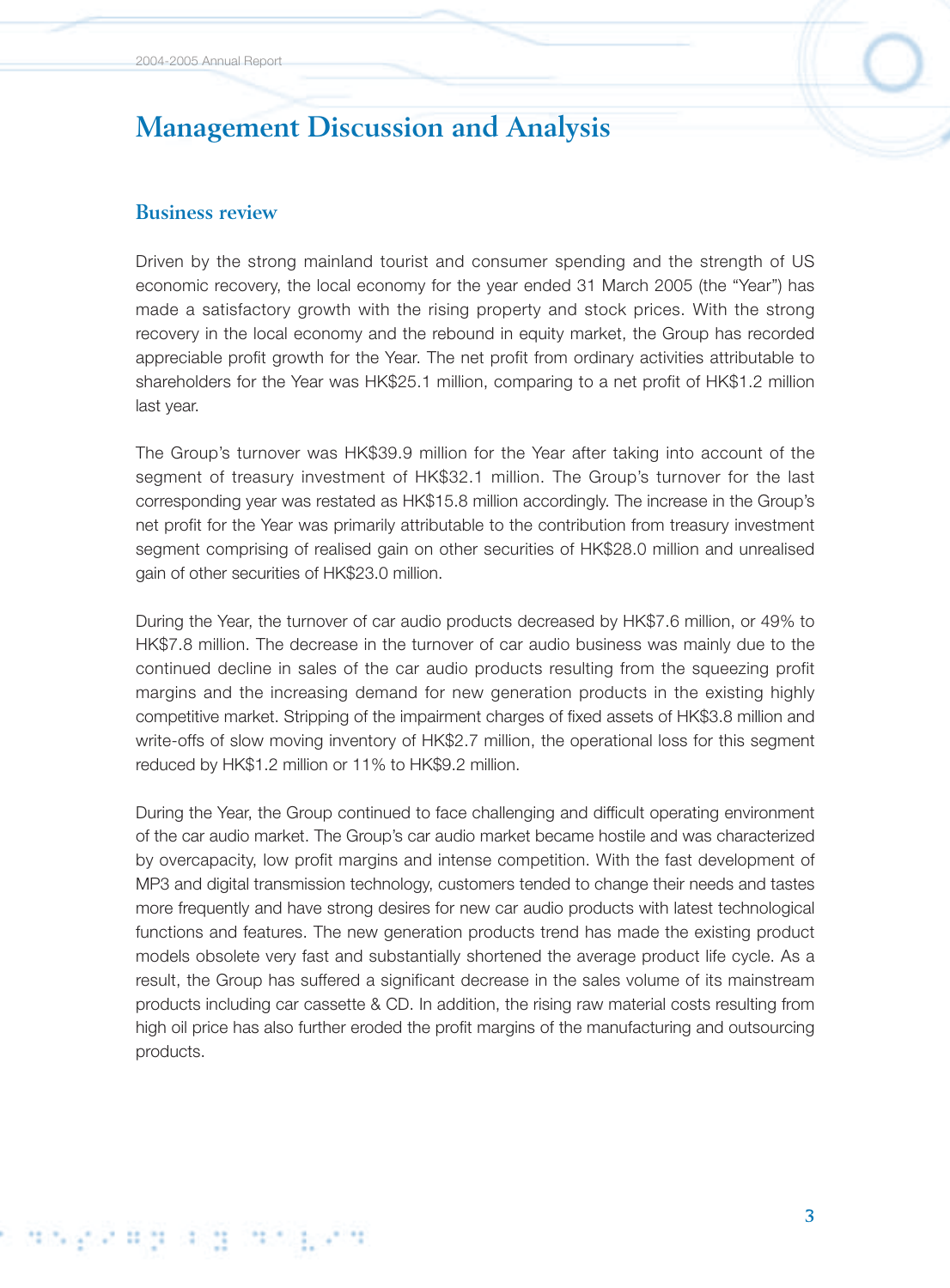4<br><del>از 11 می کارند :</del>

12.7

# **Management Discussion and Analysis**

In order to contain the operating loss, the Group has completed cost reduction program and substantially reduced the direct labor workforce. During the Year, the Group has subcontracted an assembly works of its products to the business partners. Such corrective action has mitigated partly the adverse effects of falling profit margin and the decreasing sales volume. The positive resulting effect of this cost reduction initiative will be fully reflected in the coming financial year.

Apart from relieving the burden of fixed manufacturing costs, the Group for the Year focused its efforts on strengthening the trading business by sourcing a wide range of products and expanding the existing sales network. Through the cooperation with the business partners, active participation in trade fair, and advertising & promotion, the Group has started to trade in several brought-in car audio products and recorded sales of certain trading orders.

As part of the Group's treasury investment management, the Group has been utilizing its available fund in securities investment and trading for generating and diversifying revenue streams for the past few years. Previously, these activities were not separately identified and were classified as unallocated item in the segmental information. In order to enable investors to better understanding the performance business of the Group, the Board believes that it is more appropriate and necessary to separately identify and report the treasury investment as one of the Group's major and ordinary courses of business. During the Year, the treasury investment business segment has brought positive contributions to the Group on the back of the strong rebound of local equity market and low interest rates. The turnover and the segment results of treasury investment for the Year was HK\$32.1 million and HK\$50.6 million respectively.

On 2 February 2005, the Group entered into an agreement to acquire the entire equity interest in Sociedade De Fomento Predial Fu Wa (Macau) Limitada, which is the owner and operator of Hotel Grandeur Macau, for HK\$500.0 million. Details of such transaction were disclosed in the Company's announcements dated 27 January 2005 and 4 February 2005 and the circular dated 10 June 2005.

However, the current overheating gaming business in Macau has adversely affected the overall market sentiments and weakened the business confidence of investors. The above proposed acquisition was not approved by the shareholders in the Special General Meeting of the Company held on 27 June 2005. Details of the result of the said shareholders' meeting were disclosed in the Company's announcement dated 27 June 2005. Despite of this, the financial position of the Group remains sound and the Group is well positioned to explore investment opportunities for the growth of new business.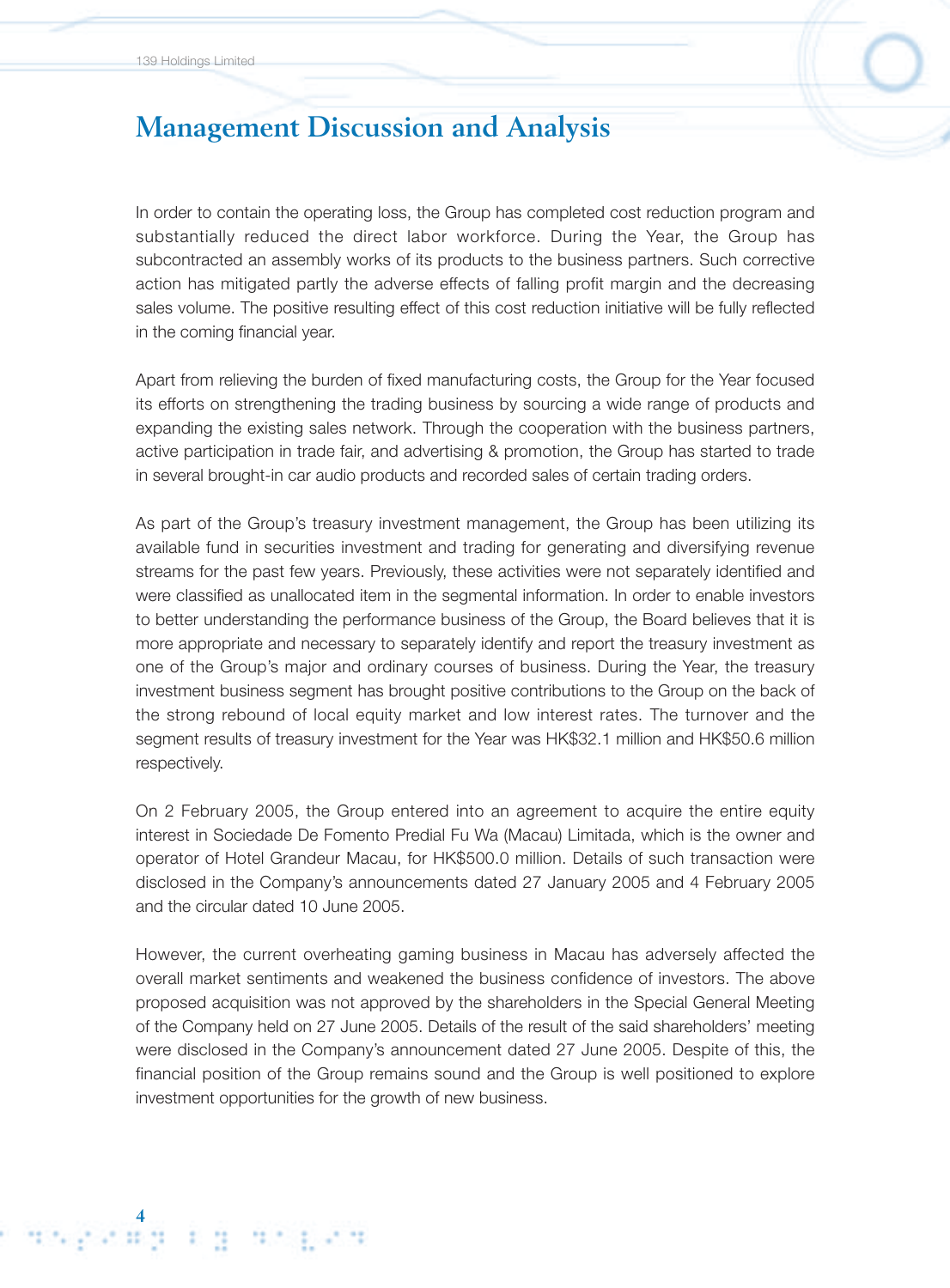## **Prospects**

The squeezing profit margins and the increasing demand for the new generation products will be a continuing trend in the car audio market. This highly competitive market will continue to be dominated by several large manufacturers who offer the comparable products at very low costs. In order to avoid the direct cost competition and find a new niche in the market, the Group will continue to put the cost control measures in place and trade in a wider range of new generation car audio and other high-end audio-video products for the year to come. In anticipation of the improving sentiments in capital and equity market, the Group will also strengthen its treasury investment segment to increase shareholders' value.

Looking ahead, the Group will continue to pursue its strategy to diversify its existing business and revenue streams. The continued global and local economic growth will create an abundance of investment opportunities across various industries. The Group will be alive to the suitable investment opportunities and poised to seize them for its growth of new businesses.

### **Financial review**

The Group's financial position for the Year remained strong, with the net asset value as at 31 March 2005 increased by 38.3% to HK\$315.9 million. (31 March 2004: HK\$228.4 million). The increase was mainly attributable to the net profit of HK\$25.1 million and new share placing of HK\$62.4 million (net of expenses). During the Year, the Group has further strengthened its financial position to support its operation and make new investments through the placement of new shares.

### **Liquidity and financial resources**

During the Year, the Group generally financed its operation with internally generated cash flow, banking facilities and the placement of new shares. In March 2005, the Group raised approximately HK\$62.4 million (net of expenses) for working capital purpose by placing a total of 2,000,000,000 new shares at HK\$0.032 per placing share through the placing agent. As a result, the Group's bank and short-term deposits as at 31 March 2005 was increased to HK\$90.0 million.

During the Year, the bank overdrafts of the Group was repaid in full (at 31 March 2004: overdrafts of HK\$4.4 million). As at 31 March 2005, there were no bank overdrafts, short and long term interest bearing borrowings or material contingent liabilities to the Group. As at 31 March 2005, the Group's gearing ratio, being the total interest bearing bank borrowing to net worth was nil (31 March 2004: 2%).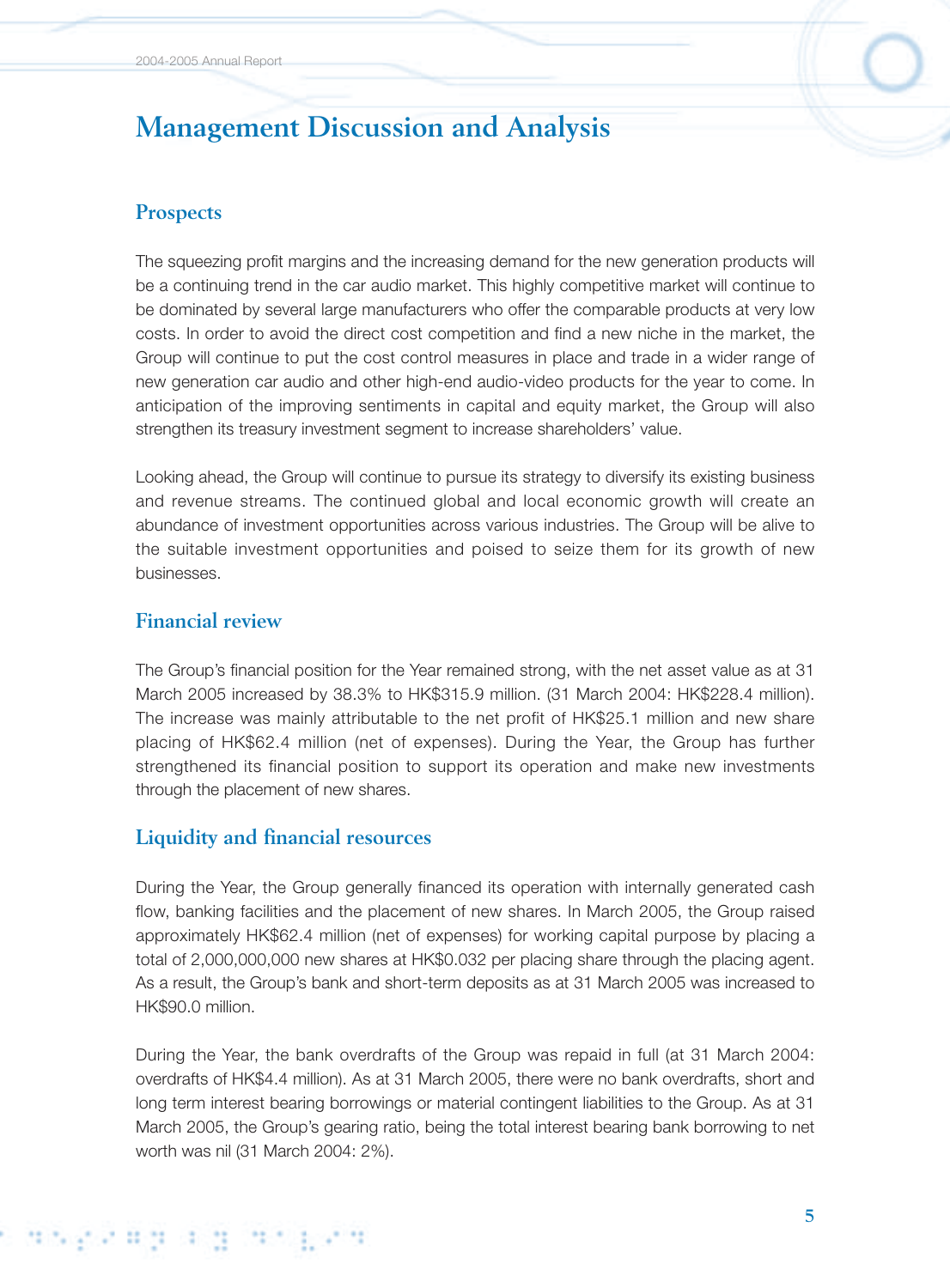As at 31 March 2005, the Group's current ratio was 34.2 times (at 31 March 2004: 16.6 times) based on current assets of HK\$311.3 million (at 31 March 2004: HK\$234.3 million) and current liabilities of HK\$9.1 million (at 31 March 2004: HK\$14.1 million).

Subsequent to the Year, the Group has obtained short-term unsecured loans of HK\$90.0 million in aggregate to finance the proposed acquisition of the entire equity interest in Sociedade De Fomento Predial Fu Wa (Macau) Limitada. At the date hereof, the above loans have been fully repaid by the Group.

### **Capital structure**

The Group's bank deposits and borrowings are mainly denominated in Hong Kong dollars. Most of the Group's sales and purchases are made in United States dollars and Hong Kong dollars. Therefore, the exchange risks exposed to the Group is minimal.

On 27 January 2005, the Company entered into an agreement with a placing agent for placement of 4,000,000,000 new shares at HK\$0.032 per placing shares, 2,000,000,000 shares were placed in March 2005 (the "First Placing") whilst the remaining 2,000,000,000 shares will be placed on a best effort basis (the "Second Placing"). The 4,000,000,000 placing shares represented approximately 42.86% of the issued share capital of the Company as at 27 January 2005. As at the date hereof, the Second Placing has not yet completed. Details of the First Placing and the Second Placing have been disclosed in the Company's announcements dated 27 January 2005 and 30 May 2005 and the circular dated 16 February 2005.

On 21 June 2005, the Group proposed a capital reorganisation including the consolidation of every ten existing shares of HK\$0.01 each in the issued share capital of the Company into one consolidated share of HK\$0.10 and the cancellation of HK\$0.09 paid-up capital for each consolidated share. In addition, the existing board lot of 2,000 shares will be changed to board lot of 10,000 reorganised shares. Details of the capital reorganisation were disclosed in the Company's announcement dated 21 June 2005 and circular dated 4 July 2005.

### **Significant investments**

As at 31 March 2005, the Group had convertible notes issued by a company listed on The Stock Exchange of Hong Kong Limited with carrying amount of HK\$13.5 million.

As at 31 March 2005, the Group maintained a portfolio of other securities with fair value of HK\$ 194.7 million.

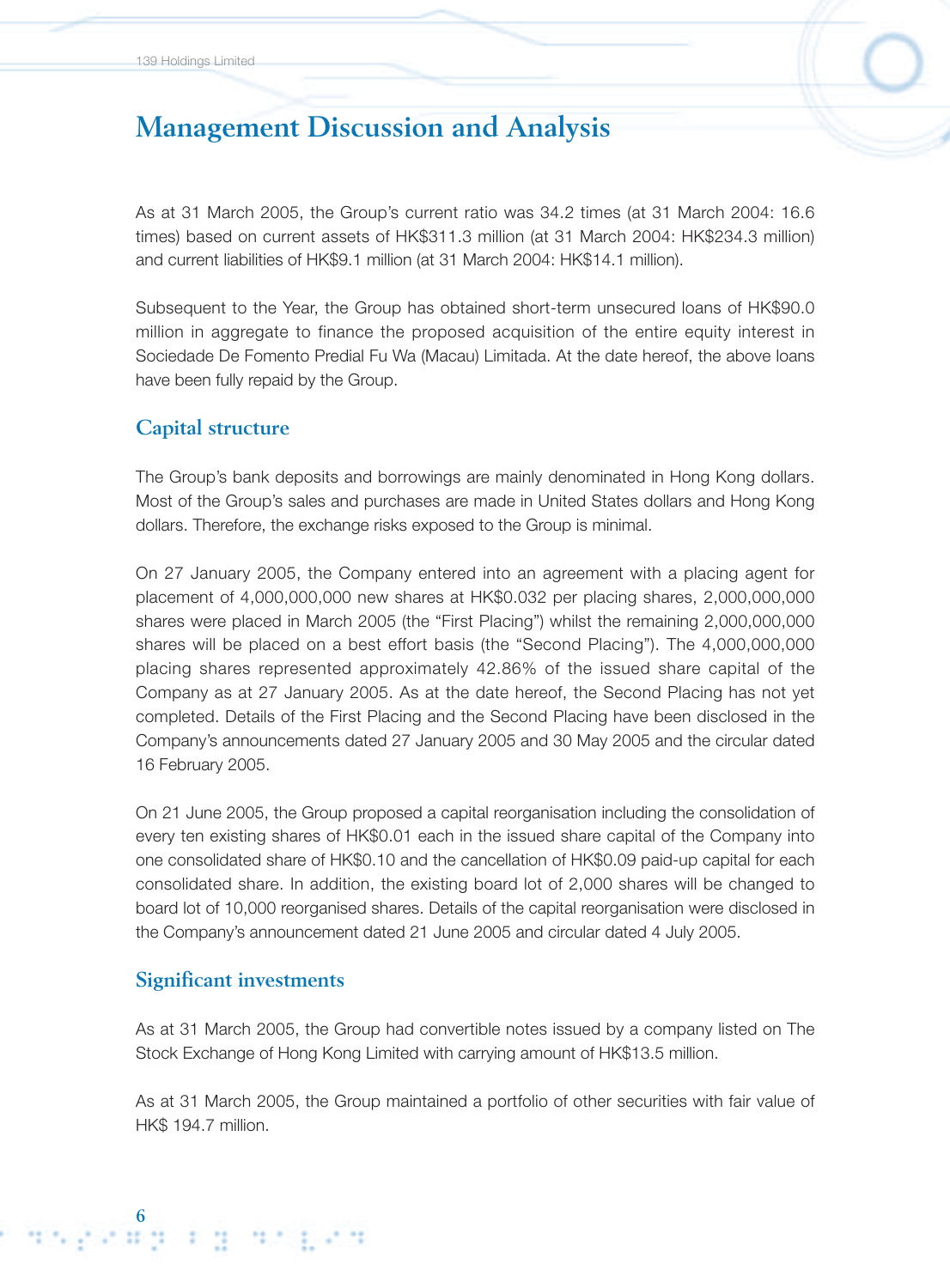### **Details of Charges on Assets**

At 31 March 2005, a fixed deposit of HK\$6.6 million (2004: HK\$6.5 million) and an unlisted investment fund of HK\$4.1 million (2004: HK\$4.0 million) were pledged to secure banking facilities granted to the Group.

### **Material acquisitions and disposals**

During the Year, the Company has no material acquisition and disposal of subsidiaries and associate.

# **Employment, Training and Development**

At 31 March 2005, the Group had a total of 49 employees of which 23 were based in Hong Kong and 26 were based in the Mainland China. The Group has committed itself to its staff training and development and structured training programs for all employees.

Remuneration packages are maintained at a competitive level and reviewed on a periodic basis. Bonus and share options are awarded to certain employees according to the assessment of individual performance and industry practice.

#### caspeaga g in the ann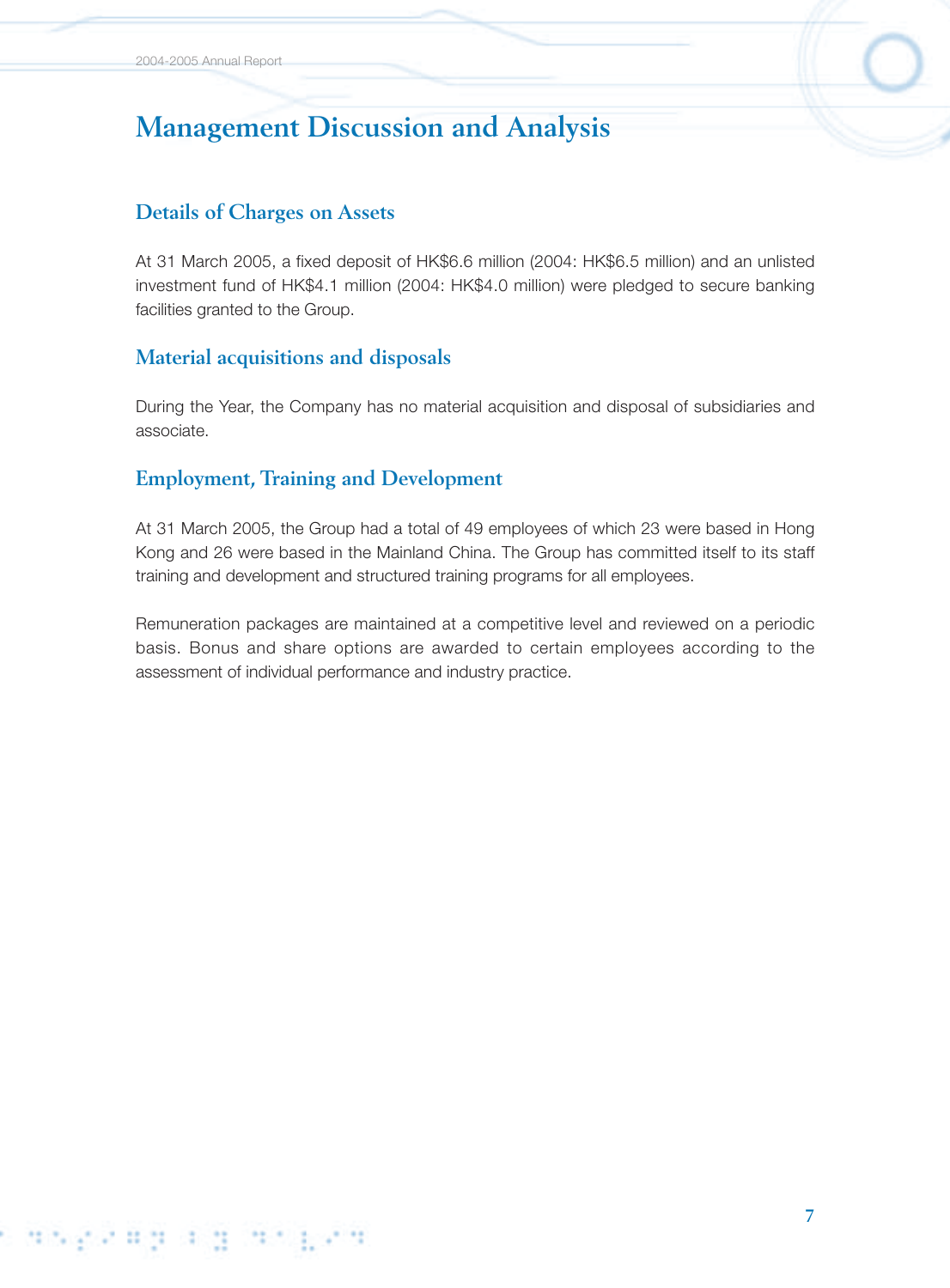### **Financial Highlights**

|                                     | 2004/2005      | 2003/2004      |
|-------------------------------------|----------------|----------------|
| Turnover                            | HK\$39,858,000 | HK\$15,821,000 |
| Net profit from ordinary activities |                |                |
| attributable to shareholders        | HK\$25,125,000 | HK\$1,204,000  |
| Basic earnings per share            | HK0.27 cents   | HK0.01 cents   |

#### Turnover (For the year ended 31 March)



# Net Profit/(Loss) From Ordinary Activities

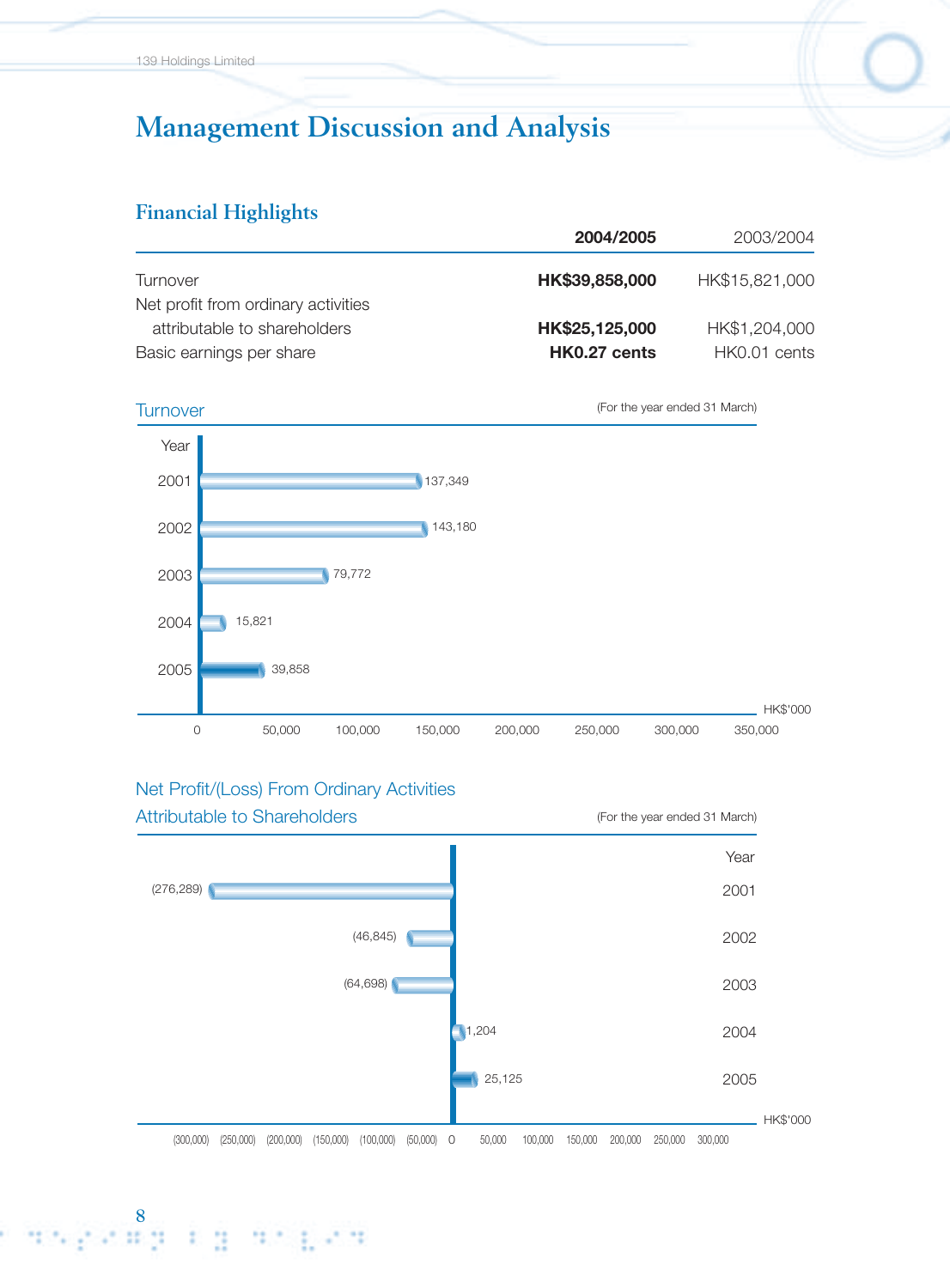# **Directors and Senior Management Profile**

# **EXECUTIVE DIRECTORS**

**Wong Howard**, aged 49, joined the Group in February 2000, has over 20 years of senior management experience in overall strategy, business development and retail chain shops establishment. Mr. Wong had been a Managing Director of a listed Company in Hong Kong for two years before joining the Group.

**Chan Chun Tung, John**, aged 53, holds an Honorary Doctor of Philosophy degree in Business Administration from Southern California University for professional studies, USA. He is the co-founder of the Group. He was responsible for liaison with major customers, overall corporate strategy and planning of the Group. Before establishing the Group, he worked for over 15 years' experience in the finance and administration departments of several companies and held senior management position in a container and godown services company. He resigned as the Chairman of Board of our Company on 25 February 2002 but remained on the Board as an executive director until his retirement as director in August 2004.

**Wong Yat Fai**, aged 45, joined the Group in February 2000, graduated from the Hong Kong Polytechnic major in Banking. Prior to joining the Group, Mr. Wong had over 13 years' working experience in an international banking group. In addition, Mr. Wong had been a Finance Director of a listed company in Hong Kong for two years.

**Wu Qing**, aged 48, joined the Group in February 2000, holds a Ph.D. degree of computer science from the University Bonn of Germany. In 1994, Mr. Wu joined a holding company as the R & D manager. During that time, he was in charge of the research and development and engaged in the marketing study of application softwares and e-commerce.

**Lo Ki Yan, Karen**, aged 33, joined the Group in February 2000, holds a Bachelor of Arts degree from the University of Pennsylvania. She has over 5 years' experience in fashion business. She resigned in February 2005.

# **INDEPENDENT NON-EXECUTIVE DIRECTORS**

**Li Chi Ming**, aged 47, joined the Group in February 2000, holds an Honorary LL. B, P.C.LL. from Hong Kong University, and L.L.M. from City University. He was being a Partner of Messrs. Poon, Yeung & Li, solicitors over 17 years.

**Tung Tat Chiu, Michael**, aged 43, joined the Group in September 2000 and holds a Bachelor of Arts degree in law and accounting from the University of Manchester. Mr Tung is a practising solicitor in Hong Kong. Mr Tung is also a non-executive director of a Hong Kong listed company and the company secretary of various listed companies in Hong Kong.

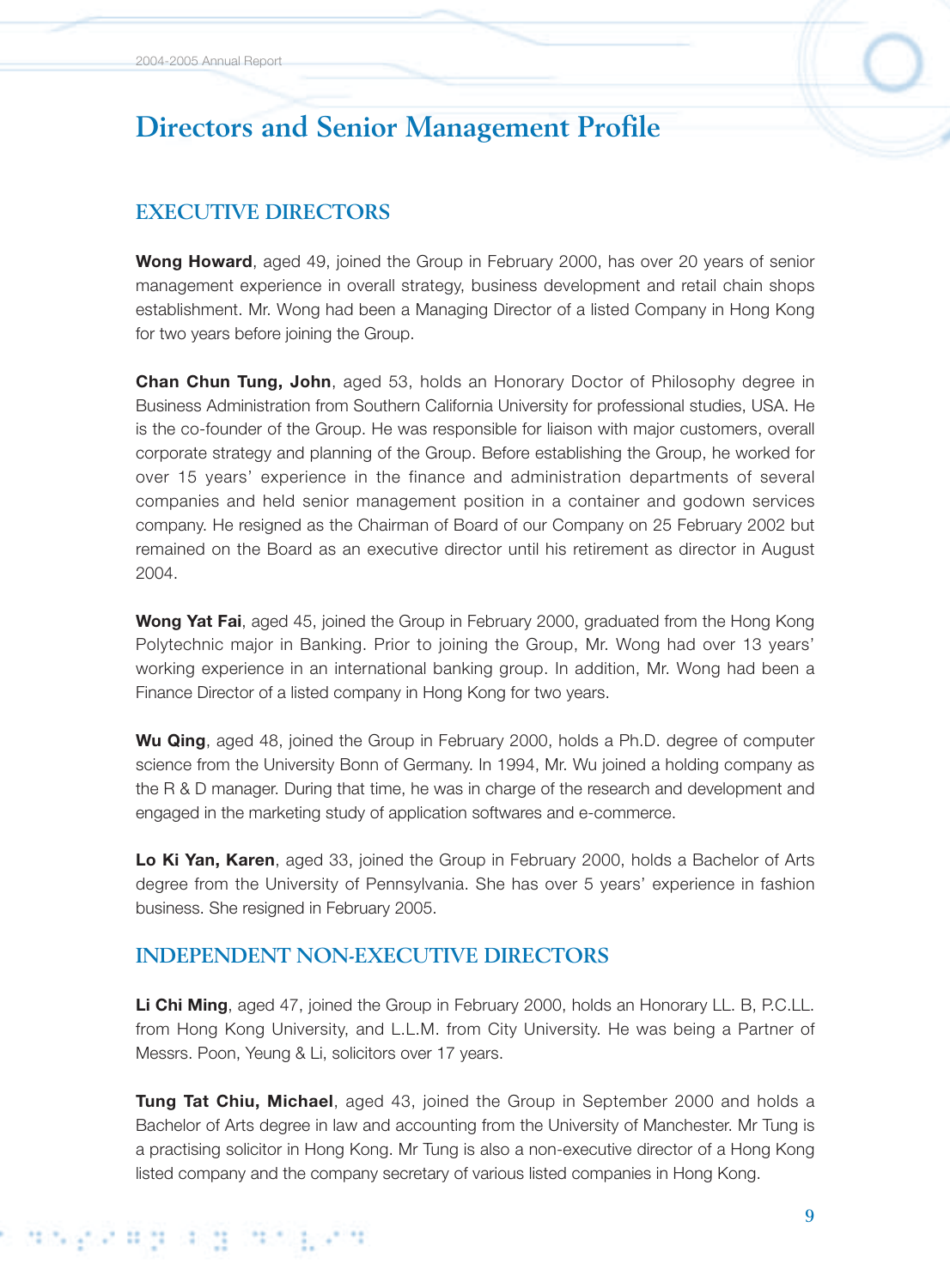# **Directors and Senior Management Profile**

**WAN Ngar Yin, David**, aged 44, joined the Group in September 2004 and holds a bachelor degree in social sciences from the University of Hong Kong and a master degree in business administration from the University of Sydney (Australia). Mr. Wan is member of the Hong Kong Securities Institute, a member of the CPA Australia, an associate member of the Hong Kong Institute of Certified Public Accountants (formerly the Hong Kong Society of Accountants), an associate member of the Taxation Institute of Hong Kong and a fellow member of the Association of Chartered Certified Accountants. Mr. Wan is also the independent nonexecutive director of two other listed companies in Hong Kong.

### **SENIOR MANAGEMENT**

**10**

**SZETO Pui Tong, Patrick**, aged 45, joined the Group in March 2000, is the Financial Controller, the Company Secretary of the Group. Before joining the Group, he has over 13 years of experience in finance and accounting field. He holds a master degree of business in accounting from Monash University in Australia and is an associate member of the Hong Kong Institute of Certified Public Accountants, the Hong Kong Institute of Company Secretaries, the Chartered Institute of Management Accountants and the Institute of Chartered Secretaries and Administrators.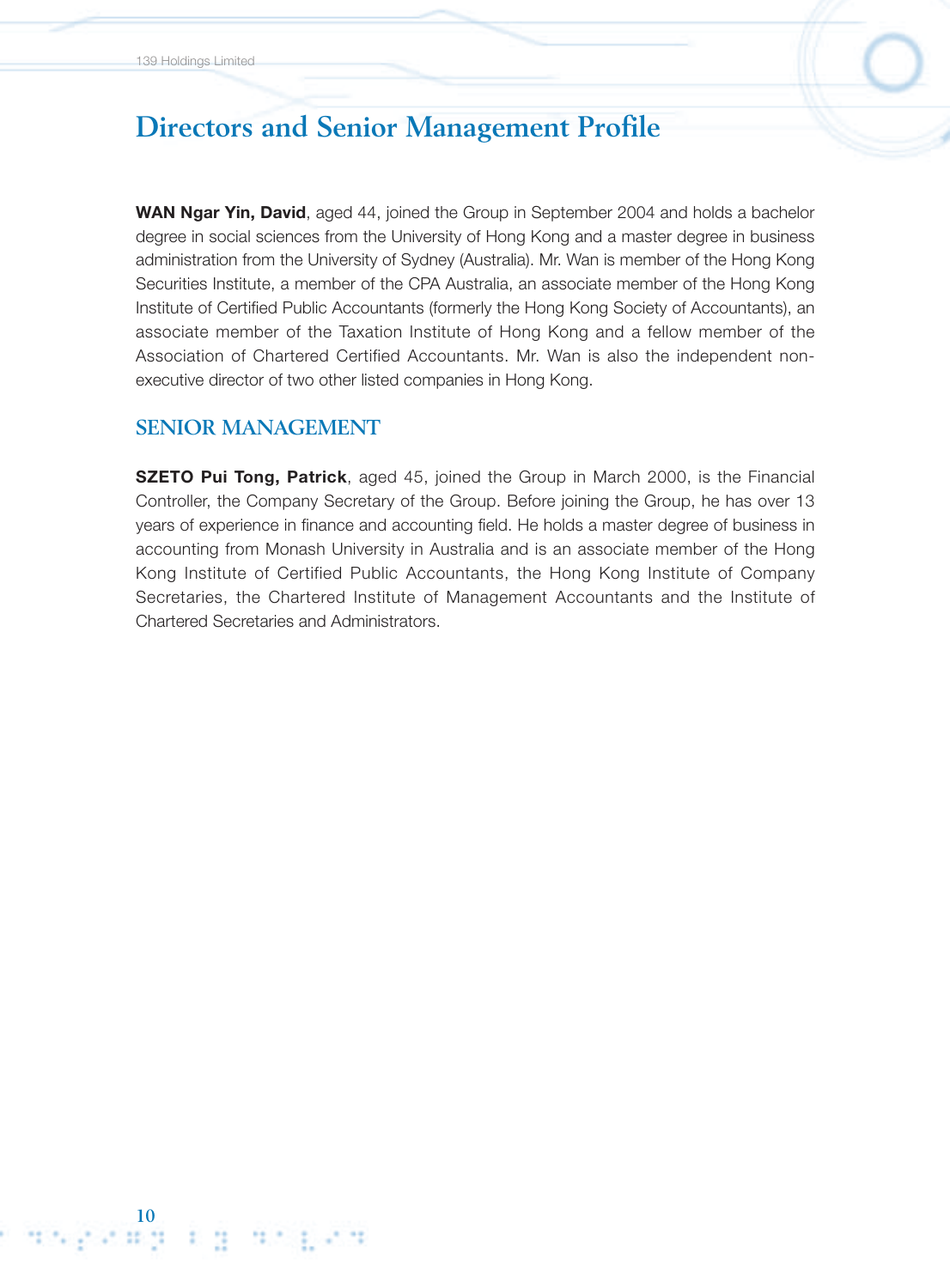The directors present their report and the audited financial statements of the Company and the Group for the year ended 31 March 2005.

## **Principal activities**

The principal activity of the Company is investment holding. The principal activities of the subsidiaries consisted of the manufacturing, trading and distribution of car audio equipment and other merchandise and securities investment and trading. There were no significant changes in the nature of the Group's principal activities during the year.

### **Results and dividends**

The Group's profit for the year ended 31 March 2005 and the state of affairs of the Company and the Group at that date are set out in the financial statements on pages 22 to 68.

The directors do not recommend the payment of any dividend in respect of the year.

### **Closure of register of members**

The Register of Members of the Company will be closed from Friday, 19 August 2005 to Thursday, 25 August 2005 (both days inclusive) during which period no transfer of shares of the Company will be registered.

In order to qualify for attending the Company's forthcoming Annual General Meeting to be held on Thursday, 25 August 2005, all transfer of shares of the Company accompanied by the relevant shares certificates and transfers forms must be lodged with the Company's Share Registrar in Hong Kong, Tengis Limited, at G/F, Bank of East Asia Harbour View Centre, 56 Gloucester Road, Wanchai, Hong Kong for registration not later than 4:30 p.m. on Thursday, 18 August 2005.

### **Summary financial information**

s angereig

A summary of the published results and of the assets, liabilities and minority interests of the Group for the last five financial years, as extracted from the audited financial statements and reclassified as appropriate, is set out below. The amounts for the three years ended 31 March 2003 in the five year summary have been adjusted for the effect of the retrospective changes in the accounting policy affecting income tax. This summary does not form part of the audited financial statements.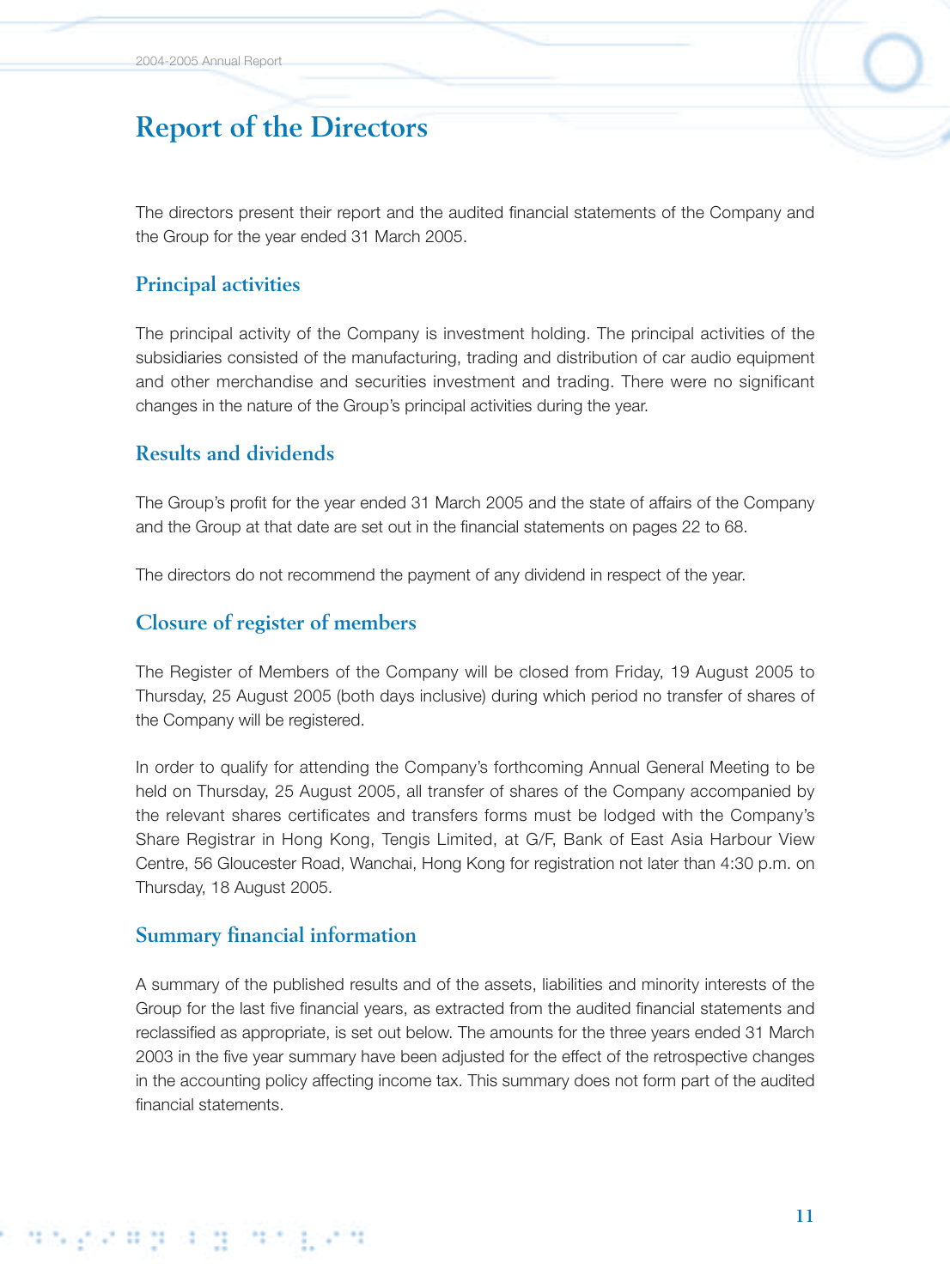#### **Results**

**12**

|                                                            | Year ended 31 March |          |             |            |            |  |
|------------------------------------------------------------|---------------------|----------|-------------|------------|------------|--|
|                                                            | 2005                | 2004     | 2003        | 2002       | 2001       |  |
|                                                            | <b>HK\$'000</b>     | HK\$'000 | HK\$'000    | HK\$'000   | HK\$'000   |  |
|                                                            |                     |          | (Restated)  | (Restated) | (Restated) |  |
| Turnover                                                   |                     |          |             |            |            |  |
| Continuing operations                                      | 39,858              | 15,821*  | $(5,061)^*$ | 38,253*    | 17,983*    |  |
| Discontinued operations                                    |                     |          | 84,833      | 104,927    | 119,366    |  |
|                                                            | 39,858              | 15,821   | 79,772      | 143,180    | 137,349    |  |
| Profit/(loss) before tax                                   |                     |          |             |            |            |  |
| Continuing operations                                      | 25,125              | 1,204    | (72, 649)   | (53, 166)  | (158, 134) |  |
| Discontinued operations                                    |                     |          | 6,241       | 4,870      | (120, 236) |  |
|                                                            | 25,125              | 1,204    | (66, 408)   | (48, 296)  | (278, 370) |  |
| Tax                                                        |                     |          |             |            |            |  |
| Continuing operations                                      |                     |          | 1,600       | 1,420      | 1,380      |  |
| Discontinued operations                                    |                     |          |             |            | 611        |  |
|                                                            |                     |          | 1,600       | 1,420      | 1,991      |  |
| Profit/(loss) before                                       |                     |          |             |            |            |  |
| minority interests                                         | 25,125              | 1,204    | (64, 808)   | (46, 876)  | (276, 379) |  |
| Minority interests                                         |                     |          | 110         | 31         | 90         |  |
| Net profit/(loss) from ordinary<br>activities attributable |                     |          |             |            |            |  |
| to shareholders                                            | 25,125              | 1,204    | (64, 698)   | (46, 845)  | (276, 289) |  |
|                                                            |                     |          |             |            |            |  |

the realised profit and loss, dividends and interest arising from securities investment and trading were included as part of the Group's turnover in the current year. The comparative amounts have been reclassified to conform with the current year's presentation.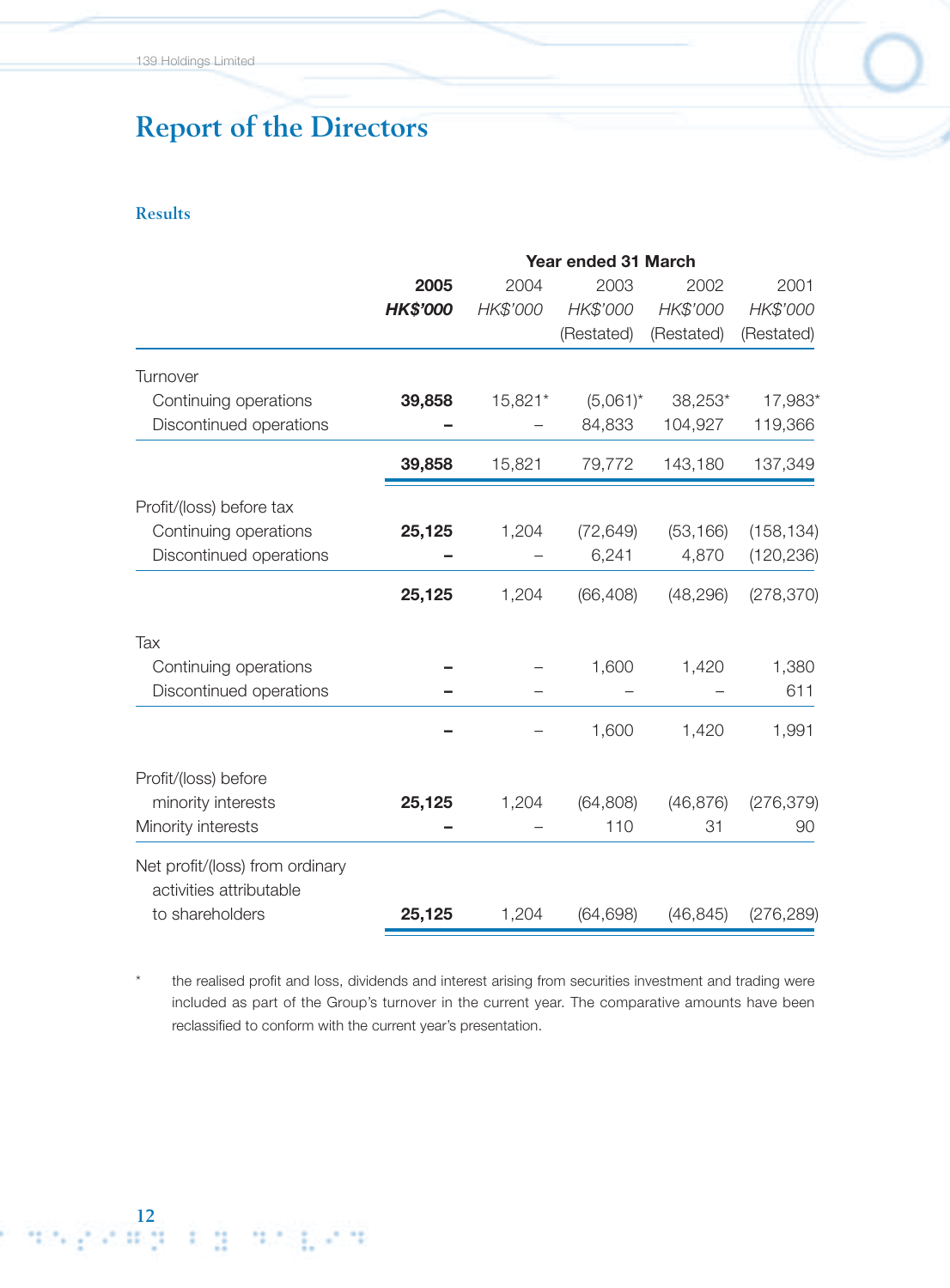#### **Assets, Liabilities and Minority Interests**

|                            | As at 31 March  |          |          |            |            |  |  |
|----------------------------|-----------------|----------|----------|------------|------------|--|--|
|                            | 2005            | 2004     | 2003     | 2002       | 2001       |  |  |
|                            | <b>HK\$'000</b> | HK\$'000 | HK\$'000 | HK\$'000   | HK\$'000   |  |  |
|                            |                 |          |          | (Restated) | (Restated) |  |  |
| <b>Fixed assets</b>        | 172             | 8,263    | 12,703   | 44,221     | 51,125     |  |  |
| Construction in progress   |                 |          |          | 1,202      | 841        |  |  |
| Investment securities      |                 |          |          | 8,160      | 20,160     |  |  |
| Convertible notes          | 13,500          |          | 10,500   | 18,000     | 50,000     |  |  |
| Current assets             | 311,331         | 234,270  | 202,496  | 336,478    | 240,409    |  |  |
| <b>Total assets</b>        | 325,003         | 242,533  | 225,699  | 408,061    | 362,535    |  |  |
| <b>Current liabilities</b> | 9,093           | 14,148   | 18,262   | 144,381    | 140,868    |  |  |
| Interest-bearing bank      |                 |          |          |            |            |  |  |
| and other loans            |                 |          |          |            | 14,634     |  |  |
| Finance lease payables     |                 |          |          |            | 106        |  |  |
| Deferred tax liabilities   |                 |          |          | 1,600      | 3,020      |  |  |
| <b>Total liabilities</b>   | 9,093           | 14,148   | 18,262   | 145,981    | 158,628    |  |  |
| Minority interests         |                 |          |          | 110        |            |  |  |
|                            | 315,910         | 228,385  | 207,437  | 261,970    | 203,907    |  |  |

# **Fixed assets**

s die Stead and die Pea

Details of movements in the fixed assets of the Company and the Group during the year are set out in note 13 to the financial statements.

## **Share capital and share options**

Details of movements in the Company's share capital and share options during the year, together with the reasons therefor, are set out in notes 24 and 25 to the financial statements.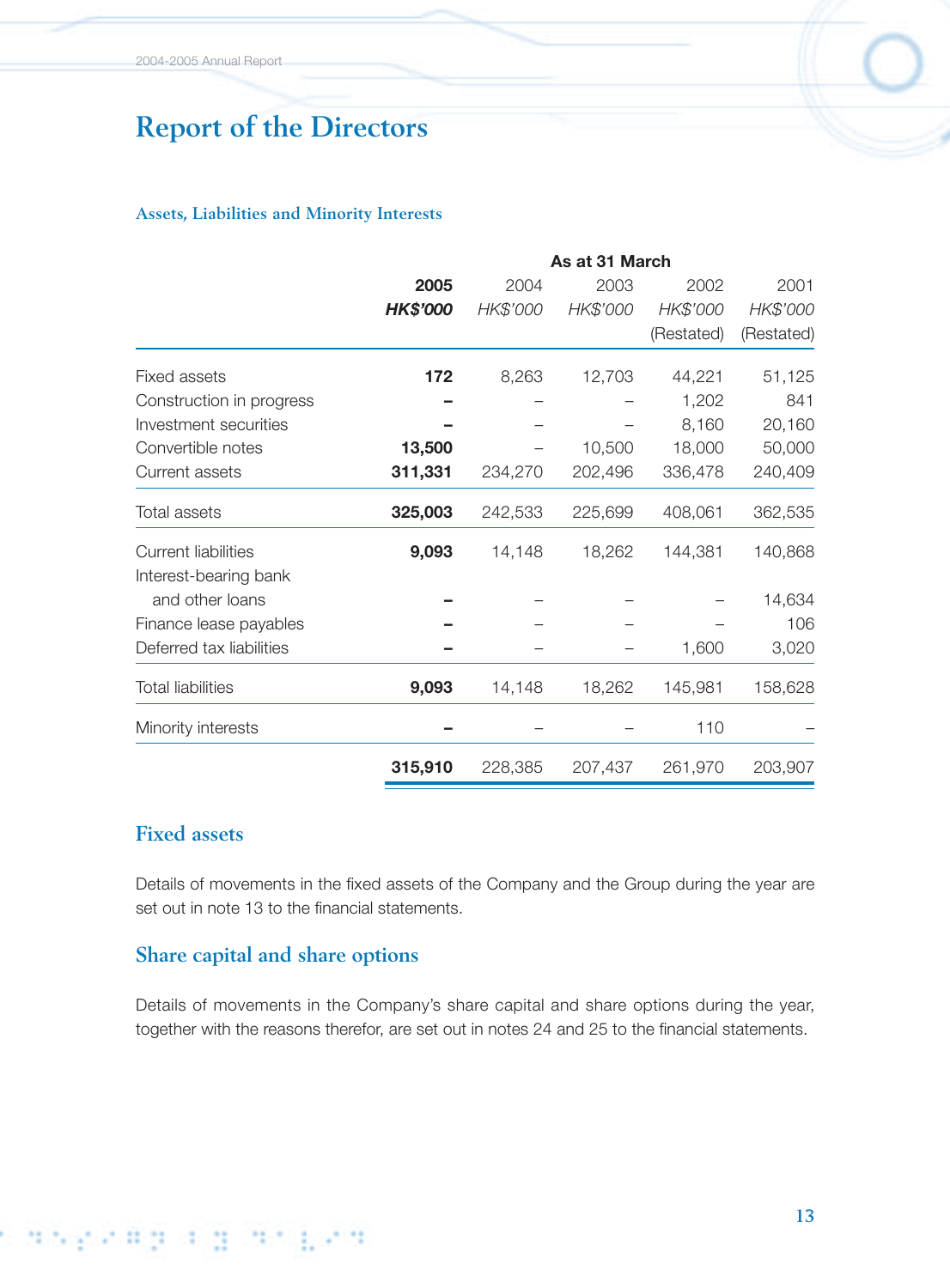### **Pre-emptive rights**

There are no provisions for pre-emptive rights under the Company's bye-laws or the Companies Act 1981 of Bermuda which would oblige the Company to offer new shares on a pro rata basis to existing shareholders.

### **Purchase, redemption or sale of listed securities of the Company**

Neither the Company, nor any of its subsidiaries purchased, redeemed or sold any of the Company's listed securities during the year.

### **Reserves**

Details of movements in the reserves of the Company and the Group during the year are set out in note 26(b) to the financial statements and in the consolidated statement of changes in equity, respectively.

#### **Distributable reserves**

At 31 March 2005, the Company had no reserves available for distribution. In accordance with the Companies Act 1981 of Bermuda, the contributed surplus of the Company is available for distribution or the payment of dividends to shareholders provided that the Company is thereafter able to pay off its debts as and when they fall due. The Company's share premium account and capital redemption reserve, with an aggregate balance of HK\$310,556,000 as at 31 March 2005, may be distributed in the form of fully paid bonus shares.

#### **Major customers and suppliers**

In the year under review, the turnover attributable to the five largest customers of the Group accounted for less than 30% of the Group's total turnover for the year. Purchases from the Group's five largest suppliers accounted for 51% of the total purchases for the year and purchases from the largest supplier included therein amounted to 20%.

As far as the directors are aware, none of the directors of the Company, or any of their associates or any shareholders (which, to the best knowledge of the directors, own more than 5% of the Company's issued share capital) had any beneficial interest in the Group's five largest customers or suppliers.

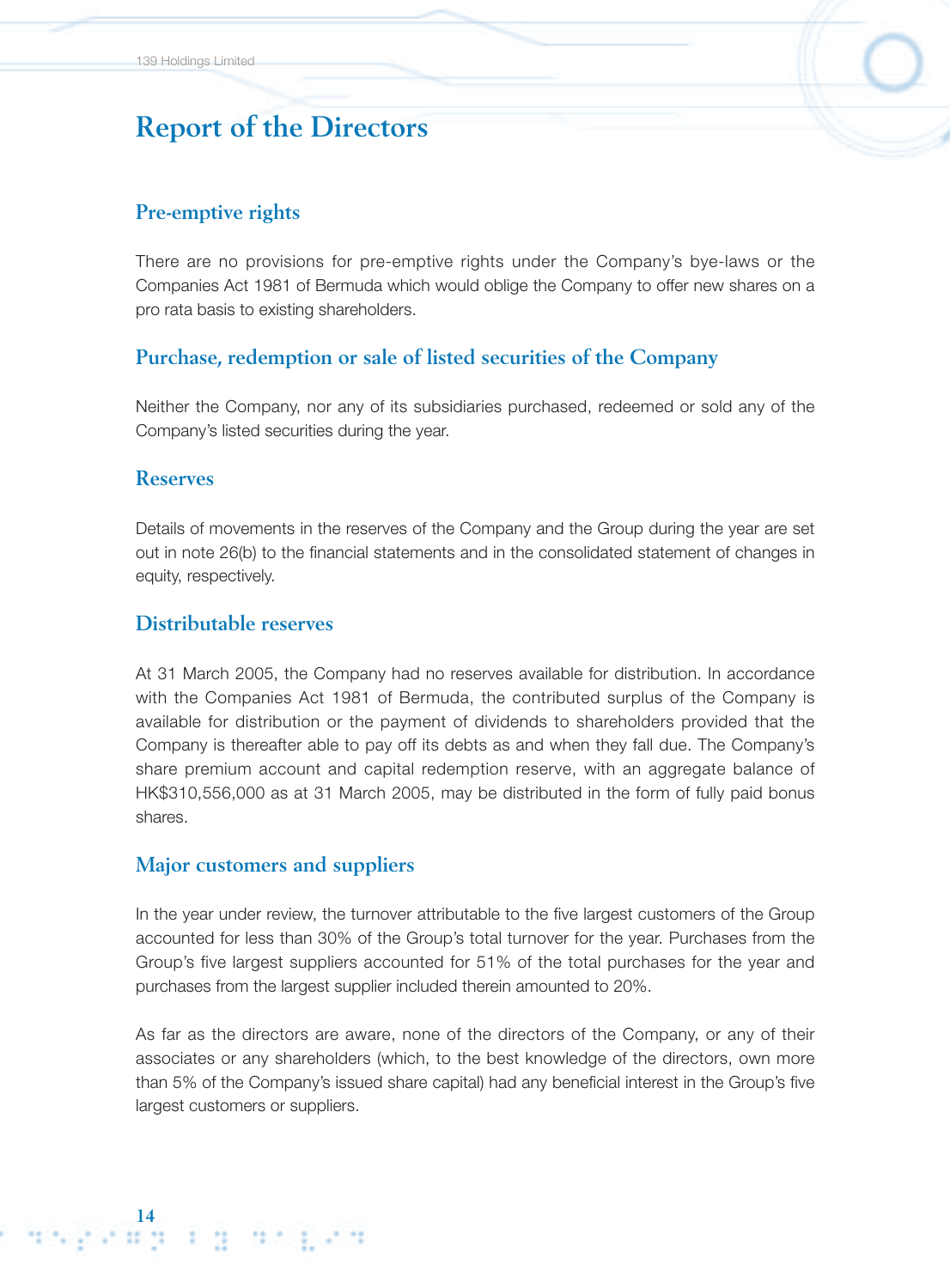### **Directors**

The directors of the Company during the year were:

Wong Howard Wong Yat Fai Wu Qing Chan Chun Tung, John (retired on 26 August 2004) Lo Ki Yan, Karen (resigned on 21 February 2005) Li Chi Ming \* Tung Tat Chiu, Michael \* Wan Ngar Yin, David \* (appointed on 27 September 2004)

*\* Independent non-executive directors*

The independent non-executive directors are appointed initially for one year and thereafter their appointment is subject to renewal on an annual basis in accordance with their employment contracts.

In accordance with bye-law 98 of the bye-laws of the Company, Mr. Wong Howard and Mr. Li Chi Ming will retire as directors of the Company by rotation at the forthcoming annual general meeting. In addition, pursuant to bye-law 103(B) of the Company's bye-law, Mr. Wan Ngar Yin, David, who was appointed by the board of directors of the Company during the year, will retire at the Company's forthcoming annual general meeting. The above retiring directors, being eligible, will offer themselves for re-election at the forthcoming annual general meeting of the Company.

The Company has received annual confirmations of independence from Mr. Li Chi Ming, Mr. Tung Tat Chiu, Michael and Mr. Wan Ngar Yin, David and as at the date of this report still considers them to be independent.

### **Biographies of directors and senior management**

Biographical details of the directors of the Company and the senior management of the Group are set out on pages 9 to 10 of the annual report.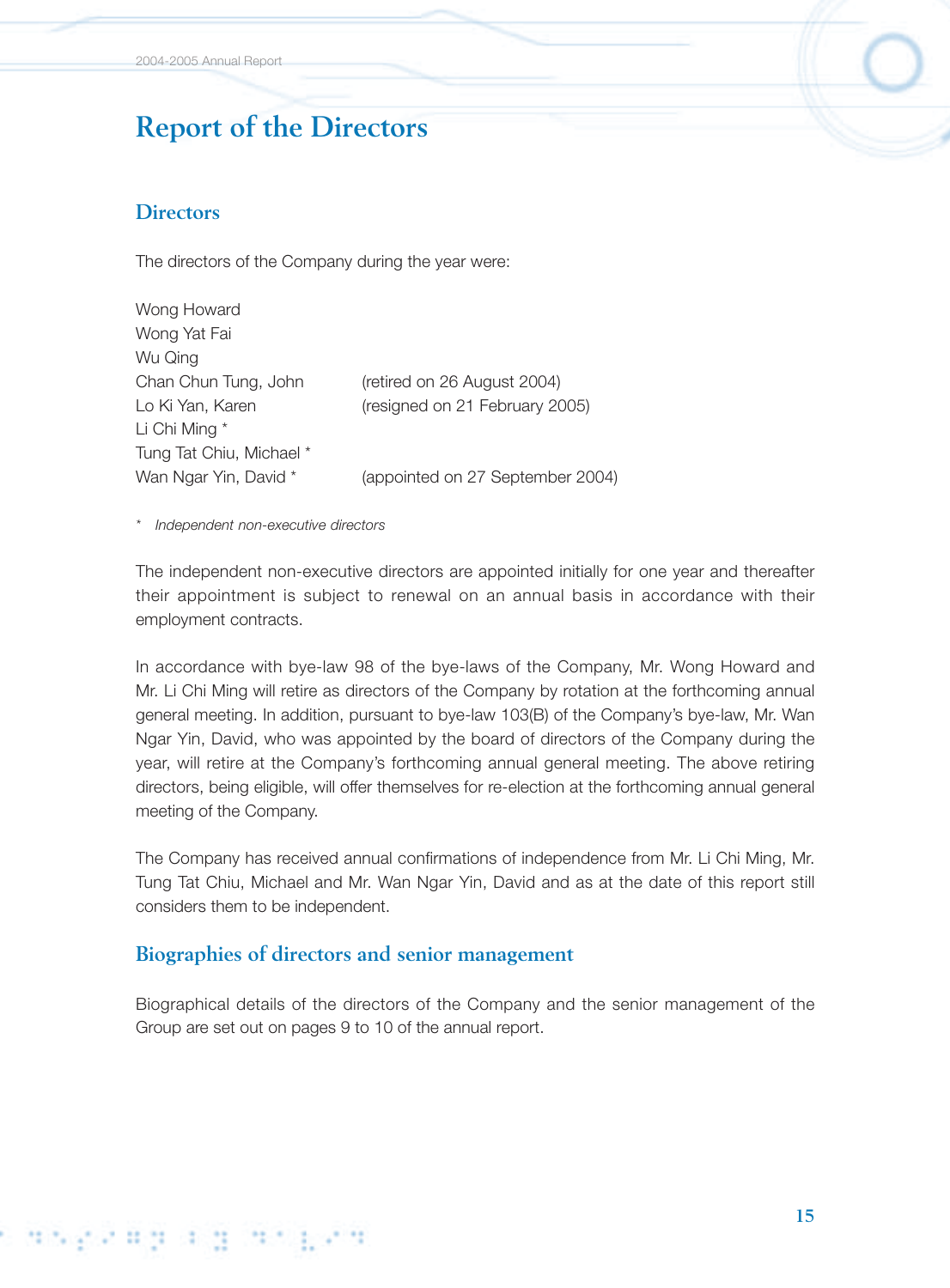### **Directors' service contracts**

Mr. Wong Howard has a service contract with the Company for a term of two years commencing on 1 February 2005, which are subject to termination by either party giving not less than three months' written notice.

The Company has service agreements with Mr. Wong Yat Fai and Mr. Wu Qing for a term of two years and of sixteen months commencing on 1 April 2003 and 1 August 2004, respectively. The agreements are subject to termination by either party giving not less than three months' written notice.

All the independent non-executive directors have entered into letter of appointment with the Company for an initial term of one year and are subject to retirement by rotation and reelection at the annual general meeting in accordance with the bye-laws of the Company.

Apart from the foregoing, no director proposed for re-election at the forthcoming annual general meeting has a service contract with the Company which is not determinable by the Company within one year without payment, other than statutory compensation.

### **Sufficiency of public float**

Based on information that is publicly available to the Company and within the knowledge of the directors, the directors confirmed that at least 25% of the Company's total issued share capital was held by the public as at the date of this report.

### **Directors' remuneration**

1662289 FB 91629

The directors' fees are subject to shareholders' approval at general meetings. The directors' remuneration is determined by the Company's board of directors with reference to directors' duties, responsibilities and performance and the results of the Group.

### **Directors' interests in contracts**

Save as disclosed in note 30 to the financial statements, no director had a material interest, either directly or indirectly, in any contract of significance to the business of the Group to which the Company or any of its subsidiaries was a party during the year.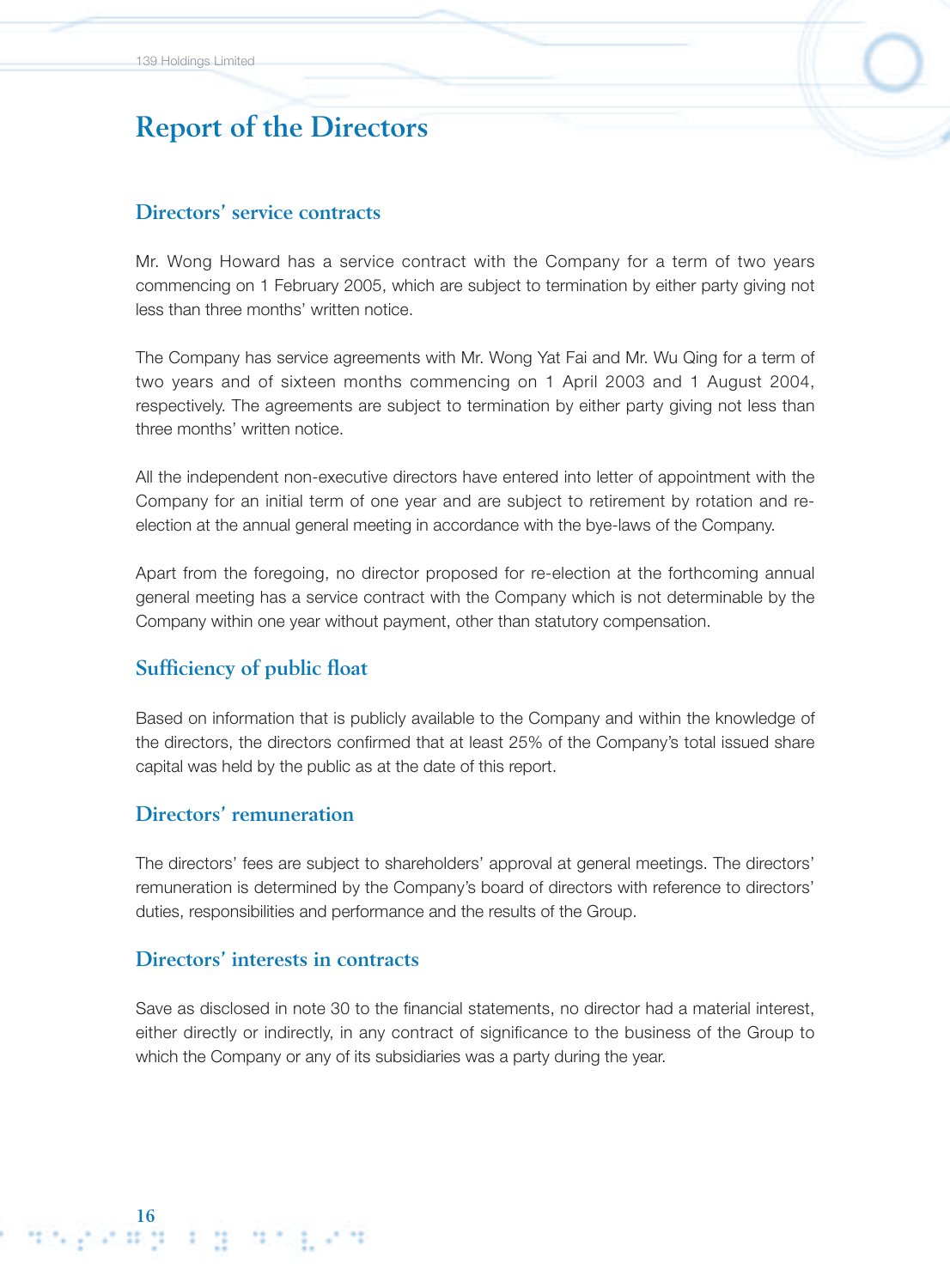## **Directors' interests and short positions in shares and underlying shares**

At 31 March 2005, the interests of the directors in the shares and underlying shares of the Company or its associated corporations (within the meaning of Part XV of the Securities and Futures Ordinance (the "SFO")), as recorded in the register required to be kept by the Company pursuant to Section 352 of the SFO, or as otherwise notified to the Company and The Stock Exchange of Hong Kong Limited (the "Stock Exchange") pursuant to the Model Code for Securities Transactions by Directors of Listed Issuers (the "Model Code"), were as follows:

#### **Long position in ordinary shares of the Company:**

|                  |                           |                           | Percentage of the       |
|------------------|---------------------------|---------------------------|-------------------------|
|                  |                           | <b>Number of ordinary</b> | <b>Company's issued</b> |
| Name of director | <b>Nature of interest</b> | shares held               | share capital           |
| Mr. Wong Howard  | Beneficial owner          | 212,990,000               | 1.88%                   |
| Mr. Wong Yat Fai | Beneficial owner          | 212,990,000               | 1.88%                   |
| Mr. Wu Qing      | Beneficial owner          | 212,990,000               | 1.88%                   |

In addition to the above, as at 31 March 2005, Mr. Wong Howard and Mr. Wong Yat Fai had non-beneficial personal equity interests in certain subsidiaries held for the benefit of the Company solely for the purpose of complying with the then minimum company membership requirements.

Save as disclosed above, as at 31 March 2005, none of the directors or chief executive of the Company had registered an interest or a short position in the shares, underlying shares or debentures of the Company or any of its associated corporations (within the meaning of Part XV of the SFO) that was required to be recorded pursuant to Section 352 of the SFO, or as otherwise required to be notified to the Company and the Stock Exchange pursuant to the Model Code.

### **Directors' rights to acquire shares or debentures**

At no time during the year were rights to acquire benefits by means of the acquisition of shares in or debentures of the Company granted to any director or their respective spouse or minor children, or were any such rights exercised by them; or was the Company, or any of its subsidiaries a party to any arrangement to enable the directors to acquire such rights in any other body corporate.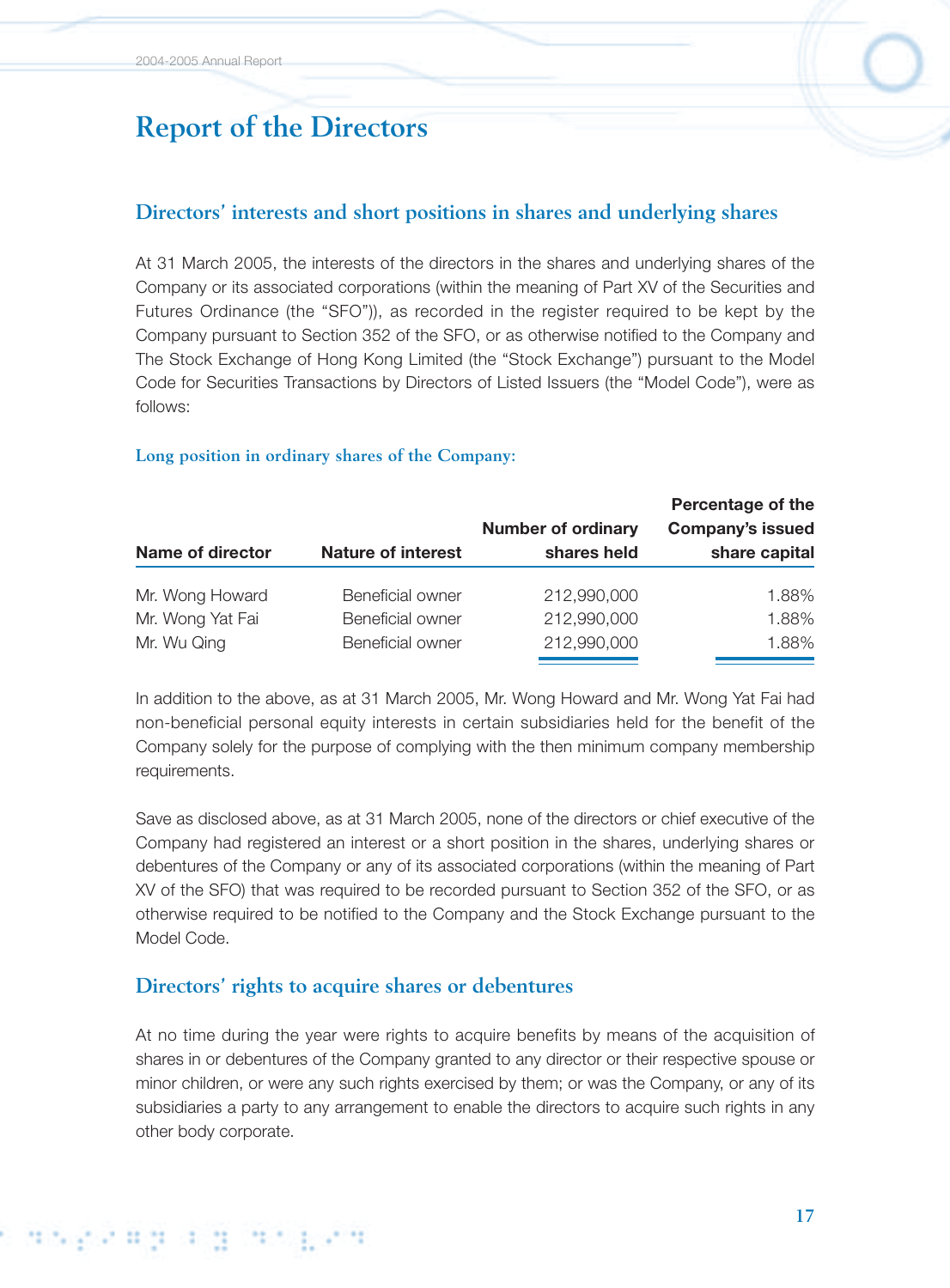### **Substantial shareholders' interests in shares and underlying shares**

As at 31 March 2005, the following interests of 5% or more of the Company's issued share capital were recorded in the register of interests required to be kept pursuant to Section 336 of the SFO:

| Name of<br>shareholder                              | Long/Short<br>position | <b>Capacity</b>                               | Number of<br>ordinary shares<br>interested | Percentage of<br>the Company's<br>issued share<br>capital |
|-----------------------------------------------------|------------------------|-----------------------------------------------|--------------------------------------------|-----------------------------------------------------------|
| Radford Capital Investment<br>Limited (Note a)      | Long                   | Interests held by a<br>controlled corporation | 927,820,000                                | 8.19%                                                     |
| Dollar Group Limited<br>(Note b)                    | Long                   | Beneficial owner                              | 928,000,000                                | 8.19%                                                     |
| Coupeville Limited<br>(Note b)                      | Long                   | Interests held by a<br>controlled corporation | 928,000,000                                | 8.19%                                                     |
| Heritage International<br>Holdings Limited (Note b) | Long                   | Interests held by a<br>controlled corporation | 928,000,000                                | 8.19%                                                     |

*Notes:*

- a. Radford Capital Investment Limited held the interests in the share capital of the Company via its wholly owned subsidiary "Winning Horsee Limited".
- b. Dollar Group Limited was wholly owned by Coupeville Limited which was a wholly-owned subsidiary of Heritage International Holdings Limited. Accordingly, Coupeville Limited and Heritage International Holdings Limited were deemed to be interested in the 928,000,000 shares of the Company held by Dollar Group Limited.
- c. As at 31 March 2005, Findco Enterprises Limited, China Travel Service (Hong Kong) Limited (the holding company of Findco Enterprises Limited), Alton Services Limited (the holding company of China Travel Service ( Hong Kong) Limited, China Travel International Investment Hong Kong Limited (the holding company of Alton Services Limited), China Travel Service (Holdings) Hong Kong Limited (the holding company of China Travel International Investment Hong Kong Limited) and 中國之中國旅行 社總社(the holding company of China Travel Service (Holdings) Hong Kong Limited), were interested in the 2,500,000,000 underlying shares of the Company, being the convertible notes to be issued by the Company as partial consideration for the acquisition of the entire equity interest in Sociedade De Fomento Predial Fu Wa (Macau) Limitada. Subsequent to the balance sheet date, the aforesaid convertible notes were not issued due to the termination of the said acquisition.

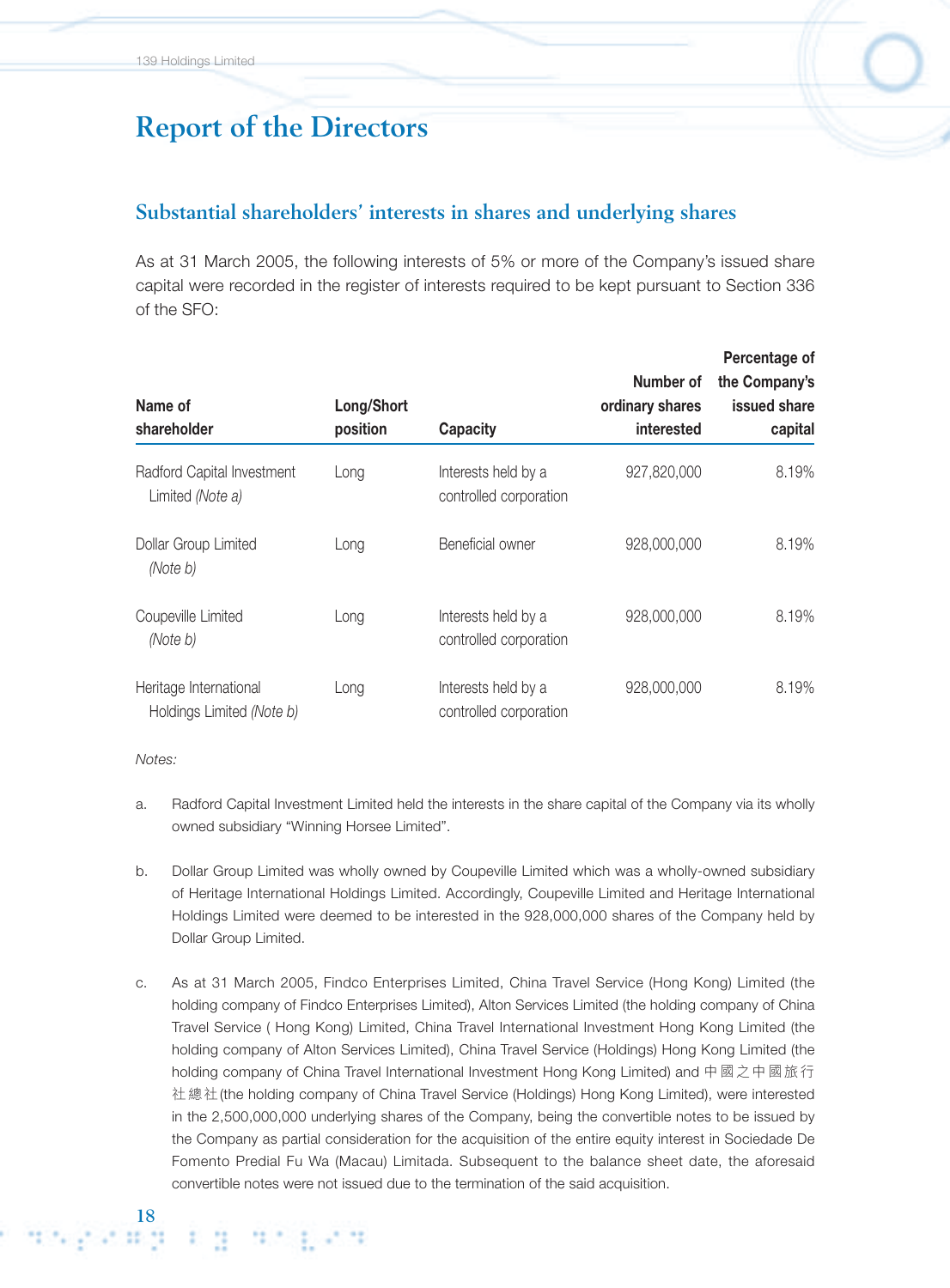### **Directors' interests in competing business**

During the year and up to the date of this report, no directors are considered to have an interest in a business which competes or is likely to compete, either directly or indirectly, with the businesses of the Group, as defined in the Rules Governing the Listing of Securities on The Stock Exchange of Hong Kong Limited (the "Listing Rules"), other than those businesses of which the directors of the Company were appointed as directors to represent the interests of the Company and/or the Group.

### **Post Balance Sheet Events**

Details of the significant post balance sheet events of the Group are set out in note 31 to the financial statements.

## **Code of Best Practice**

In the opinion of the directors, the Company complied with the Code of Best Practice as set out in Appendix 14 of the Listing Rules in force prior to the accounting period commencing on 1 January 2005, throughout the accounting year covered by the annual report.

## **Model Code for Securities Transactions**

The Company has adopted a code of conduct regarding securities transactions by directors (the "Own Code") on terms no less exacting than the required standard set out in the Model Code. Based on specific enquiry of the Company's directors, the directors confirmed that they complied with the required standard set out in the Model Code and the Own Code, throughout the accounting period covered by the annual report.

# s diskatut digi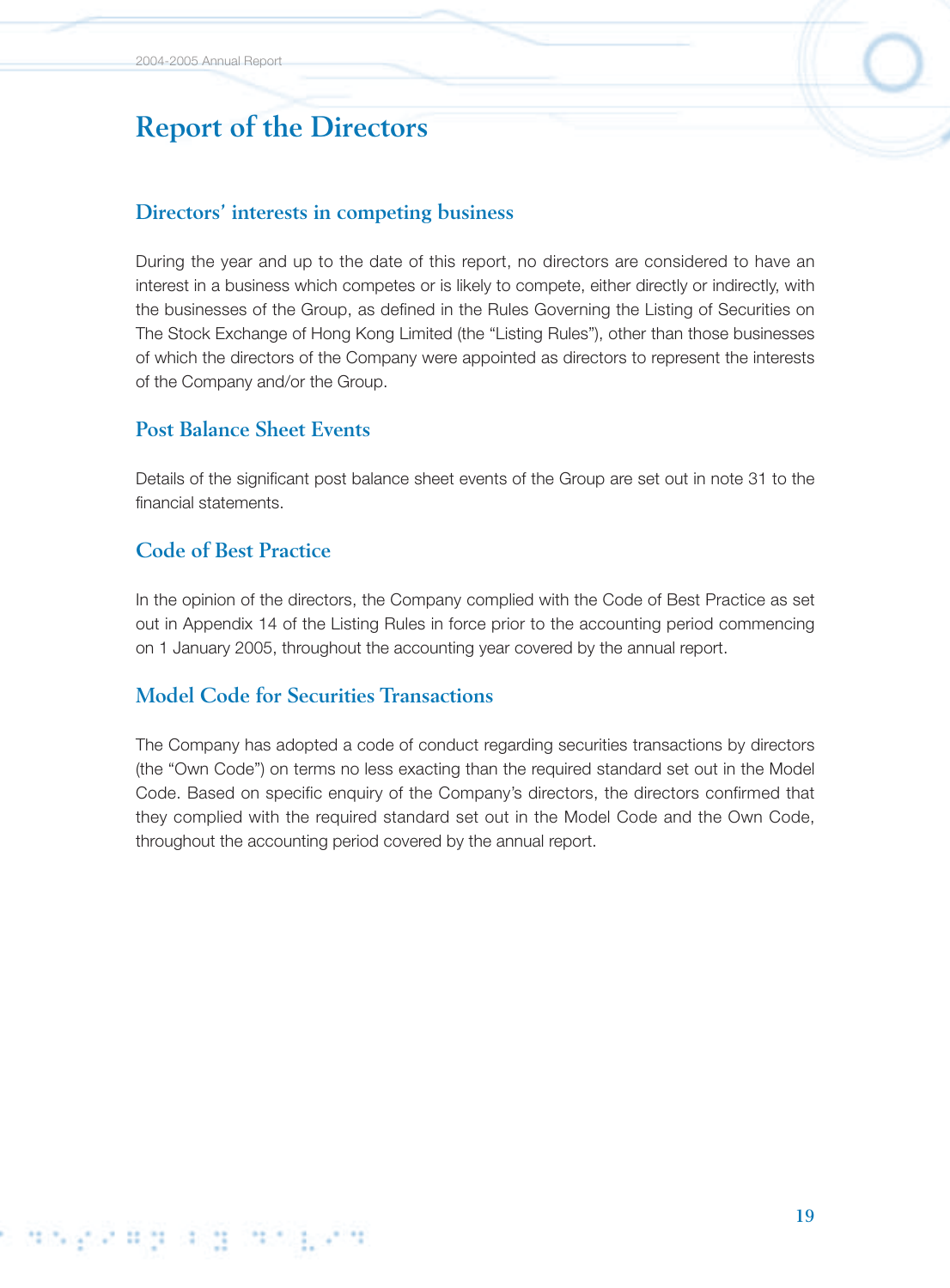### **Audit committee**

The Listing Rules require every listed issuer to establish an audit committee comprising at least three members who must be non-executive directors only, and the majority thereof must be independent non-executive directors, at least one of whom must have appropriate professional qualifications, or accounting or related financial management expertise. The Company established an audit committee (the "Audit Committee") in 1999 with reference to "A Guide for the Formation of an Audit Committee" issued by the Hong Kong Institute of Certified Public Accountants (formerly known as Hong Kong Society of Accountants). In accordance with the requirements of the Code on Corporate Governance Practices set out in Appendix 14 of the Listing Rules, the terms of reference of the Audit Committee were revised on 26 July 2005 in terms substantially the same as the provisions set out in the Code on Corporate Governance Practices.

The principal duties of the Audit Committee include the review and supervision of the Group's financial reporting system and internal control procedures, review of the Group's financial information and review the relationship with the auditors of the Company. The Audit Committee comprises three members, Mr. Tung Tat Chiu, Michael (Chairman of the Audit Committee), Mr. Li Chi Ming and Mr. Wan Ngar Yin, David who are the independent nonexecutive directors of the Company. The Audit Committee had reviewed with senior management of the Group and external auditors the accounting principles and practices adopted by the Group, and discussed auditing, internal control and financial reporting process including the review of the Company's consolidated financial statements for the year ended 31 March 2005.

#### **Auditors**

Ernst & Young retire and a resolution for their reappointment as auditors of the Company will be proposed at the forthcoming annual general meeting.

ON BEHALF OF THE BOARD

**Wong Howard** *Executive Director*

Hong Kong 26 July 2005

**20**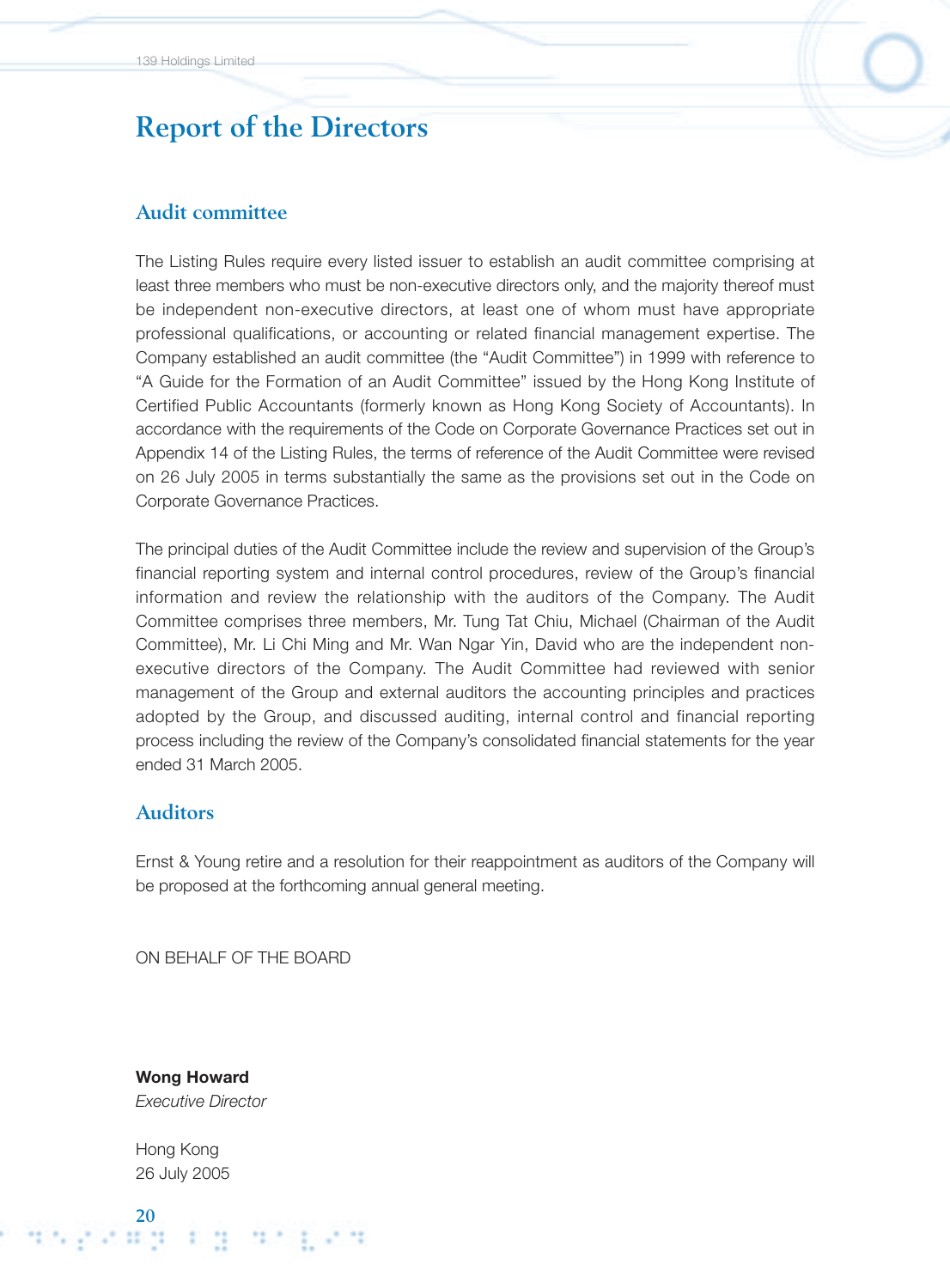# **Report of the Auditors**



安永會計師事務所

To the members **139 Holdings Limited** *(Incorporated in Bermuda with limited liability)*

We have audited the financial statements on pages 22 to 68 which have been prepared in accordance with accounting principles generally accepted in Hong Kong.

#### **Respective responsibilities of directors and auditors**

The Company's directors are responsible for the preparation of financial statements which give a true and fair view. In preparing financial statements which give a true and fair view it is fundamental that appropriate accounting policies are selected and applied consistently. It is our responsibility to form an independent opinion, based on our audit, on those financial statements and to report our opinion solely to you, as a body, in accordance with Section 90 of the Bermuda Companies Act 1981, and for no other purpose. We do not assume responsibility towards or accept liability to any other person for the contents of this report.

#### **Basis of opinion**

We conducted our audit in accordance with Statements of Auditing Standards issued by the Hong Kong Institute of Certified Public Accountants. An audit includes an examination, on a test basis, of evidence relevant to the amounts and disclosures in the financial statements. It also includes an assessment of the significant estimates and judgements made by the directors in the preparation of the financial statements, and of whether the accounting policies are appropriate to the Company's and the Group's circumstances, consistently applied and adequately disclosed.

We planned and performed our audit so as to obtain all the information and explanations which we considered necessary in order to provide us with sufficient evidence to give reasonable assurance as to whether the financial statements are free from material misstatement. In forming our opinion we also evaluated the overall adequacy of the presentation of information in the financial statements. We believe that our audit provides a reasonable basis for our opinion.

#### **Opinion**

In our opinion the financial statements give a true and fair view of the state of affairs of the Company and of the Group as at 31 March 2005 and of the profit and cash flows of the Group for the year then ended and have been properly prepared in accordance with the disclosure requirements of the Hong Kong Companies Ordinance.

#### **Ernst & Young**

*Certified Public Accountants*

Hong Kong 26 July 2005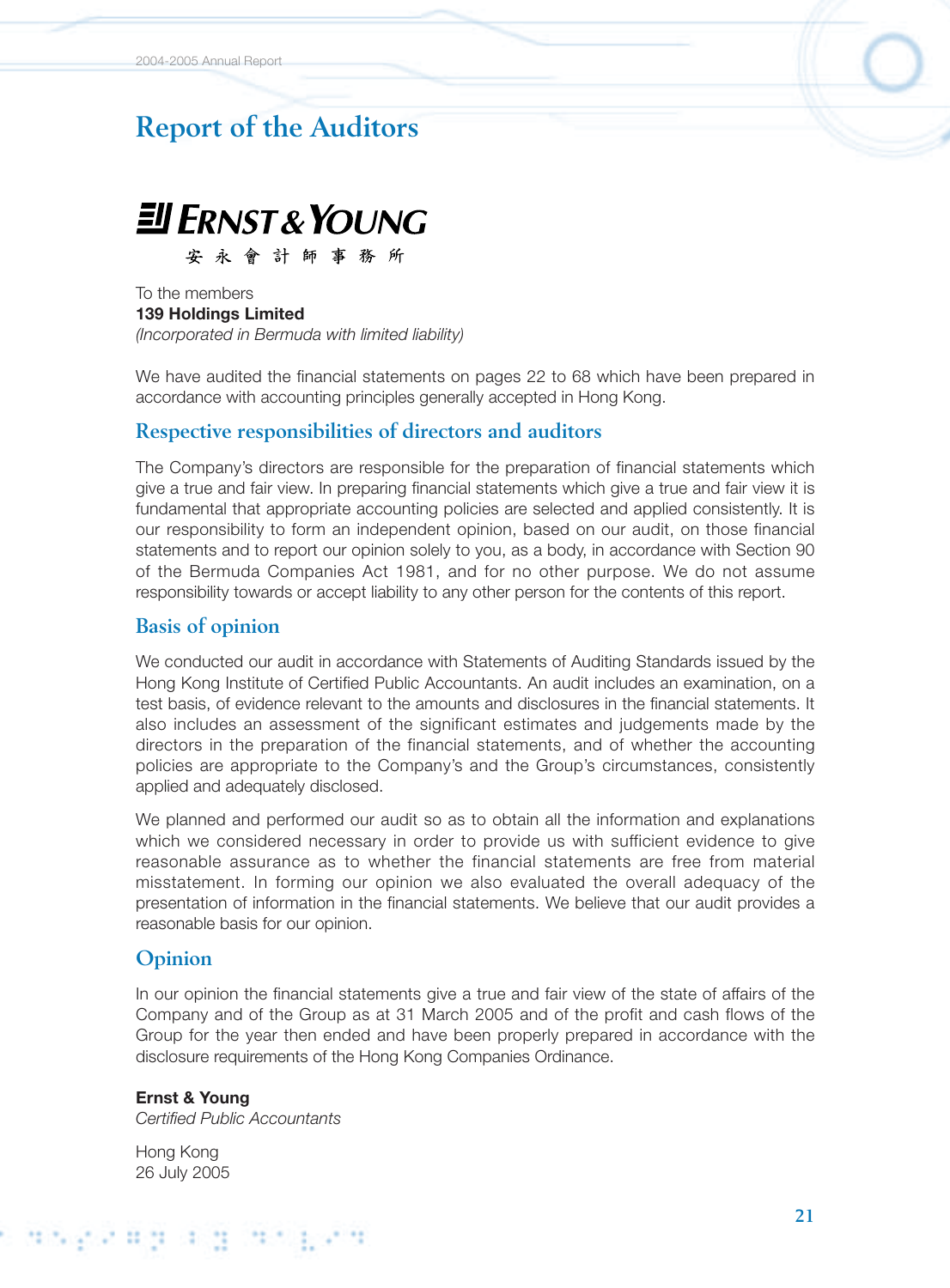# **Consolidated Profit and Loss Account**

*Year ended 31 March 2005*

|                                            |                | 2005            | 2004       |
|--------------------------------------------|----------------|-----------------|------------|
|                                            | <b>Notes</b>   | <b>HK\$'000</b> | HK\$'000   |
| <b>TURNOVER</b>                            | 5              | 39,858          | 15,821     |
| Cost of sales                              |                | (15, 763)       | (20, 837)  |
| Gross profit/(loss)                        |                | 24,095          | (5,016)    |
| Other revenue                              | 5              | 698             | 133        |
| Selling and distribution costs             |                | (642)           | (684)      |
| Administrative expenses                    |                | (17, 896)       | (17,681)   |
| Other operating expenses                   |                | (3,941)         | (4, 871)   |
| Unrealised gain on other securities        |                | 22,961          | 29,597     |
| <b>PROFIT FROM OPERATING ACTIVITIES</b>    | 6              | 25,275          | 1,478      |
| Finance costs                              | $\overline{7}$ | (150)           | (274)      |
| <b>PROFIT BEFORE TAX</b>                   |                | 25,125          | 1,204      |
| <b>TAX</b>                                 | 10             |                 |            |
| <b>NET PROFIT FROM ORDINARY ACTIVITIES</b> |                |                 |            |
| <b>ATTRIBUTABLE TO SHAREHOLDERS</b>        | 11             | 25,125          | 1,204      |
| <b>EARNINGS PER SHARE</b>                  | 12             |                 |            |
| <b>Basic</b>                               |                | 0.27 cents      | 0.01 cents |
| <b>Diluted</b>                             |                | N/A             | N/A        |
|                                            |                |                 |            |

**22**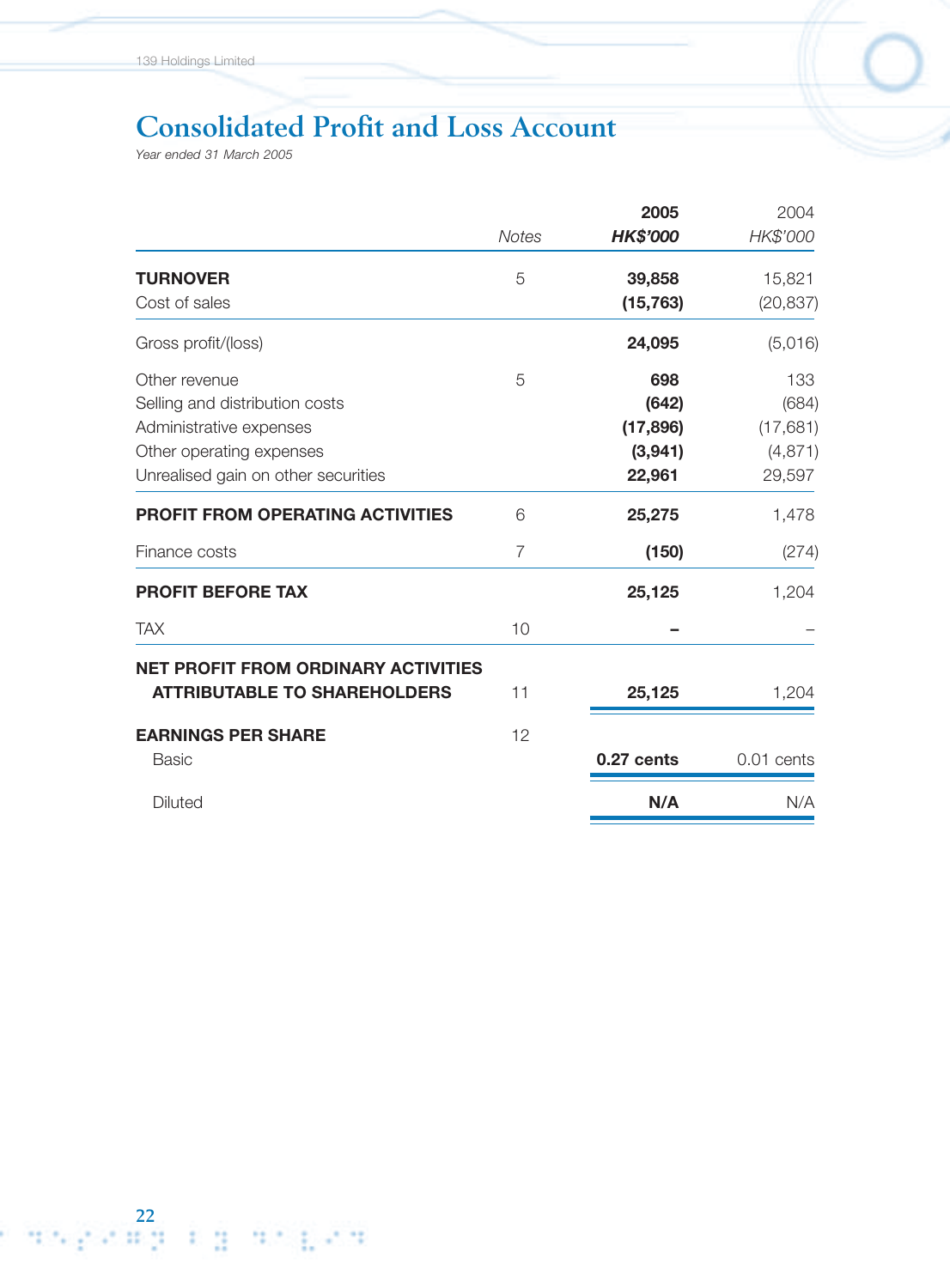# **Consolidated Balance Sheet**

*31 March 2005*

|                                             |              | 2005            | 2004     |
|---------------------------------------------|--------------|-----------------|----------|
|                                             | <b>Notes</b> | <b>HK\$'000</b> | HK\$'000 |
| <b>NON-CURRENT ASSETS</b>                   |              |                 |          |
| <b>Fixed assets</b>                         | 13           | 172             | 8,263    |
| Convertible notes                           | 17           | 13,500          |          |
| Investment securities                       | 15           |                 |          |
|                                             |              | 13,672          | 8,263    |
| <b>CURRENT ASSETS</b>                       |              |                 |          |
| Other securities                            | 15           | 194,743         | 181,298  |
| Convertible notes                           | 17           |                 | 10,500   |
| Inventories                                 | 18           | 379             | 4,395    |
| Trade receivables                           | 19           |                 | 728      |
| Prepayments, deposits and other receivables | 20           | 26,132          | 5,165    |
| Pledged time deposits                       | 21           | 6,572           | 6,534    |
| Cash and cash equivalents                   | 21           | 83,505          | 25,650   |
|                                             |              | 311,331         | 234,270  |
| <b>CURRENT LIABILITIES</b>                  |              |                 |          |
| Trade payables                              | 22           | 196             | 1,683    |
| Tax payable                                 |              | 363             | 363      |
| Other payables and accruals                 |              | 8,533           | 7,734    |
| Bank overdrafts, secured                    | 23           | 1               | 4,368    |
|                                             |              | 9,093           | 14,148   |
| <b>NET CURRENT ASSETS</b>                   |              | 302,238         | 220,122  |
|                                             |              | 315,910         | 228,385  |
| <b>CAPITAL AND RESERVES</b>                 |              |                 |          |
| Issued capital                              | 24           | 113,324         | 93,324   |
| Reserves                                    | 26(a)        | 202,586         | 135,061  |
|                                             |              | 315,910         | 228,385  |

*Director Director*

Wong Howard **Wong Yat Fai**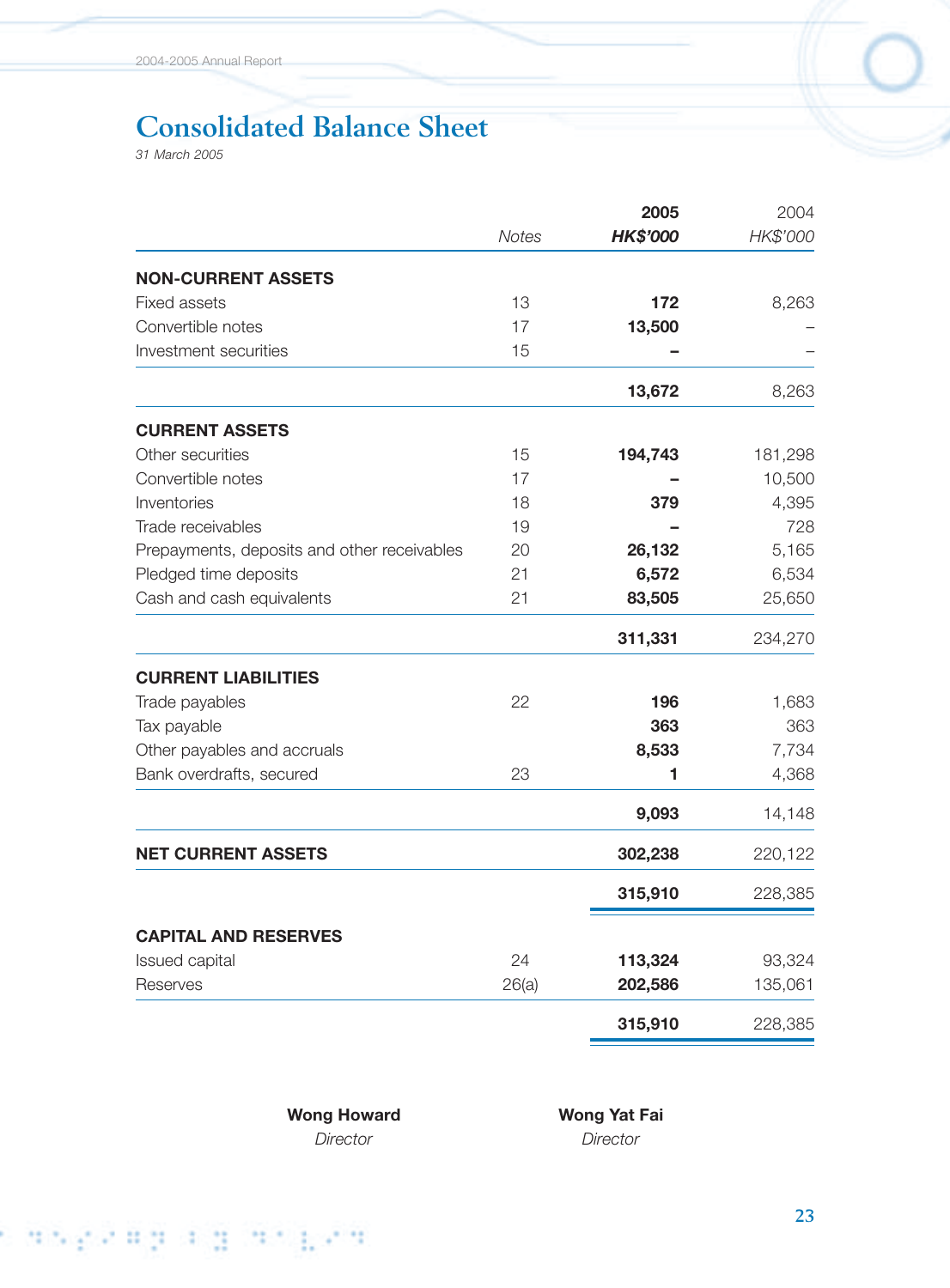# **Consolidated Statement of Changes in Equity**

*Year ended 31 March 2005*

**24**

|                           | <b>Issued</b> | <b>Share</b>             |             | Capital             |             | <b>Exchange</b> |                         |          |
|---------------------------|---------------|--------------------------|-------------|---------------------|-------------|-----------------|-------------------------|----------|
|                           | share         | premium                  |             | Goodwill redemption | Contributed |                 | fluctuation Accumulated |          |
|                           | capital       | account                  | reserve     | reserve             | surplus     | reserve         | losses                  | Total    |
|                           | HK\$'000      | HK\$'000                 | HK\$'000    | HK\$'000            | HK\$'000    | HK\$'000        | HK\$'000                | HK\$'000 |
| At 1 April 2003           | 86,194        | 259,399                  | (4, 413)    | 556                 | 449,182     | 32              | (583, 513)              | 207,437  |
| Issue of shares           | 7,130         | 8,201                    |             |                     |             |                 |                         | 15,331   |
| Impairment of             |               |                          |             |                     |             |                 |                         |          |
| goodwill                  |               | $\overline{\phantom{m}}$ | 4,413       |                     |             |                 |                         | 4,413    |
| Net profit for the year   |               |                          |             |                     |             | -               | 1,204                   | 1,204    |
| At 31 March 2004 and      |               |                          |             |                     |             |                 |                         |          |
| 1 April 2004              | 93,324        | 267,600                  |             | 556                 | 449,182     | 32              | (582, 309)              | 228,385  |
| Issue of shares (note 24) | 20,000        | 44,000                   |             |                     |             |                 |                         | 64,000   |
| Share issue expenses      |               |                          |             |                     |             |                 |                         |          |
| (note 24)                 |               | (1,600)                  |             |                     |             |                 |                         | (1,600)  |
| Net profit for the year   |               |                          |             |                     |             |                 | 25,125                  | 25,125   |
| At 31 March 2005          | 113,324       | 310,000*                 | $-^{\star}$ | 556*                | 449,182*    | $32*$           | $(557, 184)^*$          | 315,910  |

\* These reserve accounts comprise the consolidated reserves of HK\$202,586,000 (2004: HK\$135,061,000) in the consolidated balance sheet.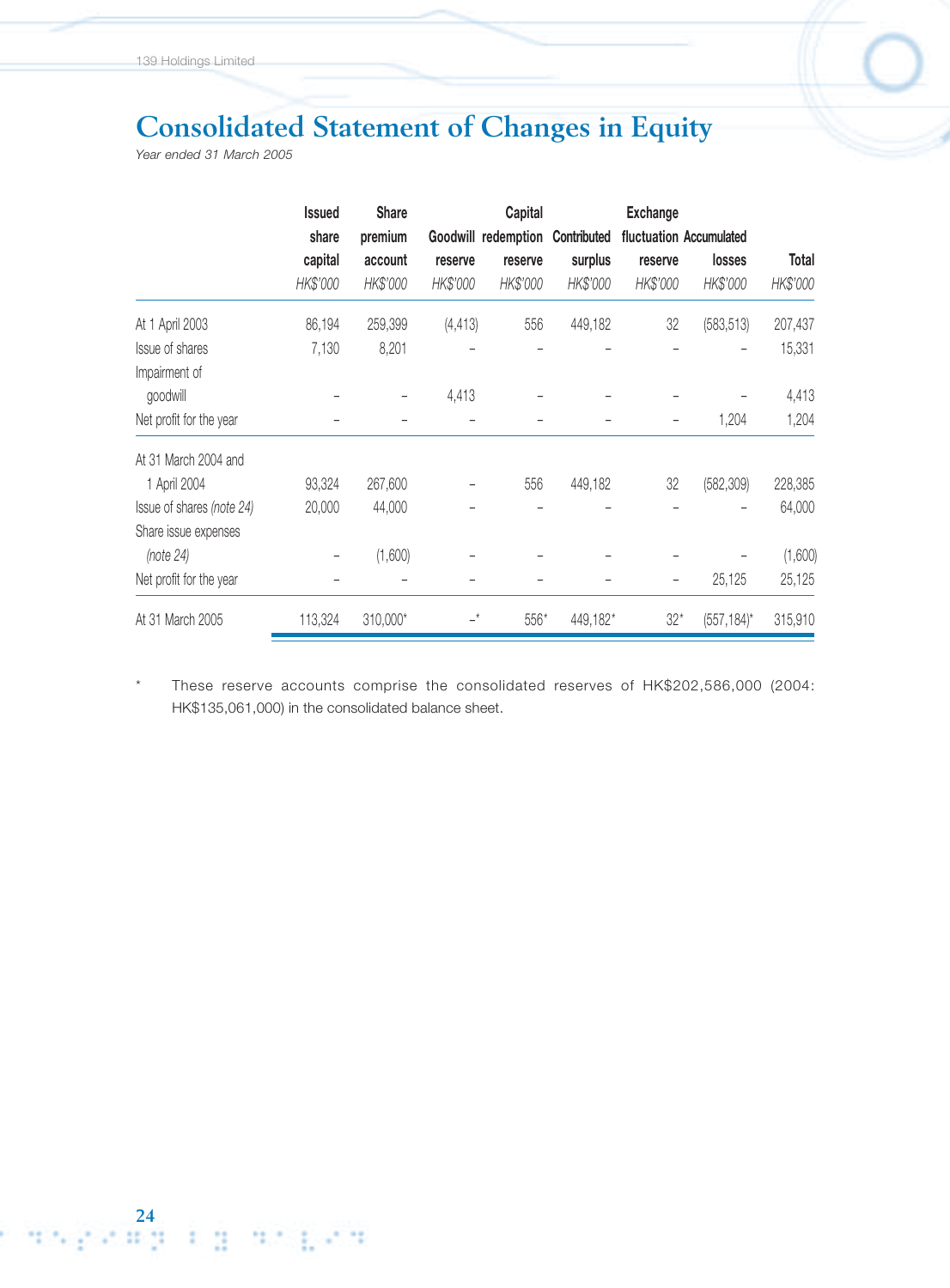# **Consolidated Cash Flow Statement**

*Year ended 31 March 2005*

|                                                         |                | 2005            | 2004      |
|---------------------------------------------------------|----------------|-----------------|-----------|
|                                                         | <b>Notes</b>   | <b>HK\$'000</b> | HK\$'000  |
| <b>CASH FLOWS FROM OPERATING ACTIVITIES</b>             |                |                 |           |
| Profit before tax                                       |                | 25,125          | 1,204     |
| Adjustments for:                                        |                |                 |           |
| Interest income                                         | 5              | (356)           | (921)     |
| Finance costs                                           | $\overline{7}$ | 150             | 274       |
| Depreciation                                            | 6              | 4,513           | 4,631     |
| Provision for impairment of fixed assets                | 6              | 3,777           |           |
| Loss on disposal of fixed assets                        | 6              |                 | 15        |
| Impairment of goodwill                                  | 6              |                 | 4,413     |
| Provision against inventories                           | 6              | 2,707           |           |
| Unrealised gain on other securities                     |                | (22, 961)       | (29, 597) |
| Operating profit/(loss) before working capital changes  |                | 12,955          | (19,981)  |
| Increase in convertible notes                           |                | (3,000)         |           |
| Decrease/(increase) in trade receivables                |                | 728             | (147)     |
| Decrease in other securities                            |                | 9,516           | 14,905    |
| Decrease/(increase) in inventories                      |                | 1,309           | (801)     |
| Increase in prepayments, deposits and other receivables |                | (21, 517)       | (2,012)   |
| Decrease in trade payables                              |                | (1, 487)        | (1,067)   |
| Increase in other payables and accruals                 |                | 799             | 405       |
| Cash used in operations                                 |                | (697)           | (8,698)   |
| Interest paid                                           |                | (150)           | (274)     |
| Net cash outflow from operating activities              |                | (847)           | (8,972)   |
| <b>CASH FLOWS FROM INVESTING ACTIVITIES</b>             |                |                 |           |
| Purchases of fixed assets                               | 13             | (199)           | (208)     |
| Proceeds from disposal of fixed assets                  |                |                 | 2         |
| Interest received                                       |                | 906             | 1,799     |
| Net cash inflow from investing activities               |                | 707             | 1,593     |
| <b>CASH FLOWS FROM FINANCING ACTIVITIES</b>             |                |                 |           |
| Proceeds from issue of shares                           | 24             | 64,000          | 15,331    |
| Share issue expenses                                    | 24             | (1,600)         |           |
| Net cash inflow from financing activities               |                | 62,400          | 15,331    |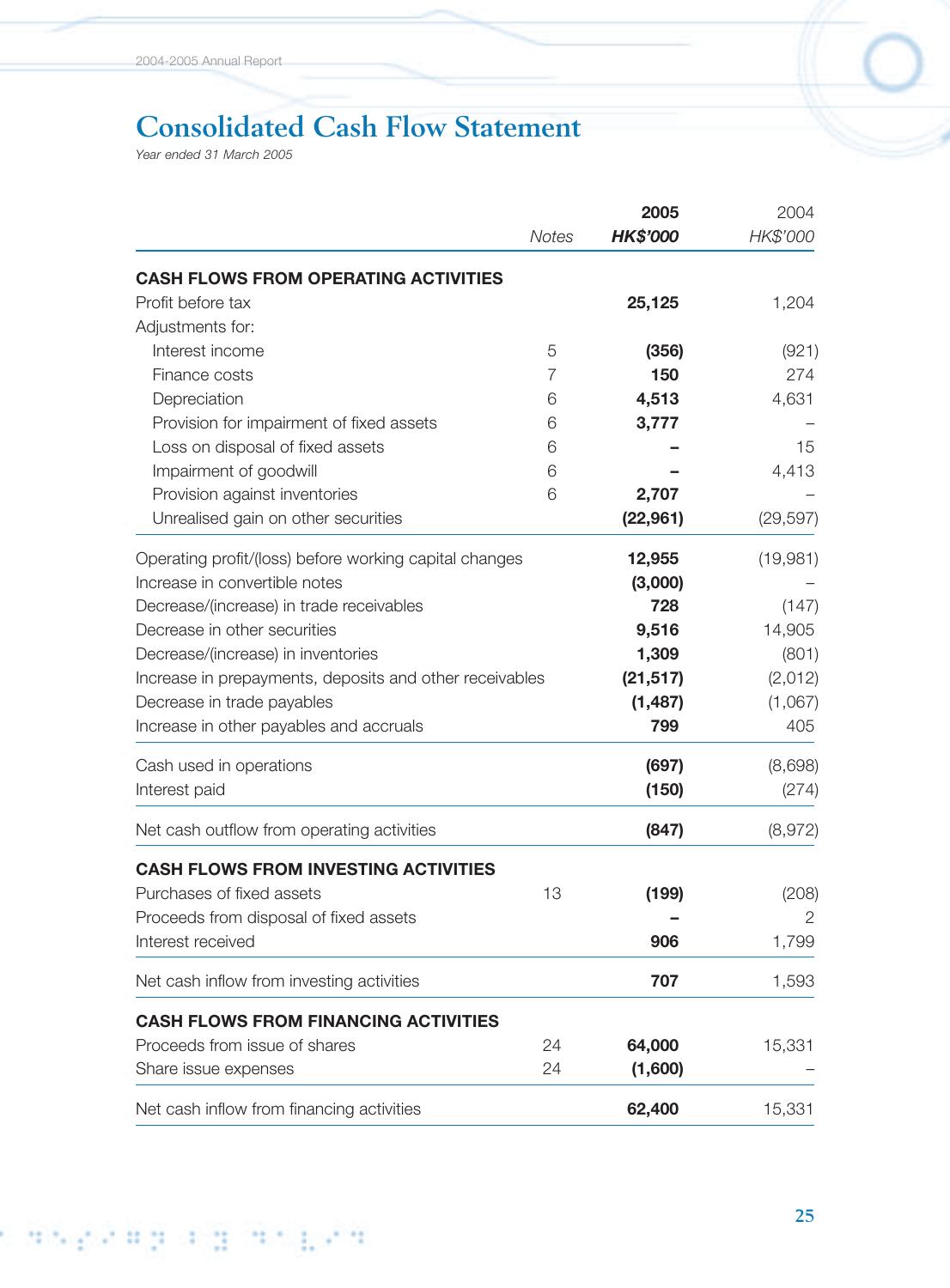# **Consolidated Cash Flow Statement (continued)**

*Year ended 31 March 2005*

|                                                                                  |              | 2005            | 2004     |
|----------------------------------------------------------------------------------|--------------|-----------------|----------|
|                                                                                  | <b>Notes</b> | <b>HK\$'000</b> | HK\$'000 |
| <b>NET INCREASE IN CASH AND</b>                                                  |              |                 |          |
| <b>CASH EQUIVALENTS</b>                                                          |              | 62,260          | 7,952    |
| Cash and cash equivalents at beginning of year                                   |              | 27,816          | 19,864   |
| <b>CASH AND CASH EQUIVALENTS</b>                                                 |              |                 |          |
| AT END OF YEAR                                                                   |              | 90,076          | 27,816   |
| <b>ANALYSIS OF BALANCES OF CASH AND</b><br><b>CASH EQUIVALENTS</b>               |              |                 |          |
| Cash and bank balances                                                           | 21           | 2,583           | 20,214   |
| Non-pledged time deposits with original<br>maturity of less than three months    |              |                 |          |
| when acquired                                                                    | 21           | 80,922          | 5,436    |
| Time deposits with original maturity of<br>less than three months when acquired, |              |                 |          |
| pledged as security for banking facilities                                       | 21           | 6,572           | 6,534    |
| Bank overdrafts, secured                                                         |              | (1)             | (4,368)  |
|                                                                                  |              | 90,076          | 27,816   |

**26**<br>2012 12: 2012 12: 2012 12: 2012 12: 2012 12: 2012 12: 2012 12: 2012 12: 2012 12: 2012 12: 2012 12: 2014 12: 2014 12: 2014 12: 2014 12: 2014 12: 2014 12: 2014 12: 2014 12: 2014 12: 2014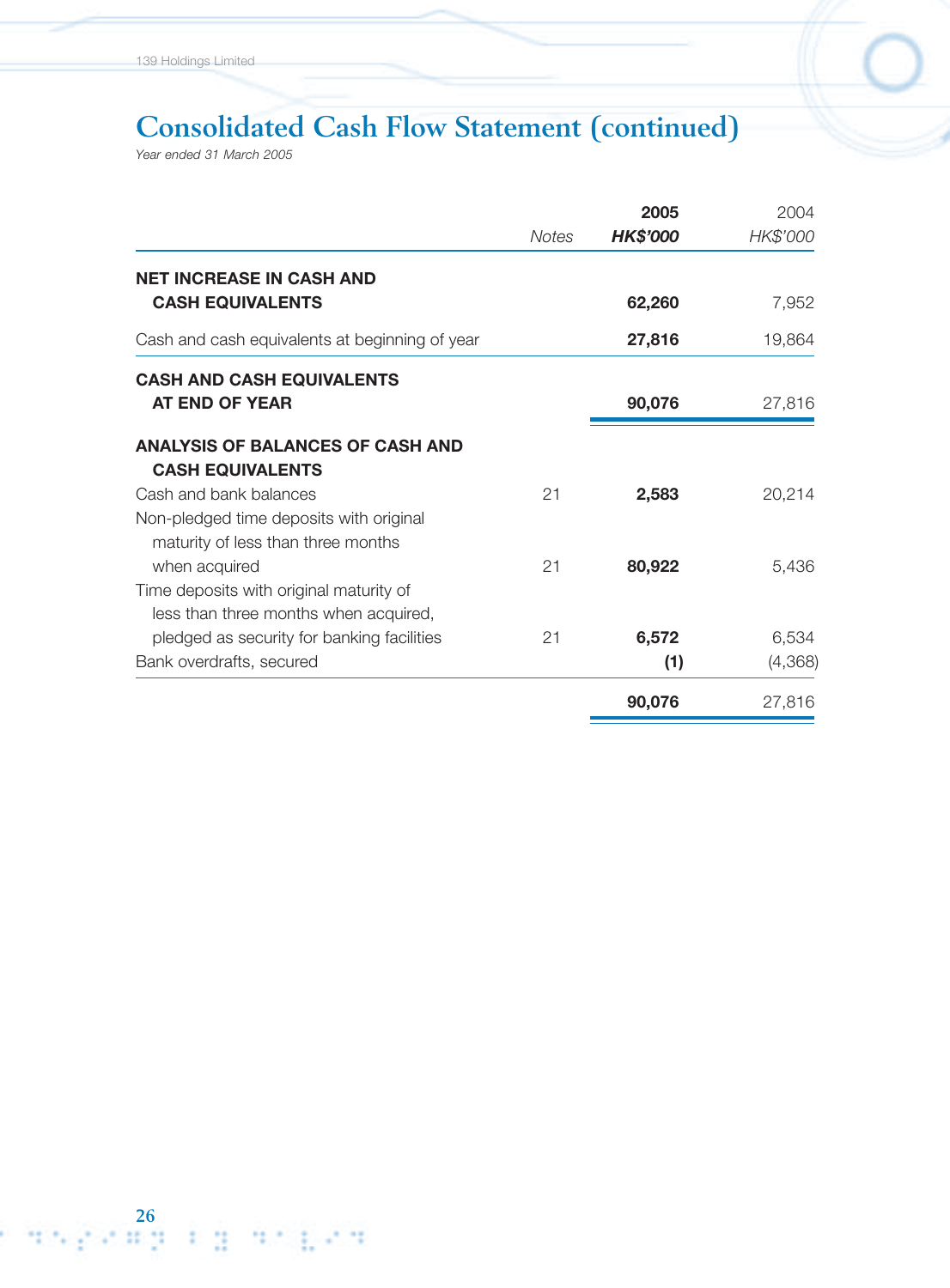# **Balance Sheet**

*31 March 2005*

| <b>HK\$'000</b> | HK\$'000 |
|-----------------|----------|
|                 |          |
|                 |          |
|                 | 28       |
|                 |          |
|                 | 28       |
|                 |          |
| 213,502         | 205,630  |
|                 |          |
| 376             | 732      |
| 63,861          | 10,094   |
| 277,739         | 216,456  |
|                 |          |
| 354             | 354      |
| 2,005           | 742      |
| 31,088          | 28,502   |
| 33,447          | 29,598   |
| 244,292         | 186,858  |
| 244,292         | 186,886  |
|                 |          |
|                 | 93,324   |
| 130,968         | 93,562   |
| 244,292         | 186,886  |
|                 | 113,324  |

Wong Howard **Wong Yat Fai** 

*Director Director*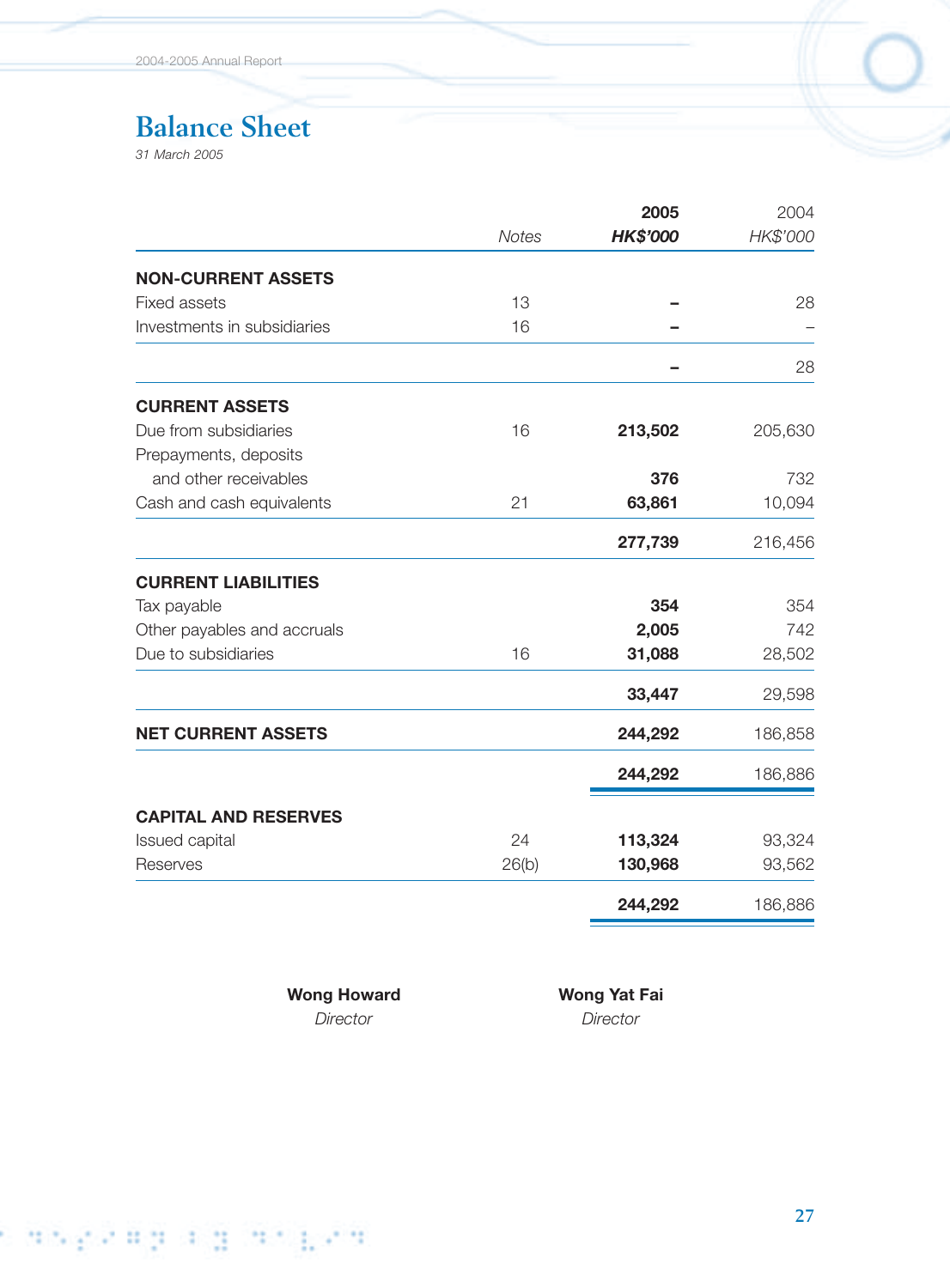*31 March 2005*

### **1. Corporate Information**

The principal place of business of 139 Holdings Limited is located at Rooms 1603-5, 16/F, Harcourt House, 39 Gloucester Road, Wanchai, Hong Kong.

The principal activity of the Company is investment holding. The principal activities of the subsidiaries consisted of the manufacturing, trading and distribution of car audio equipment and other merchandise and securities investment and trading. There were no significant changes in the nature of the Group's principal activities during the year.

## **2. Impact of Recently Issued Hong Kong Financial Reporting Standards ("HKFRSs")**

The Hong Kong Institute of Certified Public Accountants has issued a number of new and revised Hong Kong Financial Reporting Standards and Hong Kong Accounting Standards, herein collectively referred to as the new HKFRSs, which are generally effective for accounting periods beginning on or after 1 January 2005. The Group has not early adopted these new HKFRSs in the financial statements for the year ended 31 March 2005. The Group has already commenced an assessment of the impact of these new HKFRSs but is not yet in a position to state whether these new HKFRSs would have a significant impact on its results of operations and financial position.

### **3. Summary of Significant Accounting Policies**

#### **Basis of preparation**

288 Personal Partia Personal Partial Partial Partial Partial Partial Partial Partial Partial Partial Partial Par

These financial statements have been prepared in accordance with Hong Kong Financial Reporting Standards (which also include Statements of Standard Accounting Practice ("SSAPs") and Interpretations) issued by the Hong Kong Institute of Certified Public Accountants, accounting principles generally accepted in Hong Kong and the disclosure requirements of the Hong Kong Companies Ordinance. They have been prepared under the historical cost convention, except for certain equity investments and investment fund, as further explained below.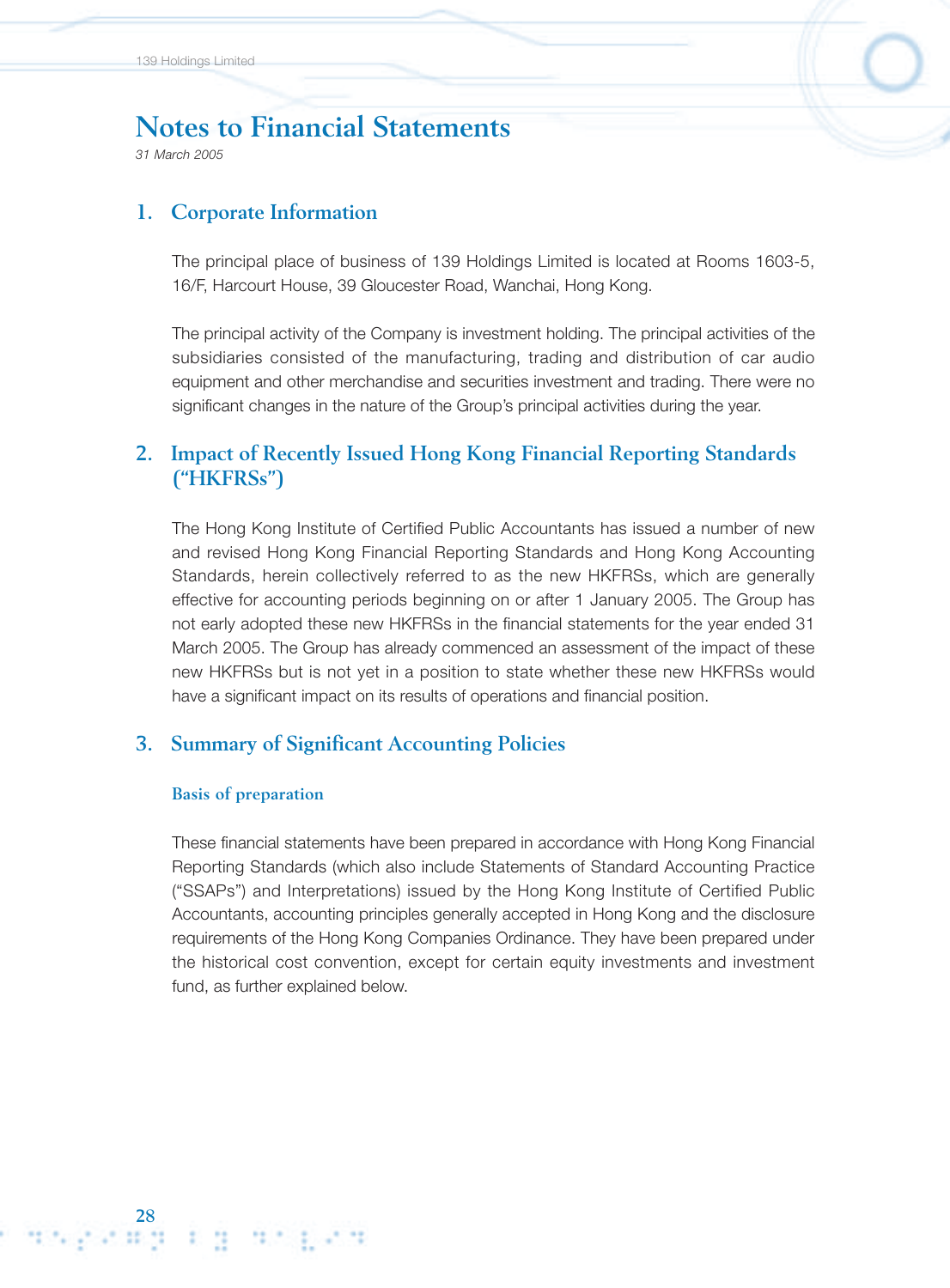*31 March 2005*

## **3. Summary of Significant Accounting Policies (continued)**

#### **Basis of consolidation**

The consolidated financial statements include the financial statements of the Company and its subsidiaries for the year ended 31 March 2005. The results of the subsidiaries acquired or disposed of during the year are consolidated from or to their effective dates of acquisition or disposal, respectively. All significant intercompany transactions and balances within the Group are eliminated on consolidation.

Minority interests represent the interests of outside shareholders in the results and net assets of the Company's subsidiaries.

#### **Subsidiaries**

A subsidiary is a company whose financial and operating policies the Company controls, directly or indirectly, so as to obtain benefits from its activities.

The results of subsidiaries are included in the Company's profit and loss account to the extent of dividends received and receivable. The Company's investments in subsidiaries are stated at cost less any impairment losses.

#### **Goodwill**

Goodwill arising on the acquisition of subsidiaries represents the excess of the cost of the acquisition over the Group's share of the fair values of the identifiable assets and liabilities acquired as at the date of acquisition.

Goodwill arising on acquisition is recognised in the consolidated balance sheet as an asset and amortised on the straight-line basis over its estimated useful life of five years.

SSAP 30 "Business combinations" was adopted on 1 April 2002. Prior to that date, goodwill arising on acquisitions was eliminated against the consolidated reserves in the year of acquisition. On the adoption of SSAP 30, the Group applied the transitional provision of the SSAP that permitted such goodwill to remain eliminated against the consolidated reserves. Goodwill on acquisitions subsequent to the adoption of the SSAP is treated according to the SSAP 30 goodwill accounting policy above.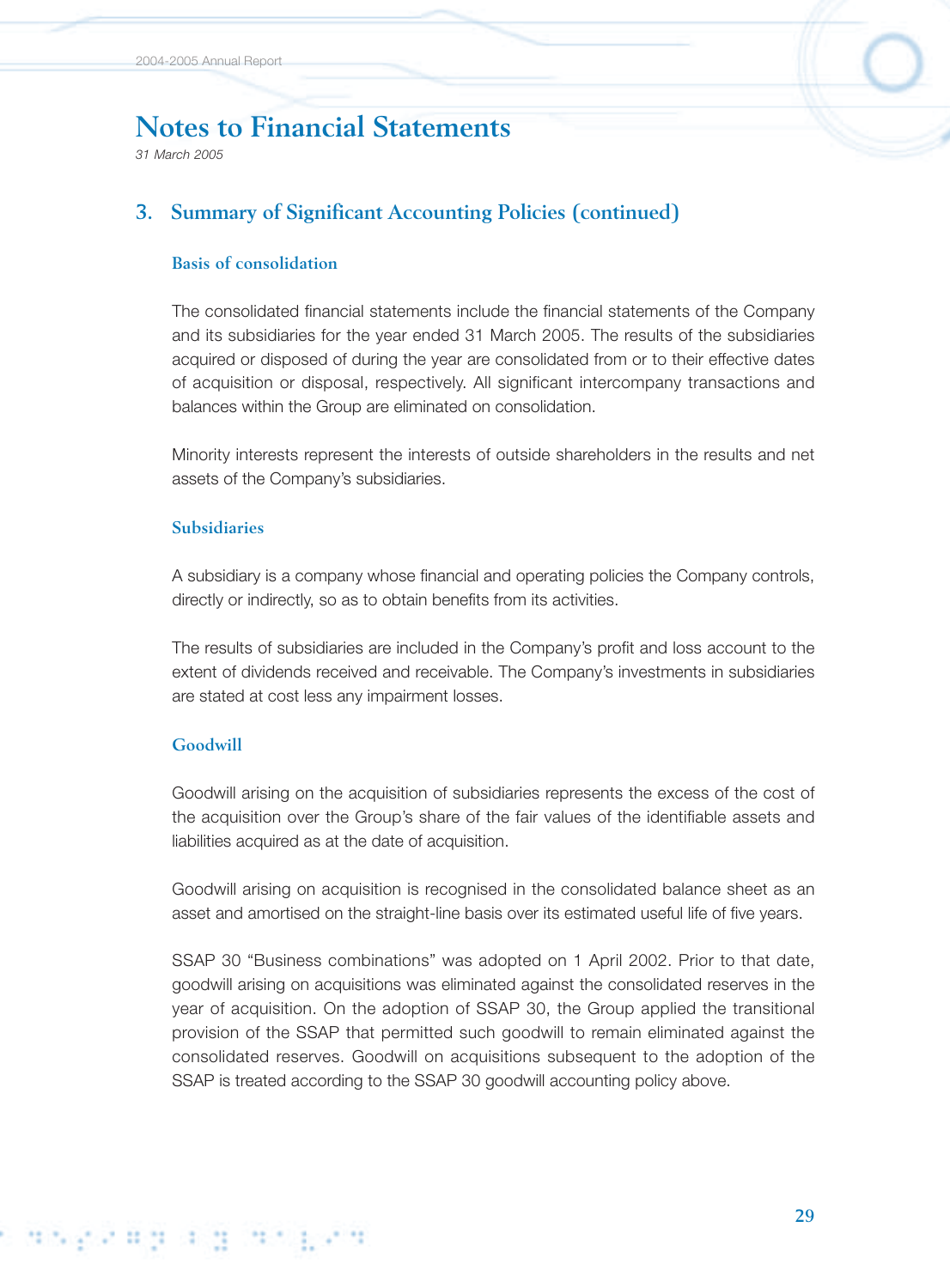*31 March 2005*

## **3. Summary of Significant Accounting Policies (continued)**

#### **Goodwill (continued)**

On disposal of subsidiaries, the gain or loss on disposal is calculated by reference to the net assets at the date of disposal, including the attributable amount of goodwill which remains unamortised and any relevant reserves, as appropriate. Any attributable goodwill previously eliminated against the consolidated reserves at the time of acquisition is written back and included in the calculation of the gain or loss on disposal.

The carrying amount of goodwill, including goodwill remaining eliminated against the consolidated reserves, is reviewed annually and written down for impairment when it is considered necessary. A previously recognised impairment loss for goodwill is not reversed unless the impairment loss was caused by a specific external event of an exceptional nature that was not expected to recur, and subsequent external events have occurred which have reversed the effect of that event.

#### **Fixed assets and depreciation**

Fixed assets are stated at cost less accumulated depreciation and any impairment losses. The cost of an asset comprises its purchase price and any directly attributable costs of bringing the asset to its working condition and location for its intended use. Expenditure incurred after fixed assets have been put into operation, such as repairs and maintenance, is normally charged to the profit and loss account in the period in which it is incurred. In situations where it can be clearly demonstrated that the expenditure has resulted in an increase in the future economic benefits expected to be obtained from the use of the fixed asset, the expenditure is capitalised as an additional cost of that asset.

Depreciation is calculated on the straight-line basis to write off the cost of each asset over its estimated useful life, after taking into account its estimated residual value. The principal annual rates used for this purpose are as follows:

land and buildings whichever is shorter

Plant and machinery 7 to 10 years Motor vehicles, furniture, fixtures and equipment 3 to 5 years

Medium term leasehold 50 years or over the lease terms, Land use rights Over the terms of the land use rights Leasehold improvements Over the remaining lease terms or 3 years, whichever is shorter

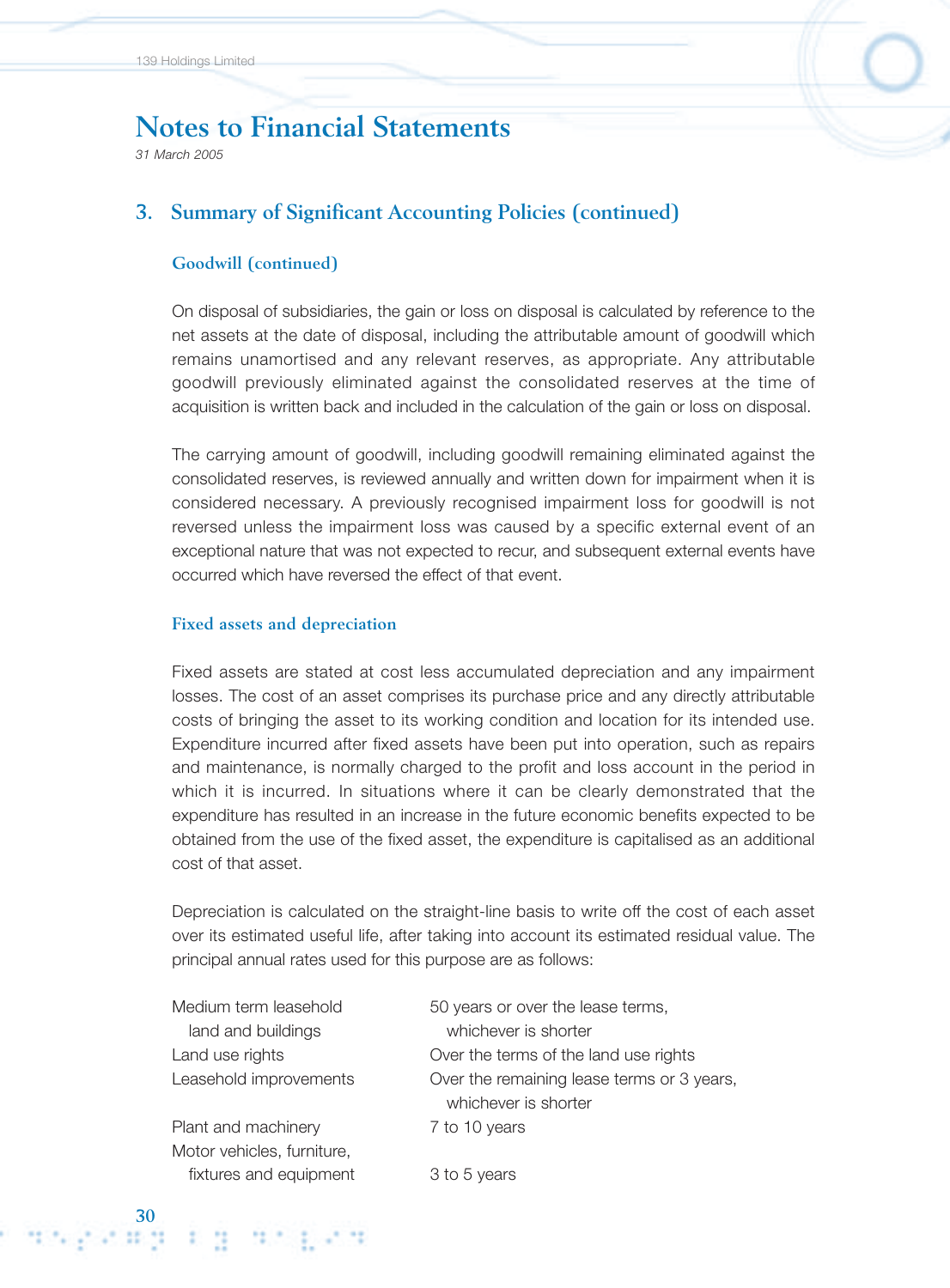*31 March 2005*

# **3. Summary of Significant Accounting Policies (continued)**

#### **Fixed assets and depreciation (continued)**

The gain or loss on disposal or retirement of a fixed asset recognised in the profit and loss account is the difference between the net sales proceeds and the carrying amount of the relevant asset.

#### **Impairment of assets**

An assessment is made at each balance sheet date of whether there is any indication of impairment of any asset, or whether there is any indication that an impairment loss previously recognised for an asset in prior years may no longer exist or may have decreased. If any such indication exists, the asset's recoverable amount is estimated. An asset's recoverable amount is calculated as the higher of the asset's value in use and its net selling price.

An impairment loss is recognised only if the carrying amount of an asset exceeds its recoverable amount. An impairment loss is charged to the profit and loss account in the period in which it arises.

A previously recognised impairment loss is reversed only if there has been a change in the estimates used to determine the recoverable amount of an asset, however not to an amount higher than the carrying amount that would have been determined (net of any depreciation/amortisation), had no impairment loss been recognised for the asset in prior years. A reversal of an impairment loss is credited to the profit and loss account in the period in which it arises.

#### **Operating leases**

Leases where substantially all the rewards and risks of ownership of assets remain with the lessor are accounted for as operating leases. Where the Group is the lessee, rentals payable under operating leases are charged to the profit and loss account on the straight-line basis over the lease terms.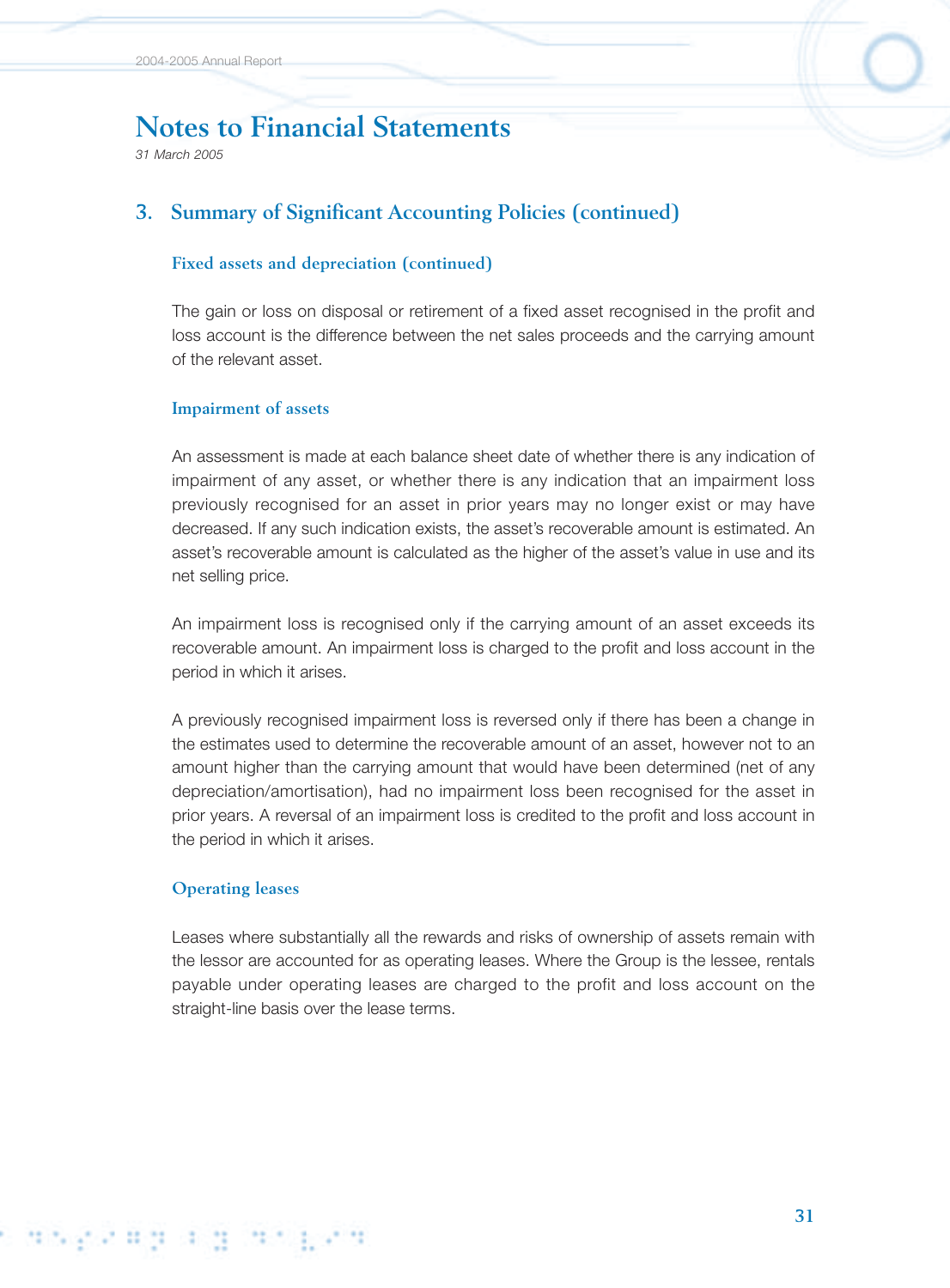*31 March 2005*

### **3. Summary of Significant Accounting Policies (continued)**

#### **Investment securities**

Investment securities are investments in listed and unlisted securities, intended to be held for long term purposes, and are stated at cost less any provisions for impairment in values on an individual basis.

When a decline in the fair value of a security below its carrying amount has occurred, unless there is evidence that the decline is temporary, the carrying amount of the security is reduced to its fair value, as estimated by the directors. The amount of the impairment is charged to the profit and loss account for the period in which it arises. When the circumstances and events which led to the impairment in value cease to exist and there is persuasive evidence that the new circumstances and events will persist for the foreseeable future, the amount of the impairment previously charged is credited to the profit and loss account to the extent of the amount previously charged.

#### **Convertible notes**

Convertible notes are intended to be held for long term purposes, and are stated at cost less any impairment losses.

#### **Other securities**

Investments other than investment securities are classified as other securities. Other securities are held for trading purposes and are stated at their fair values on the basis of their quoted market prices at the balance sheet date, on an individual investment basis. The gains or losses arising from changes in the fair values of securities are credited or charged to the profit and loss account in the period in which they arise.

#### **Inventories**

**32**

Inventories are stated at the lower of cost and net realisable value. Cost is determined on the first-in, first-out method and, in the case of work in progress and finished goods, comprises direct materials, direct labour and an appropriate proportion of manufacturing overheads. Net realisable value is based on estimated selling prices less any estimated costs to be incurred to completion and disposal.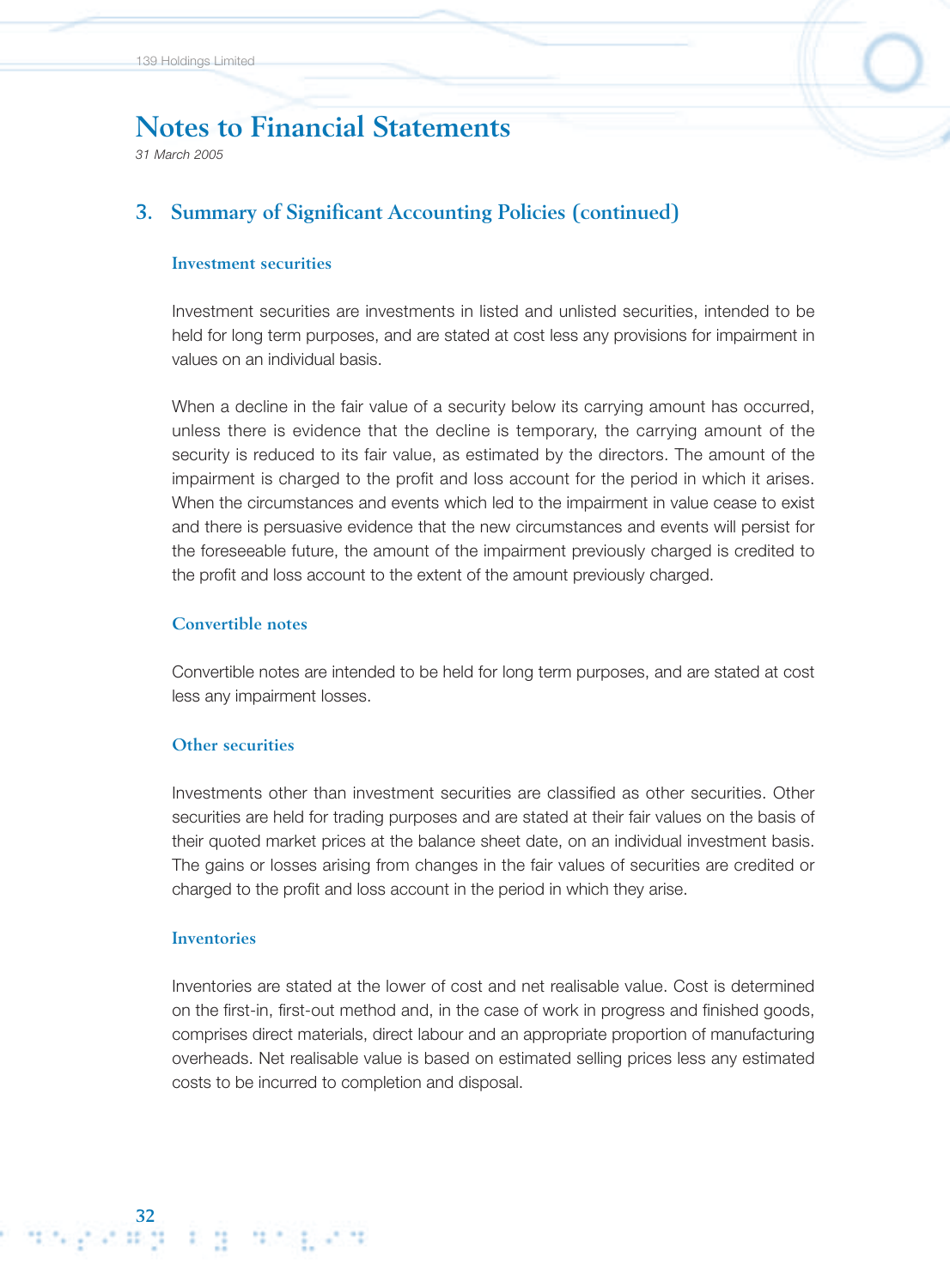*31 March 2005*

# **3. Summary of Significant Accounting Policies (continued)**

#### **Provisions**

A provision is recognised when a present obligation (legal or constructive) has arisen as a result of a past event and it is probable that a future outflow of resources will be required to settle the obligation, provided that a reliable estimate can be made of the amount of the obligation.

When the effect of discounting is material, the amount recognised for a provision is the present value at the balance sheet date of the future expenditures expected to be required to settle the obligation. The increase in the discounted present value amount arising from the passage of time is included in finance costs in the profit and loss account.

#### **Income tax**

Income tax comprises current and deferred tax. Income tax is recognised in the profit and loss account or in equity if it relates to items that are recognised in the same or a different period, directly in equity.

Deferred tax is provided, using the liability method, on all temporary differences at the balance sheet date between the tax bases of assets and liabilities and their carrying amounts for financial reporting purposes.

Deferred tax liabilities are recognised for all taxable temporary differences:

- except where the deferred tax liability arises from goodwill or the initial recognition of an asset or liability in a transaction that is not a business combination and, at the time of the transaction, affects neither the accounting profit nor taxable profit or loss; and
- in respect of taxable temporary differences associated with investments in subsidiaries, except where the timing of the reversal of the temporary differences can be controlled and it is probable that the temporary differences will not reverse in the foreseeable future.

Deferred tax assets are recognised for all deductible temporary differences, carryforward of unused tax assets and unused tax losses, to the extent that it is probable that future taxable profit will be available against which the deductible temporary differences, and the carryforward of unused tax assets and unused tax losses can be utilised: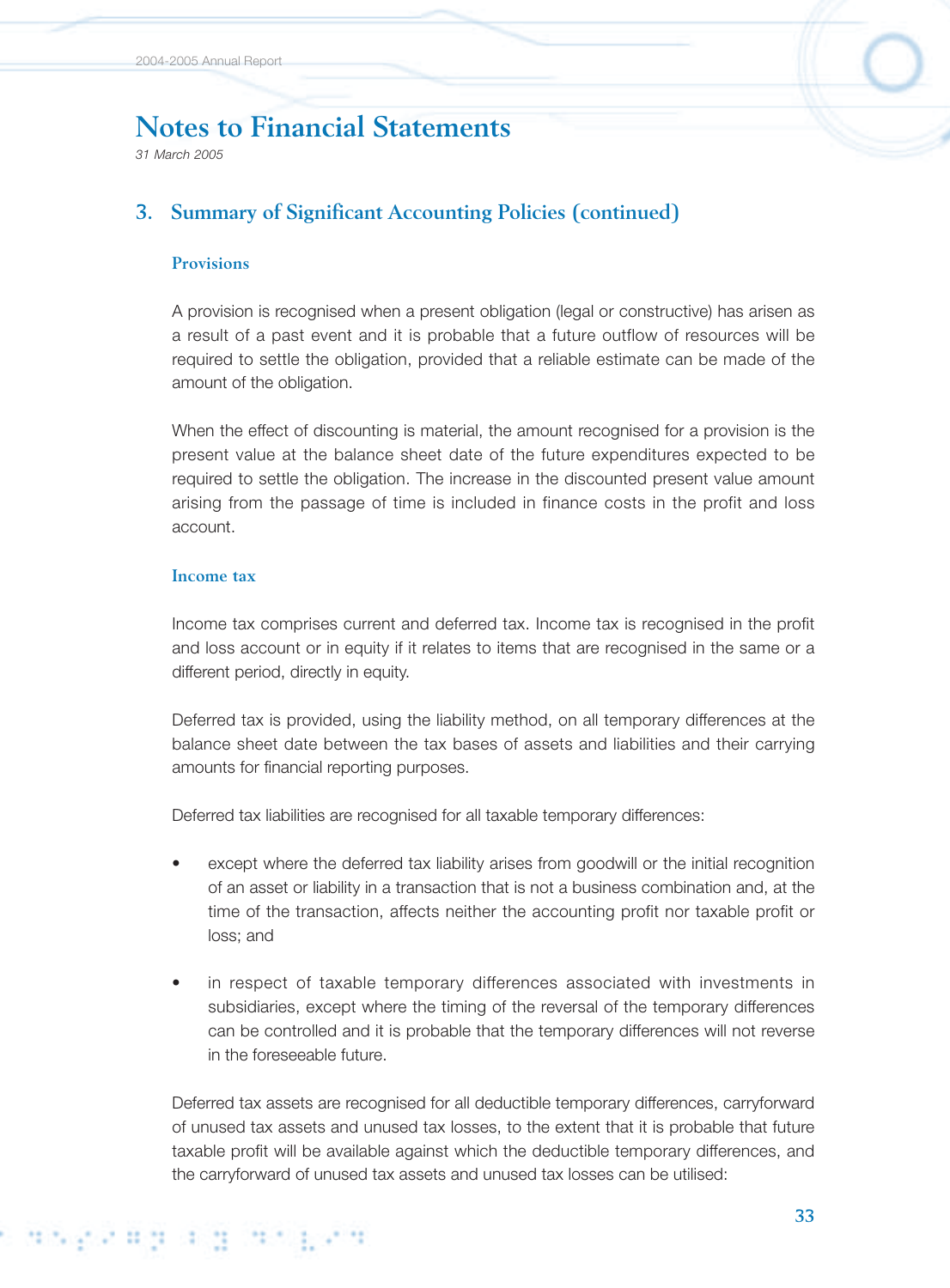*31 March 2005*

## **3. Summary of Significant Accounting Policies (continued)**

#### **Income tax (continued)**

- except where the deferred tax asset relating to the deductible temporary differences arises from the initial recognition of an asset or liability and, at the time of the transaction, affects neither the accounting profit nor taxable profit or loss; and
- in respect of deductible temporary differences associated with investments in subsidiaries, deferred tax assets are only recognised to the extent that it is probable that the temporary differences will reverse in the foreseeable future and future taxable profit will be available against which the temporary differences can be utilised.

The carrying amount of deferred tax assets is reviewed at each balance sheet date and reduced to the extent that it is no longer probable that sufficient taxable profit will be available to allow all or part of the deferred tax asset to be utilised. Conversely, previously unrecognised deferred tax assets are recognised to the extent that it is probable that sufficient future taxable profit will be available to allow all or part of the deferred tax asset to be utilised.

Deferred tax assets and liabilities are measured at the tax rates that are expected to apply to the period when the asset is realised or the liability is settled, based on tax rates (and tax laws) that have been enacted or substantively enacted at the balance sheet date.

#### **Foreign currencies**

Foreign currency transactions are recorded at the applicable exchange rates ruling at the transaction dates. Monetary assets and liabilities denominated in foreign currencies at the balance sheet date are translated at the applicable exchange rates ruling at that date. Exchange differences are dealt with in the profit and loss account.

On consolidation, the financial statements of overseas subsidiaries are translated into Hong Kong dollars using the net investment method. The profit and loss accounts of overseas subsidiaries are translated into Hong Kong dollars at the weighted average exchange rates for the year, and their balance sheets are translated into Hong Kong dollars at the exchange rates ruling at the balance sheet date. The resulting translation differences are included in the exchange fluctuation reserve.

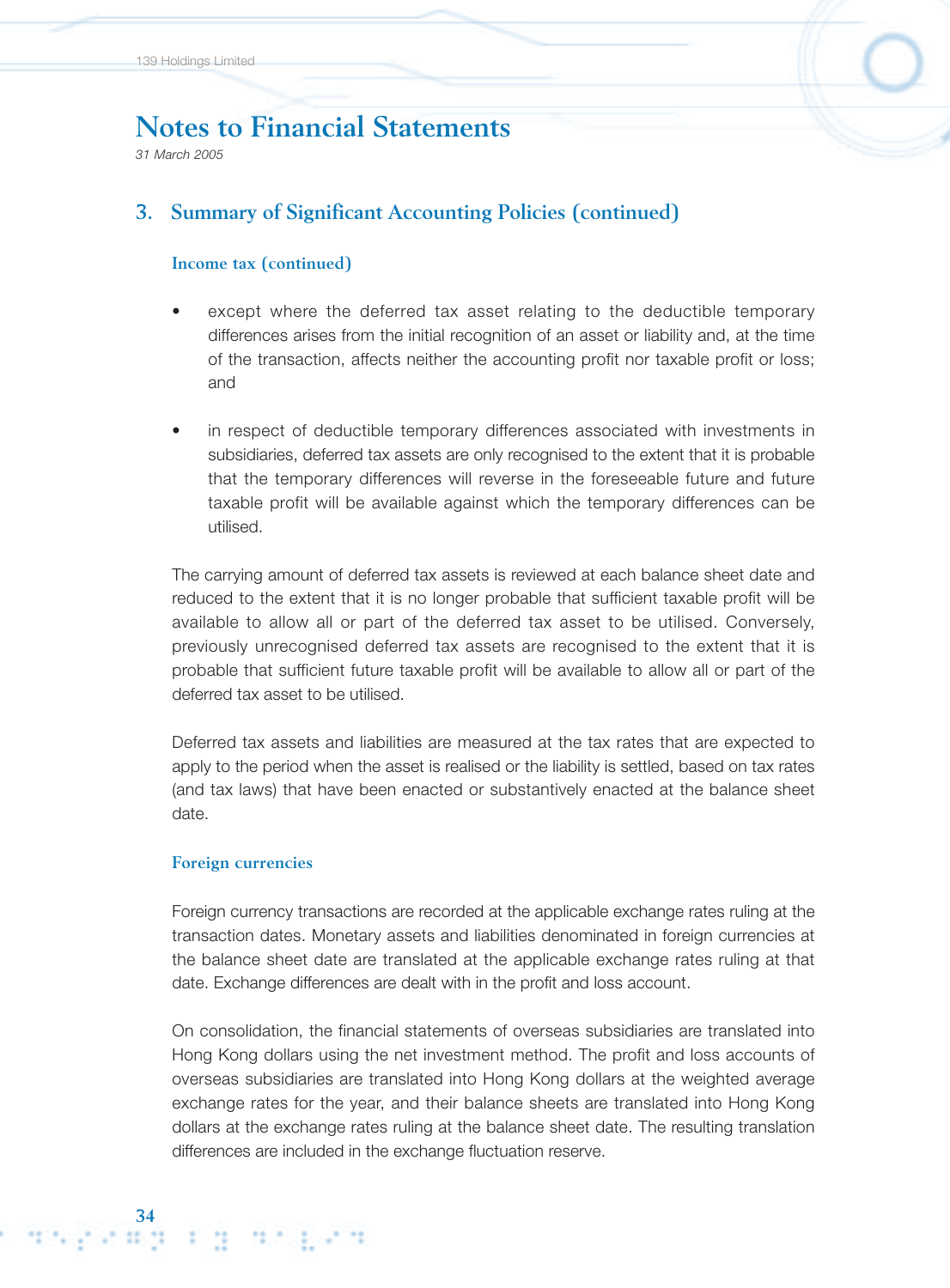*31 March 2005*

## **3. Summary of Significant Accounting Policies (continued)**

#### **Foreign currencies (continued)**

For the purpose of the consolidated cash flow statement, the cash flows of overseas subsidiaries are translated into Hong Kong dollars at the exchange rates ruling at the dates of the cash flows. Frequently recurring cash flows of overseas subsidiaries which arise throughout the year are translated into Hong Kong dollars at the weighted average exchange rates for the year.

#### **Employee benefits**

#### *Employment Ordinance long service payments*

Certain of the Group's employees have completed the required number of years of service to the Group in order to be eligible for long service payments under the Hong Kong Employment Ordinance in the event of the termination of their employment. The Group is liable to make such payments in the event that such a termination of employment meets the circumstances specified in the Employment Ordinance.

A provision is recognised in respect of the probable future long service payments expected to be made. The provision is based on the best estimate of the probable future payments which have been earned by the employees from their service to the Group to the balance sheet date.

#### *Retirement benefits schemes*

적 이번 공격적

s die produkte

The Group operates a defined contribution Mandatory Provident Fund retirement benefits scheme (the "MPF Scheme") under the Mandatory Provident Fund Schemes Ordinance, for all those employees who are eligible to participate in the MPF Scheme in Hong Kong. Contributions are made based on a percentage of the employees' basic salaries and are charged to the profit and loss account as they become payable in accordance with the rules of the MPF Scheme. The assets of the MPF Scheme are held separately from those of the Group in an independently administered fund. The Group's employer contributions vest fully with the employees when contributed into the MPF Scheme.

**35**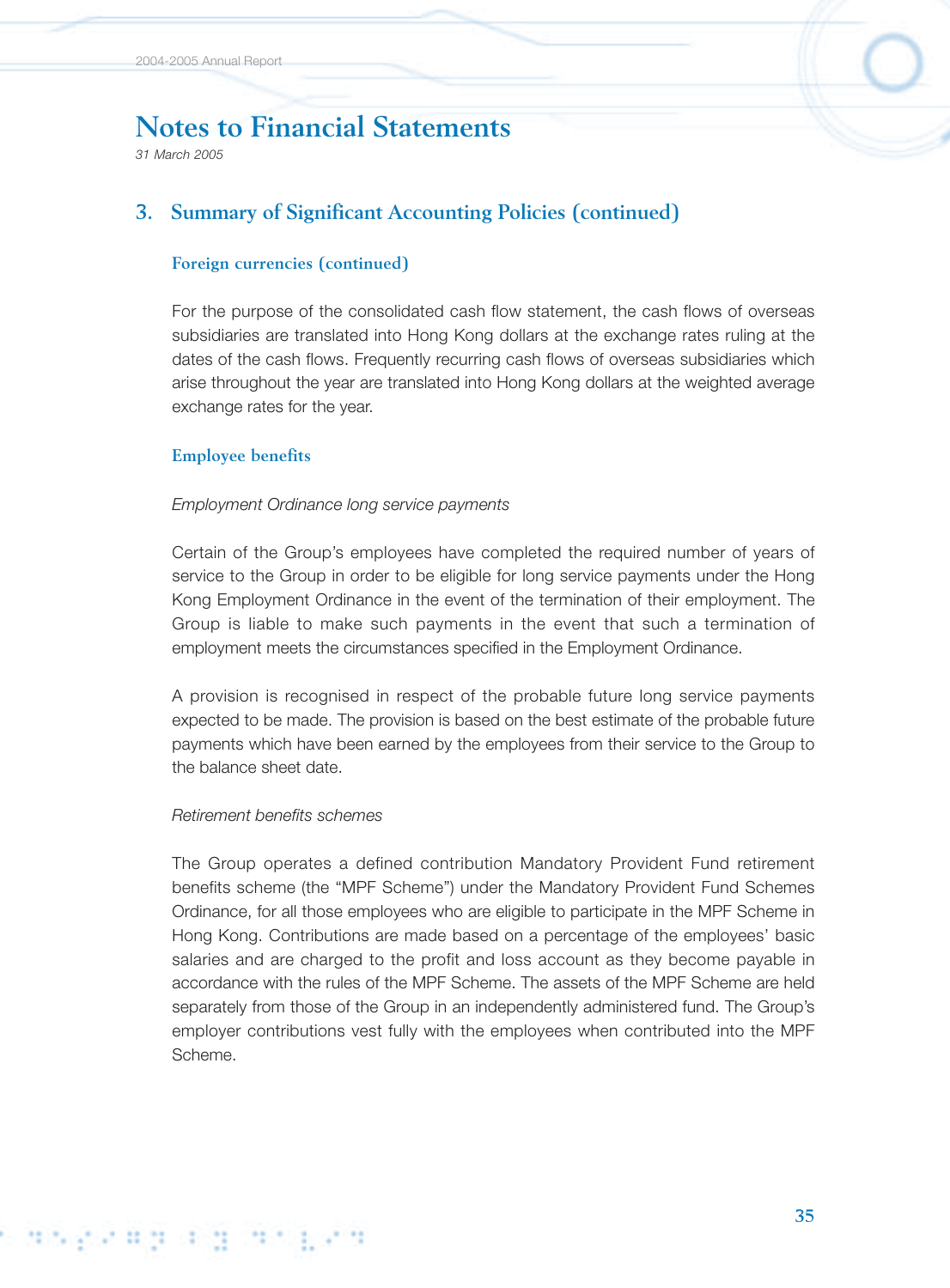*31 March 2005*

## **3. Summary of Significant Accounting Policies (continued)**

#### **Employee benefits (continued)**

#### *Retirement benefits schemes (continued)*

Pursuant to the relevant regulations of Mainland China, subsidiaries of the Company operating in Mainland China participate in a local municipal government retirement benefits scheme (the "Mainland Scheme") whereby the subsidiaries are required to contribute a percentage of the basic salaries of their employees to the Mainland Scheme to fund their retirement benefits. The local municipal government undertakes to assume the retirement benefits obligations of all existing and future retired employees of the subsidiaries. The only obligation of the Group with respect to the Mainland Scheme is to pay the ongoing required contributions under the Mainland Scheme mentioned above. Contributions under the Mainland Scheme are charged to the profit and loss account as incurred. There are no provisions under the Mainland Scheme whereby forfeited contributions may be used to reduce future contributions.

#### *Share option schemes*

The Company operates a share option scheme for the purpose of providing incentives and rewards to eligible participants who contribute to the success of the Group's operations. The financial impact of share options granted under the share option scheme is not recorded in the Company's or the Group's balance sheet until such time as the options are exercised, and no charge is recorded in the profit and loss account or balance sheet for their cost. Upon the exercise of share options, the resulting shares issued are recorded by the Company as additional share capital at the nominal value of the shares, and the excess of the exercise price per share over the nominal value of the shares is recorded by the Company in the share premium account. Options which are cancelled prior to their exercise date, or which lapse, are deleted from the register of outstanding options.

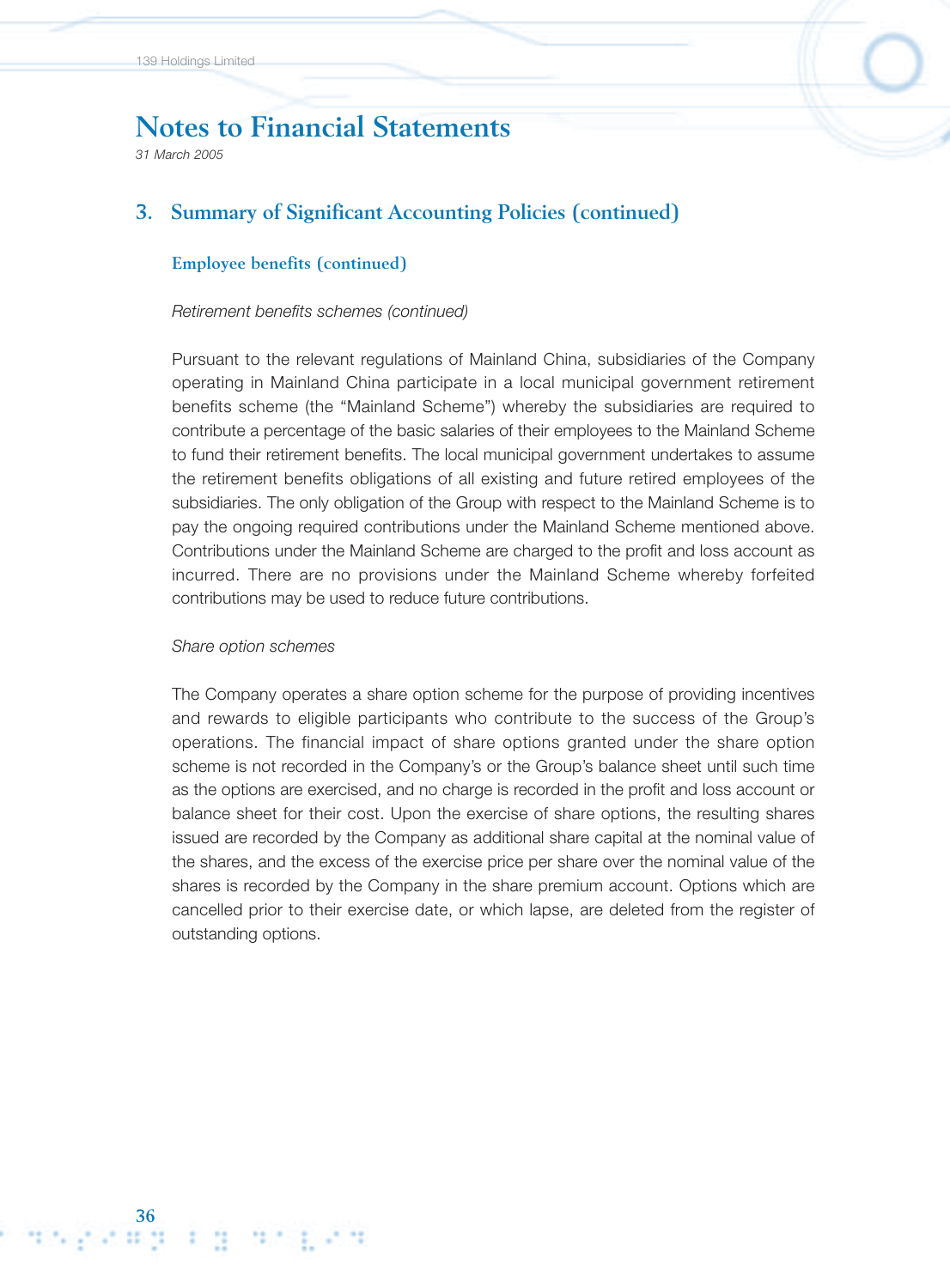*31 March 2005*

# **3. Summary of Significant Accounting Policies (continued)**

#### **Revenue recognition**

Revenue is recognised when it is probable that the economic benefits will flow to the Group and when the revenue can be measured reliably, on the following bases:

- (a) from the sale of goods, when the significant risks and rewards of ownership have been transferred to the buyer, provided that the Group maintains neither managerial involvement to the degree usually associated with ownership, nor effective control over the goods sold;
- (b) the profit and loss on the trading of other securities on the transaction dates when the relevant contract notes are executed;
- (c) interest income, on a time proportion basis, taking into account the principal outstanding and the effective interest rate applicable; and
- (d) dividend income, when the shareholders' right to receive payment has been established.

#### **Related parties**

Parties are considered to be related if one party has the ability, directly or indirectly, to control the other party or exercise significant influence over the other party in making financial and operating decisions. Parties are also considered to be related if they are subject to common control or common significant influence. Related parties may be individuals or corporate entities.

#### **Cash and cash equivalents**

For the purpose of the consolidated cash flow statement, cash and cash equivalents comprise cash on hand and demand deposits, and short term highly liquid investments which are readily convertible into known amounts of cash and which are subject to an insignificant risk of changes in value, and have a short maturity of generally within three months when acquired, less bank overdrafts which are repayable on demand and form an integral part of the Group's cash management.

For the purpose of the balance sheet, cash and cash equivalents comprise cash on hand and at banks, including term deposits, which are not restricted as to use.

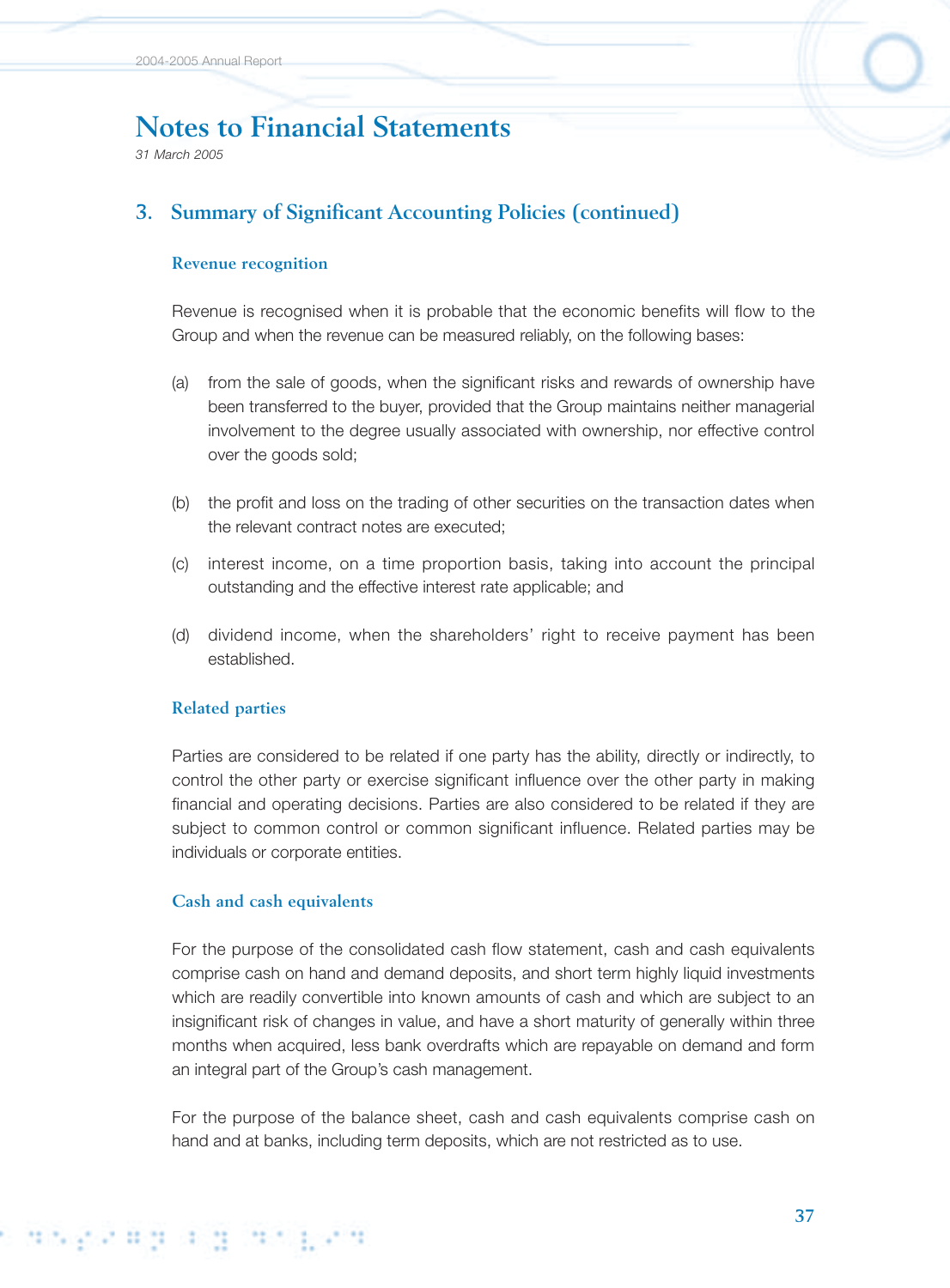*31 March 2005*

**38**

### **4. Segment Information**

Segment information is presented by way of two segment formats: (i) on a primary segment reporting basis, by business segment; and (ii) on a secondary segment reporting basis, by geographical segment.

The Group's operating businesses are structured and managed separately, according to the nature of their operations and the products and services they provide. Each of the Group's business segments represents a strategic business unit that offers products and services which are subject to risks and returns that are different from those of the other business segments. Summary details of the business segments are as follows:

- (a) the car audio segment manufactures and trades car audio equipment;
- (b) the treasury investment segment comprises securities investment and trading; and
- (c) the corporate and other segment comprises the trading of other merchandise, corporate income and expense items and the provision of Internet and Internetrelated services.

Previously, the results, assets and liabilities from securities investment and trading business were classified as unallocated items in the segment information. Since the management of the Group anticipates that the securities investment and trading business will continue as part of the Group's principal activities in the future, the results, assets and liabilities of the securities investment and trading business have been separately disclosed as an individual segment for the year. Comparative amounts have been reclassified to conform with the current year's presentation.

In the prior year, the Internet segment, which comprised the provision of Internet and Internet-related services, was disclosed as a separate segment. Since the Internet segment had contributed and will continue to contribute less than 10% of the total of Group's results, assets and liabilities, the Internet segment has not been disclosed separately for the year. The results, assets and liabilities of the Internet segment have been included in the corporate and other segment. Comparative amounts have been reclassified to conform with the current year's presentation.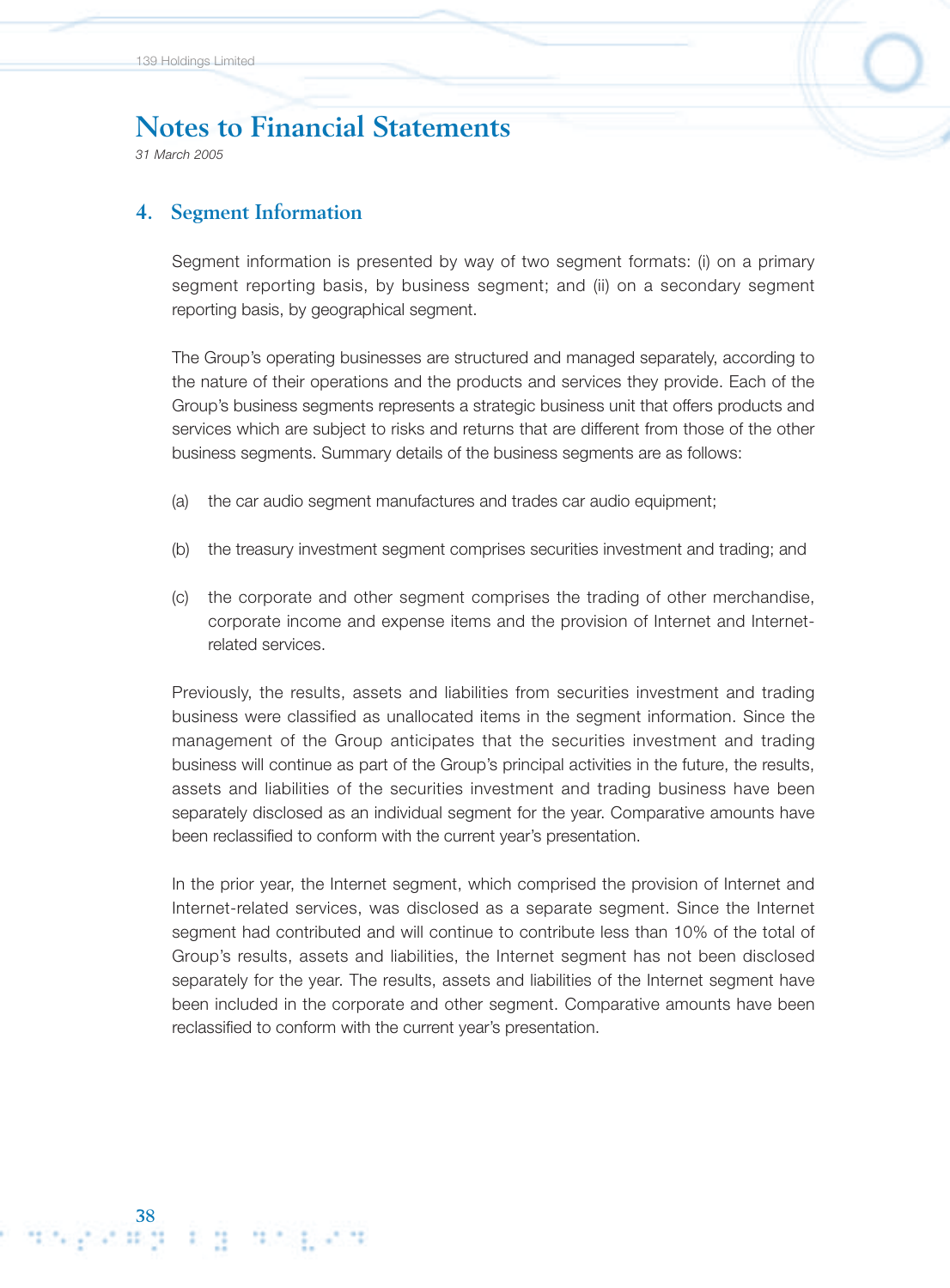*31 March 2005*

## **4. Segment Information (continued)**

In determining the Group's geographical segments, revenues are attributed to the segments based on the location of the customers, and assets are attributed to the segments based on the location of the assets.

There are no intersegment sales and transfers between the business segments.

#### **(a) Business segments**

The following tables present revenue, profit/(loss) and certain asset, liability and expenditure information for the Group's business segments.

#### **Group**

i dingizing algjori gizo

|                                  |           |                 |          |                               |           |                        | <b>Consolidated</b> |
|----------------------------------|-----------|-----------------|----------|-------------------------------|-----------|------------------------|---------------------|
| 2005                             | 2004      | 2005            | 2004     | 2005                          | 2004      | 2005                   | 2004                |
| <b>HK\$'000</b>                  | HK\$'000  | <b>HK\$'000</b> | HK\$'000 | <b>HK\$'000</b>               | HK\$'000  | HK\$'000               | HK\$'000            |
|                                  |           |                 |          |                               |           |                        |                     |
| 7,794                            | 15,410    | 32,064          | 411      |                               |           | 39,858                 | 15,821              |
| (15, 721)                        | (14, 848) | 50,581          | 29,282   | (9, 392)                      | (12, 672) | 25,468                 | 1,762               |
|                                  |           |                 |          |                               |           |                        |                     |
|                                  |           |                 |          |                               |           | 696                    | 133                 |
|                                  |           |                 |          |                               |           | (889)                  | (417)               |
| Profit from operating activities |           |                 |          |                               |           | 25,275                 | 1,478               |
|                                  |           |                 |          |                               |           | (150)                  | (274)               |
|                                  |           |                 |          |                               |           | 25,125                 | 1,204               |
|                                  |           |                 |          |                               |           |                        |                     |
|                                  |           |                 |          |                               |           |                        |                     |
|                                  |           |                 |          |                               |           |                        |                     |
|                                  |           |                 |          |                               |           | 25,125                 | 1,204               |
|                                  |           | Car audio       |          | <b>Treasury</b><br>investment |           | Corporate<br>and other |                     |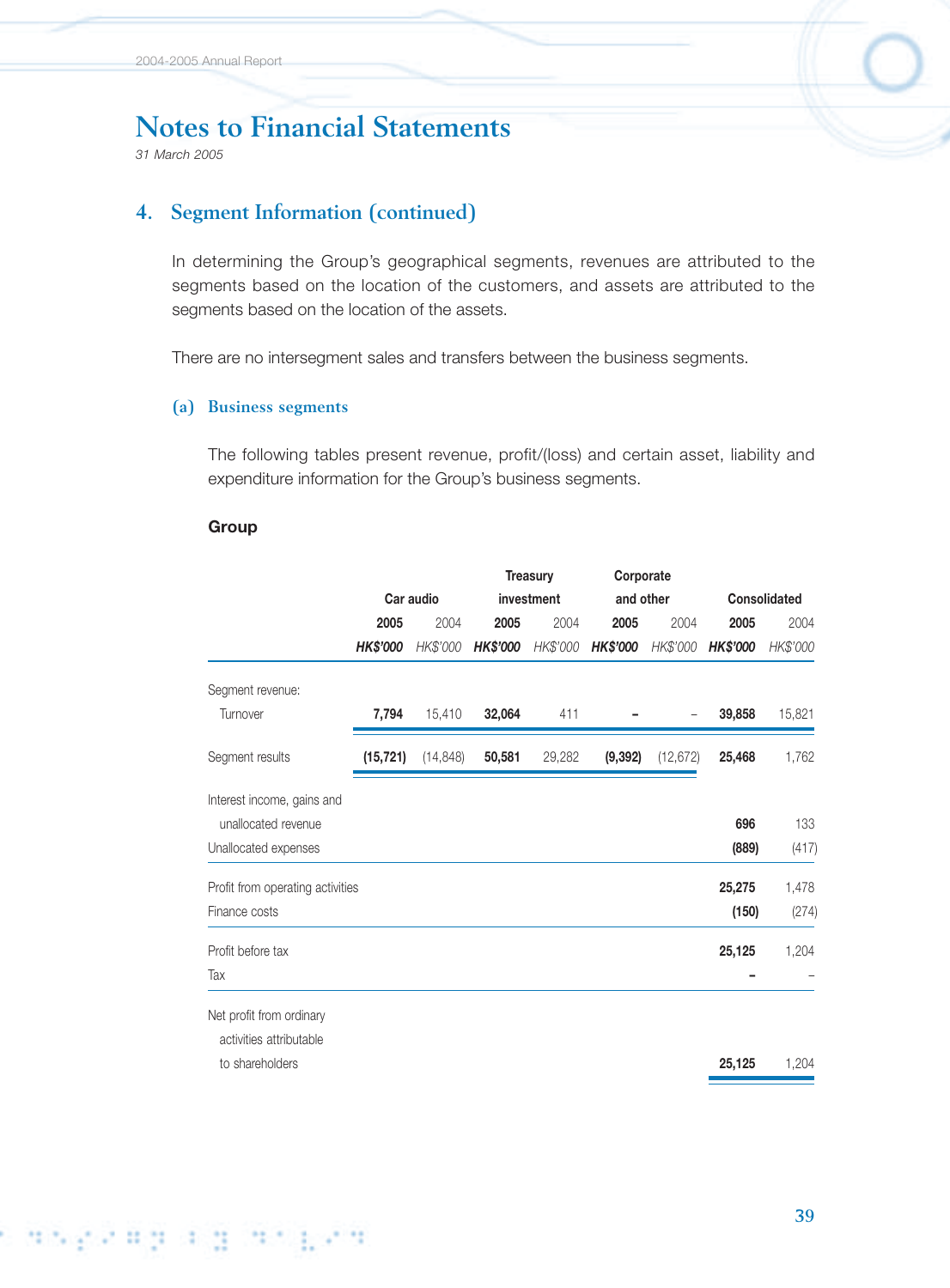*31 March 2005*

# **4. Segment Information (continued)**

## **(a) Business segments (continued)**

#### **Group**

|                                                   |          |           |                 | <b>Treasury</b> | Corporate |           |          |                     |
|---------------------------------------------------|----------|-----------|-----------------|-----------------|-----------|-----------|----------|---------------------|
|                                                   |          | Car audio |                 | investment      |           | and other |          | <b>Consolidated</b> |
|                                                   | 2005     | 2004      | 2005            | 2004            | 2005      | 2004      | 2005     | 2004                |
|                                                   | HK\$'000 | HK\$'000  | <b>HK\$'000</b> | HK\$'000        | HK\$'000  | HK\$'000  | HK\$'000 | HK\$'000            |
| Segment assets                                    | 648      | 13,835    | 204,465         | 196,416         | 65,294    | 11,474    | 270,407  | 221,725             |
| Unallocated assets                                |          |           |                 |                 |           |           | 54,596   | 20,808              |
| Total assets                                      |          |           |                 |                 |           |           | 325,003  | 242,533             |
| Segment liabilities                               | 4,975    | 6,590     |                 |                 | 3,210     | 2,579     | 8,185    | 9,169               |
| Unallocated liabilities                           |          |           |                 |                 |           |           | 908      | 4,979               |
| <b>Total liabilities</b>                          |          |           |                 |                 |           |           | 9,093    | 14,148              |
| Other segment information:                        |          |           |                 |                 |           |           |          |                     |
| Depreciation                                      | 4,378    | 4,439     |                 |                 | 132       | 188       | 4,510    | 4,627               |
| Unallocated depreciation                          |          |           |                 |                 |           |           | 3        | 4                   |
|                                                   |          |           |                 |                 |           |           | 4,513    | 4,631               |
| Impairment losses recognised<br>in the profit and |          |           |                 |                 |           |           |          |                     |
| loss account                                      | 3,777    | 4,413     |                 |                 |           |           | 3,777    | 4,413               |
| Other non-cash expenses                           | 2,821    | 158       |                 |                 |           |           | 2,821    | 158                 |
| Unallocated other non-cash<br>expenses            |          |           |                 |                 |           |           |          | 1,761               |
|                                                   |          |           |                 |                 |           |           |          |                     |
|                                                   |          |           |                 |                 |           |           | 2,821    | 1,919               |
| Capital expenditure                               | 160      | 203       |                 |                 | 39        | 5         | 199      | 208                 |

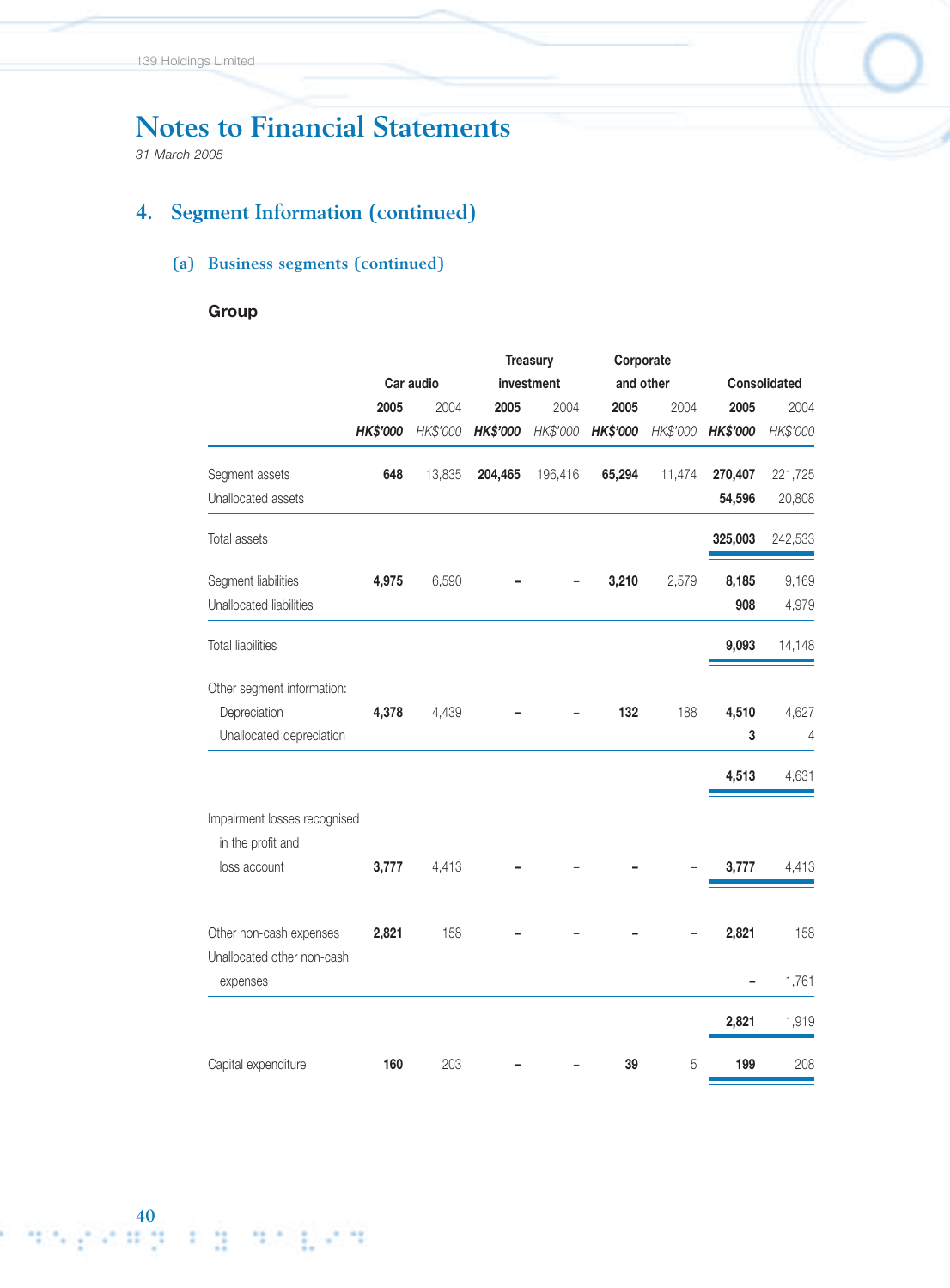*31 March 2005*

# **4. Segment Information (continued)**

#### **(b) Geographical segments**

The following table presents revenue and certain asset and expenditure information for the Group's geographical segments.

#### **Group**

|                            |                 | People's                 |                 | <b>United States</b> |                     |          |
|----------------------------|-----------------|--------------------------|-----------------|----------------------|---------------------|----------|
|                            |                 | <b>Republic of China</b> |                 | of America           |                     |          |
|                            |                 | (including Hong Kong)    |                 | and Europe           | <b>Consolidated</b> |          |
|                            | 2005            | 2004                     | 2005            | 2004                 | 2005                | 2004     |
|                            | <b>HK\$'000</b> | HK\$'000                 | <b>HK\$'000</b> | HK\$'000             | <b>HK\$'000</b>     | HK\$'000 |
| Segment revenue:           |                 |                          |                 |                      |                     |          |
| Turnover                   | 32,064          | 411                      | 7,794           | 15,410               | 39,858              | 15,821   |
| Other segment information: |                 |                          |                 |                      |                     |          |
| Segment assets             | 325,003         | 241,814                  |                 | 719                  | 325,003             | 242,533  |
|                            |                 |                          |                 |                      |                     |          |
| Capital expenditure        | 199             | 208                      |                 |                      | 199                 | 208      |

# s angeropologian pen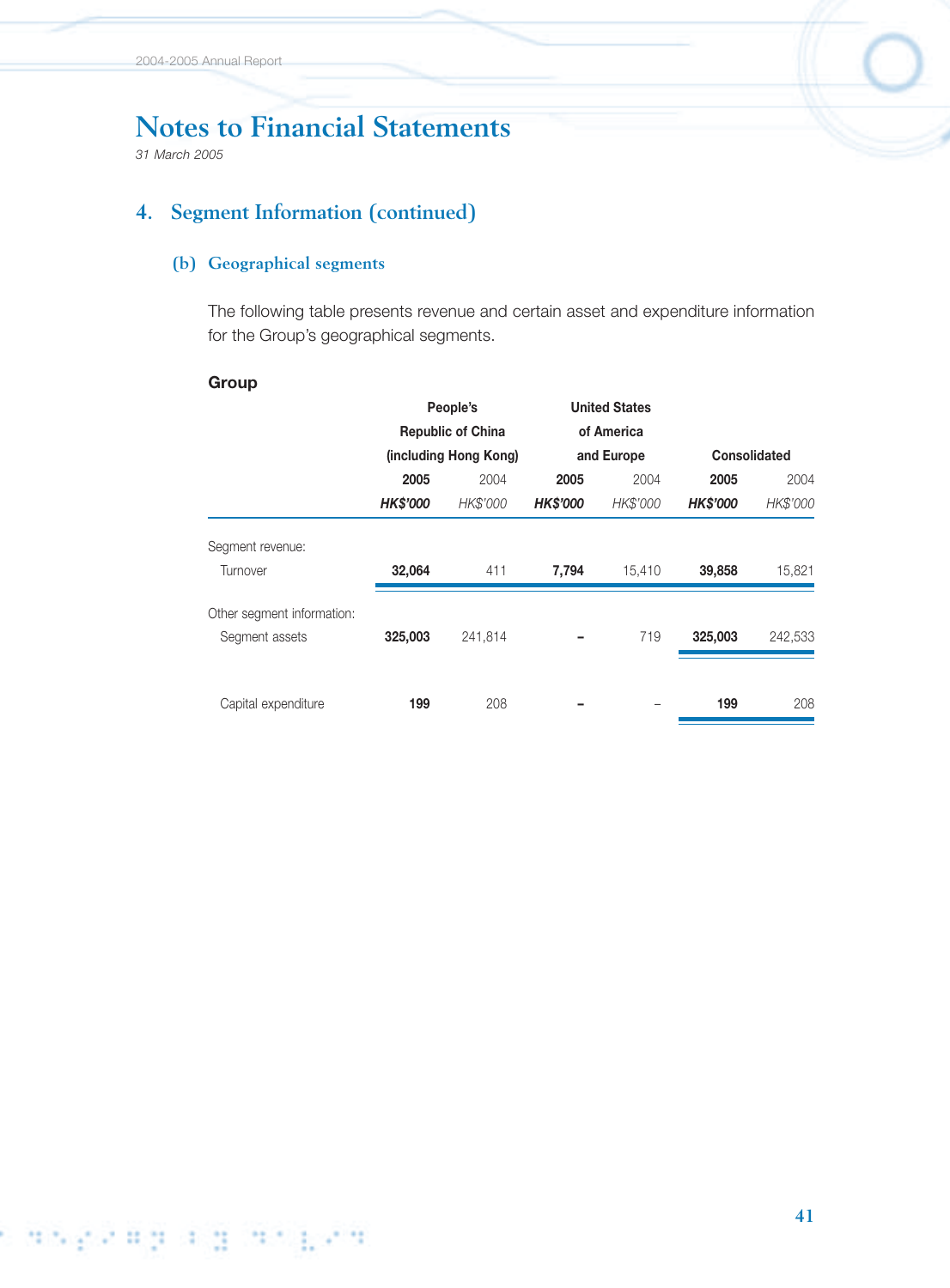*31 March 2005*

### **5. Turnover and Other Revenue**

Turnover represents revenue arising from the trading of car audio equipment and other merchandise, net of sale returns and trade discounts, and realised profits and losses, dividend and interest income arising from securities investment and trading.

An analysis of the Group's turnover and other revenue is as follows:

|                                         | 2005            | 2004     |
|-----------------------------------------|-----------------|----------|
|                                         | <b>HK\$'000</b> | HK\$'000 |
| <b>Turnover</b>                         |                 |          |
| Sale of goods                           | 7,794           | 15,410   |
| Realised profits/(losses) on securities |                 |          |
| investment and trading*                 | 28,220          | (1, 451) |
| <b>Dividends</b>                        | 3,655           | 1,057    |
| Interest income from investments        |                 |          |
| in convertible notes                    | 189             | 805      |
|                                         | 39,858          | 15,821   |
| <b>Other revenue</b>                    |                 |          |
| Bank interest income                    | 167             | 116      |
| Other income                            | 531             | 17       |
|                                         | 698             | 133      |

Previously, the realised profits and losses, dividend and interest income arising from securities investment and trading were classified as other revenue. In the opinion of the directors, the securities investment and trading business will continue in the future as part of the principal activities of the Group. Accordingly, the realised profits and losses, dividend and interest income arising from securities investment and trading have been included as part of the Group's turnover.

्य प<sub>र्व</sub>ा समिति <u>समिति ।</u> समिति प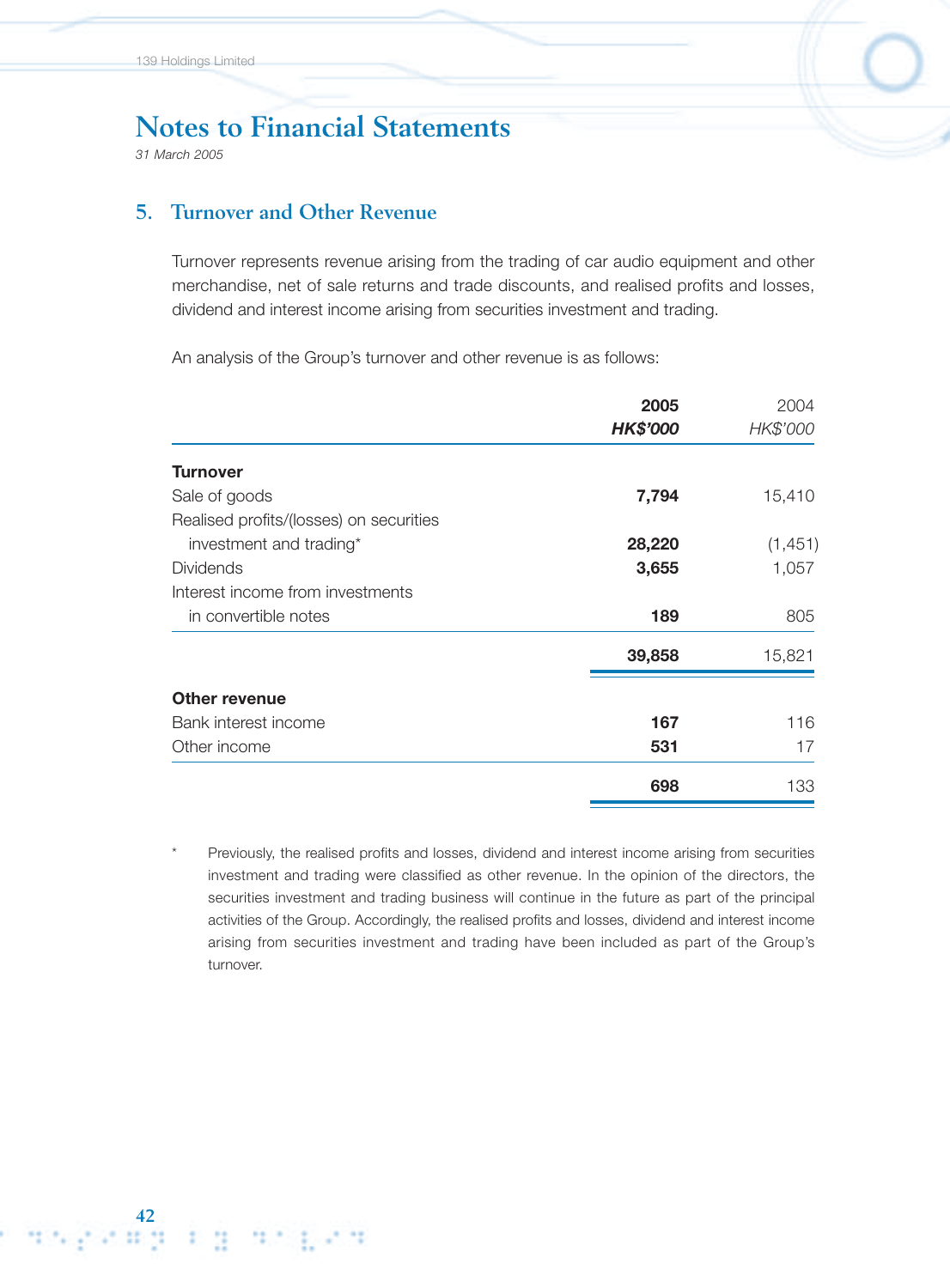*31 March 2005*

s die Stead and die Pea

## **6. Profit from Operating Activities**

The Group's profit from operating activities is arrived at after charging:

|                                   | 2005         |                 | 2004     |
|-----------------------------------|--------------|-----------------|----------|
|                                   | <b>Notes</b> | <b>HK\$'000</b> | HK\$'000 |
| Cost of inventories sold          |              | 9,361           | 13,501   |
| Depreciation*                     | 13           | 4,513           | 4,631    |
| Provision for impairment of fixed |              |                 |          |
| assets                            | 13           | 3,777           |          |
| Loss on disposal of fixed assets  |              |                 | 15       |
| Impairment of goodwill **         | 14           |                 | 4,413    |
| Provision against inventories*    |              | 2,707           |          |
| Staff costs (including directors' |              |                 |          |
| remuneration-note 8):*            |              |                 |          |
| Wages and salaries                |              | 10,245          | 10,516   |
| Retirement benefits               |              |                 |          |
| scheme contributions ***          |              | 375             | 584      |
|                                   |              | 10,620          | 11,100   |
| Minimum lease payments            |              |                 |          |
| under operating leases in         |              |                 |          |
| respect of land and buildings     |              | 1,461           | 1,351    |
| Auditors' remuneration            |              | 690             | 700      |
| Exchange losses, net              |              | 114             | 143      |

The cost of sales includes approximately HK\$6,718,000 (2004: HK\$4,153,000) in staff costs, depreciation and provision against inventories which is also included in the respective total amounts disclosed separately above for each of these types of expenses.

The impairment of fixed assets and goodwill is included in "Other operating expenses" on the face of the profit and loss accounts.

\*\*\* At 31 March 2005, the Group had no forfeited contributions available to reduce its contributions to the retirement benefits scheme in future years (2004: Nil).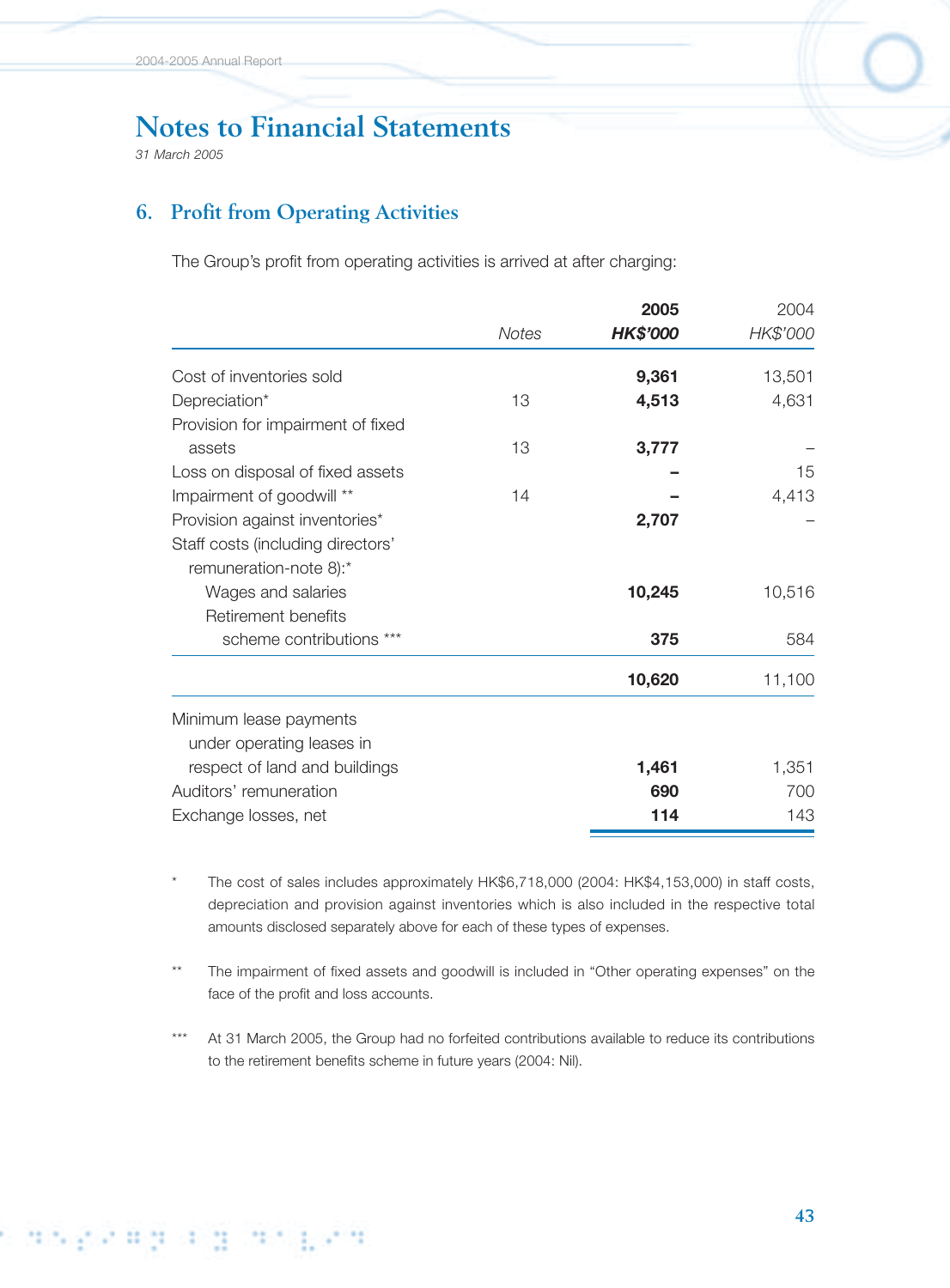*31 March 2005*

44<br>البر الفاتحية المحيطات

## **7. Finance Costs**

|                                    | Group           |          |  |
|------------------------------------|-----------------|----------|--|
|                                    | 2005            | 2004     |  |
|                                    | <b>HK\$'000</b> | HK\$'000 |  |
| Interest on bank overdrafts        |                 |          |  |
| wholly repayable within five years | 150             | 274      |  |

# **8. Directors' Remuneration**

(中国) 共生 長め井

Directors' remuneration for the year, disclosed pursuant to the Rules Governing the Listing of Securities on the Stock Exchange of Hong Kong Limited (the "Listing Rules") and Section 161 of the Companies Ordinance, is as follows:

|                                          | Group           |          |
|------------------------------------------|-----------------|----------|
|                                          | 2005            | 2004     |
|                                          | <b>HK\$'000</b> | HK\$'000 |
| Fees:                                    |                 |          |
| Executive directors                      |                 |          |
| Independent non-executive directors      | 400             | 300      |
|                                          | 400             | 300      |
| Other emoluments:                        |                 |          |
| Basic salaries, housing, allowances and  |                 |          |
| benefits in kind for executive directors | 4,031           | 3,250    |
| Retirement benefits scheme contributions |                 |          |
| to executive directors                   | 160             | 163      |
|                                          | 4,191           | 3,413    |
|                                          | 4,591           | 3,713    |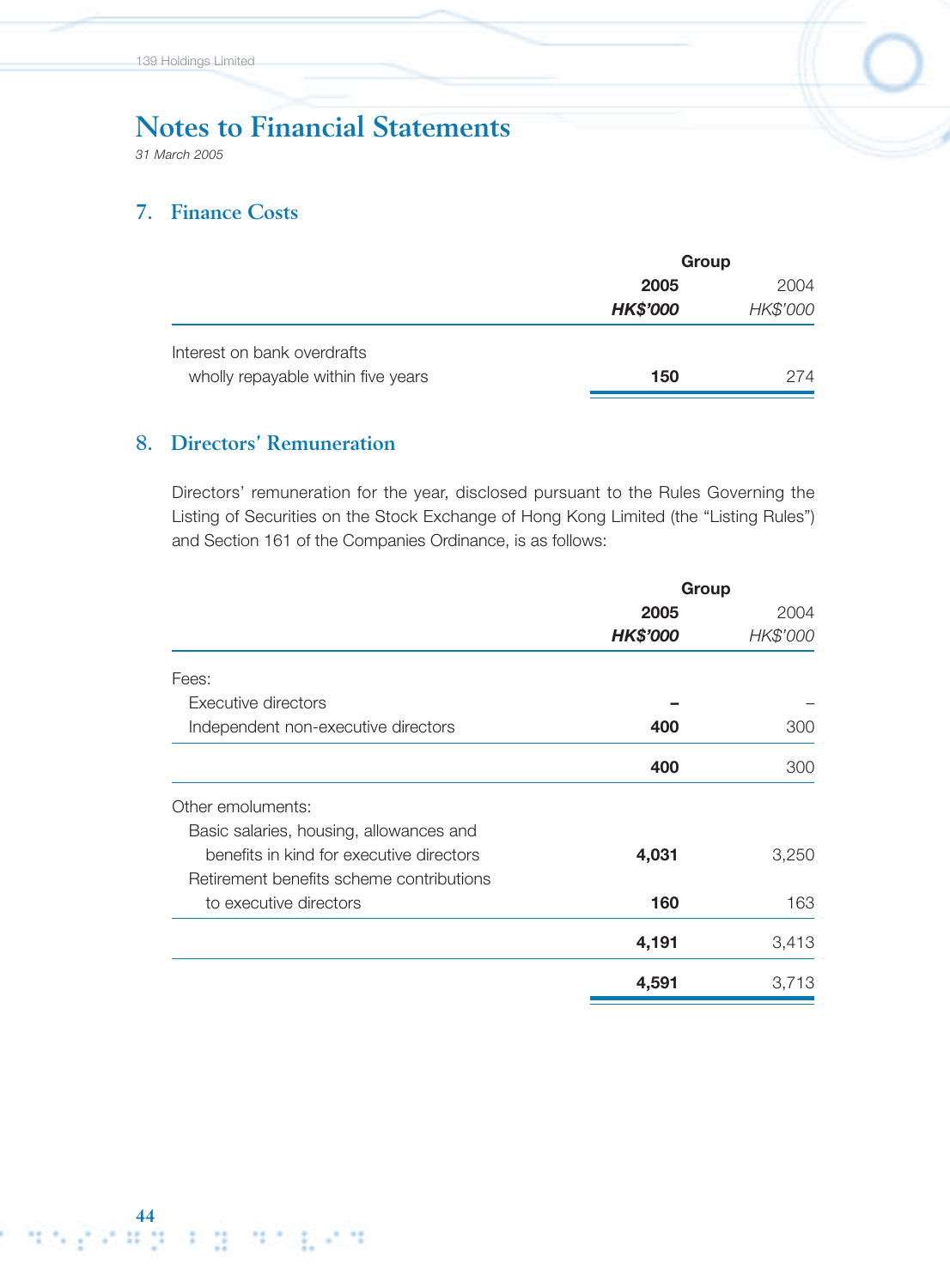*31 March 2005*

# **8. Directors' Remuneration (continued)**

The number of directors whose remuneration fell within the following bands is as follows:

| <b>Number of directors</b> |      |  |
|----------------------------|------|--|
| 2005                       | 2004 |  |
| 6                          |      |  |
| 2                          |      |  |
| 8                          |      |  |
|                            |      |  |

During the year, no emoluments were paid by the Group to the directors as an inducement to join, or upon joining the Group, or as compensation for loss of office.

Mr. Chan Chun Tung, John ("Mr. Chan"), an executive director of the Company, waived his director's fee for the year ended 31 March 2005 in the amount of HK\$721,000 (2004: HK\$2,160,000). During the year, Mr. Chan retired as a director of the Company. Save as aforesaid, there was no arrangement under which a director waived or agreed to waive any remuneration during the year.

### **9. Five Highest Paid Employees**

The five highest paid employees during the year included four (2004: four) directors, details of whose remuneration are set out in note 8 above. The details of the remuneration of the remaining one (2004: one) non-director, highest paid employee for the year are as follows:

| Group           |          |  |
|-----------------|----------|--|
| 2005            | 2004     |  |
| <b>HK\$'000</b> | HK\$'000 |  |
| 650             | 650      |  |
| 33              | 33       |  |
| 683             | 683.     |  |
|                 |          |  |

During the year, no emoluments were paid by the Group to any of the five highest paid individuals as an inducement to join, or upon joining the Group, or as compensation for loss of office.

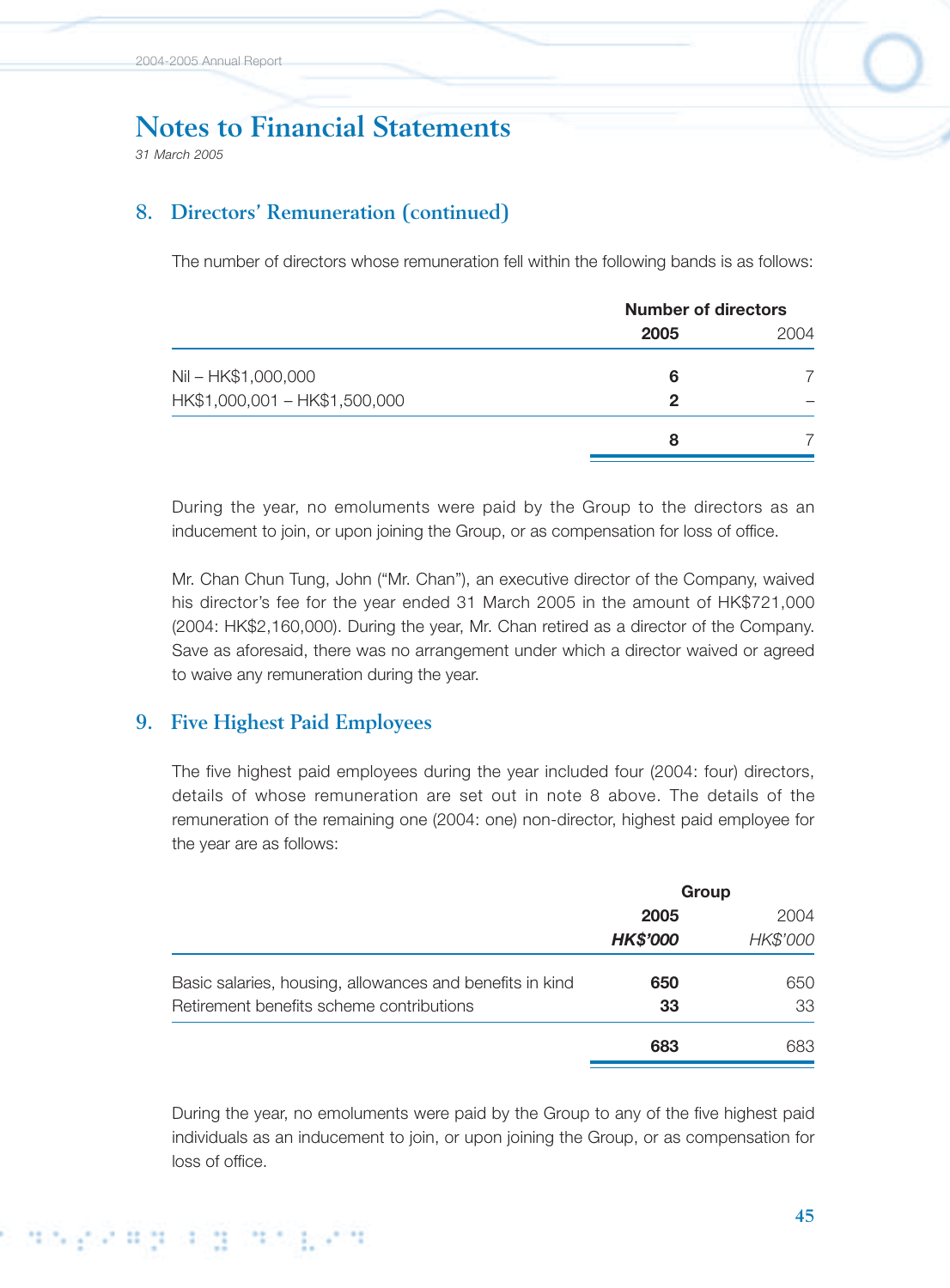*31 March 2005*

### **10. Tax**

No provision for Hong Kong profits tax has been made as the Group had no assessable profits during the year (2004: Nil). No provision for Mainland China corporate income tax has been made as the Group did not generate any assessable profits in Mainland China during the year (2004: Nil).

A reconciliation of the tax applicable to profit/(loss) before tax using the statutory rates in Hong Kong and Mainland China in which the Company and the majority of its subsidiaries are domiciled to tax at effective tax rates is as follows:

#### **Group – 2005**

|                                        |                  | <b>Mainland</b> |                 |
|----------------------------------------|------------------|-----------------|-----------------|
|                                        | <b>Hong Kong</b> | China           | Total           |
|                                        | <b>HK\$'000</b>  | <b>HK\$'000</b> | <b>HK\$'000</b> |
| Profit/(loss) before tax               | 37,350           | (12, 225)       | 25,125          |
| Tax at the applicable tax rates        | (6, 536)         | 4,034*          | (2,502)         |
| Lower tax rate for specific provinces  |                  |                 |                 |
| or local authority                     |                  | (716)           | (716)           |
| Income not subject to tax              | 660              |                 | 660             |
| Expenses not deductible for tax        | (176)            |                 | (176)           |
| Tax losses utilised                    | 8,850            |                 | 8,850           |
| Tax losses for the year not recognised | (2,798)          | (3, 318)        | (6, 116)        |
| Tax credit/(charge)                    |                  |                 |                 |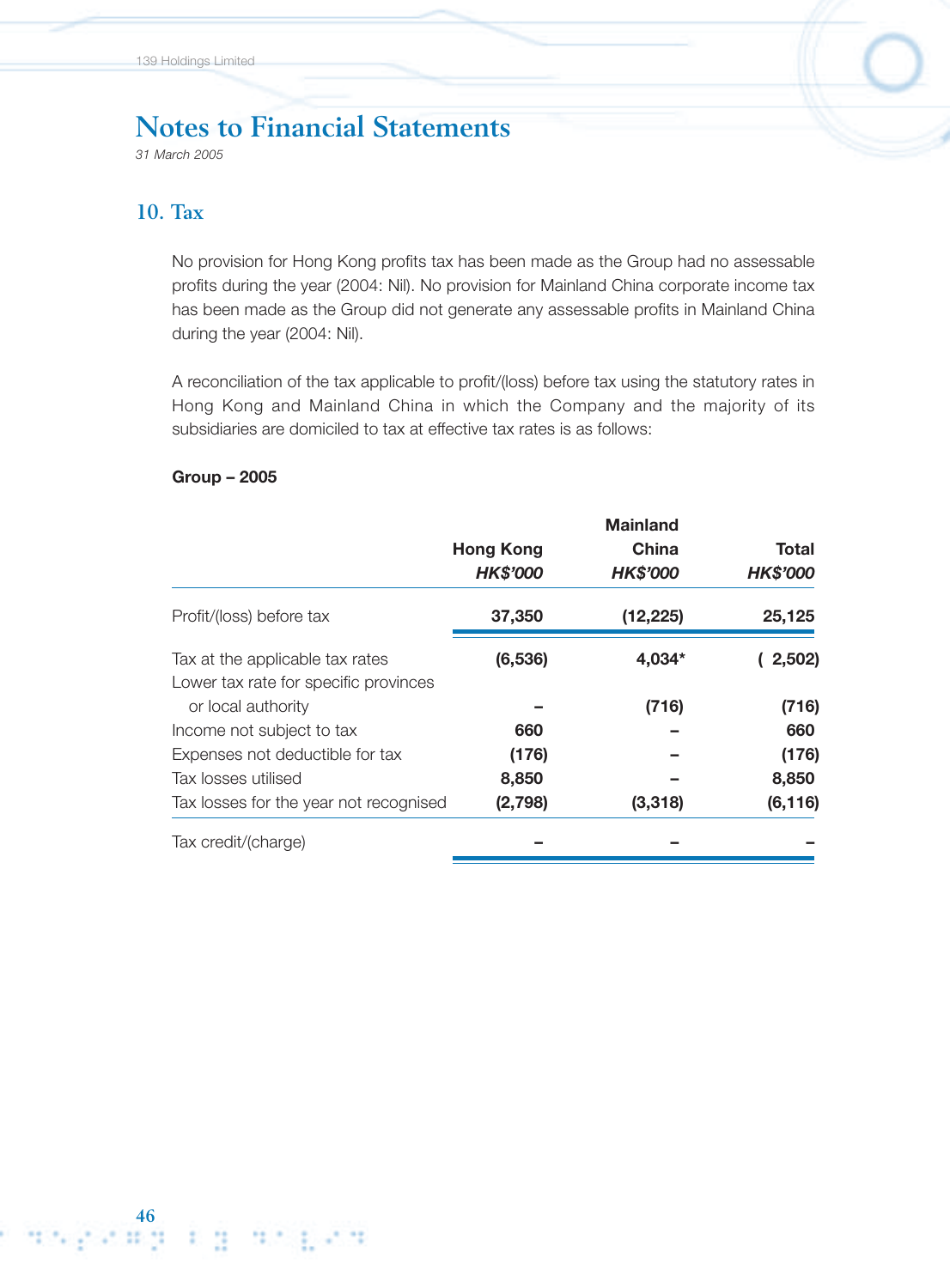*31 March 2005*

# **10. Tax (continued)**

#### **Group – 2004**

|                                        |           | Mainland |          |
|----------------------------------------|-----------|----------|----------|
|                                        | Hong Kong | China    | Total    |
|                                        | HK\$'000  | HK\$'000 | HK\$'000 |
| Profit/(loss) before tax               | 6,680     | (5, 476) | 1,204    |
| Tax at the applicable tax rates        | (1, 169)  | 1,807*   | 638      |
| Lower tax rate for specific provinces  |           |          |          |
| or local authority                     |           | (310)    | (310)    |
| Income not subject to tax              | 349       |          | 349      |
| Expenses not deductible for tax        | (916)     |          | (916)    |
| Tax losses utilised                    | 1,736     |          | 1,736    |
| Tax losses for the year not recognised |           | (1, 497) | (1, 497) |
| Tax credit/(charge)                    |           |          |          |
|                                        |           |          |          |

\* The standard corporate income tax of Mainland China is 33%.

### **11. Net Profit from Ordinary Activities Attributable to Shareholders**

The net loss from ordinary activities attributable to shareholders for the year ended 31 March 2005 dealt with in the financial statements of the Company was HK\$4,994,000 (2004: HK\$35,882,000) (note 26(b)).

### **12. Earnings Per Share**

The calculation of basic earnings per share is based on the net profit from ordinary activities attributable to shareholders for the year of HK\$25,125,000 (2004: HK\$1,204,000), and the weighted average of 9,425,581,163 (2004: 8,697,505,136) ordinary shares in issue during the year.

A diluted earnings per share amount for the year ended 31 March 2005 has not been disclosed as no diluting events existed during the year.

A diluted earnings per share amount for the year ended 31 March 2004 has not been shown as the exercise prices of the outstanding share options of the Company were higher than the average market price of the Company's shares during the year, and therefore the share options were not dilutive.

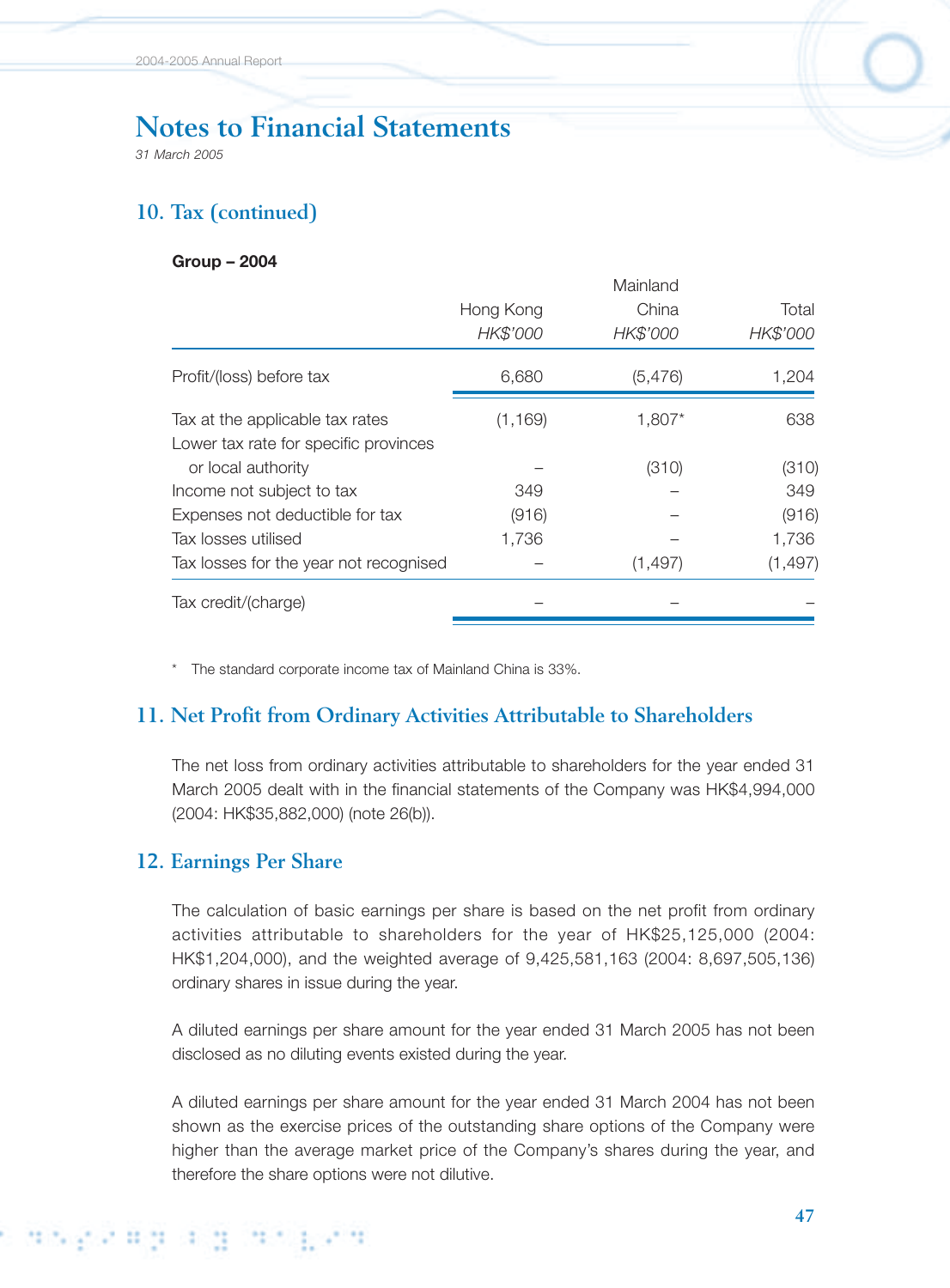*31 March 2005*

## **13. Fixed Assets**

#### **Group**

|                              |            |           |                  | <b>Motor</b> |              |
|------------------------------|------------|-----------|------------------|--------------|--------------|
|                              |            |           |                  | vehicles,    |              |
| Leasehold                    |            | Leasehold |                  | furniture,   |              |
| land and                     | Land       | improve-  | <b>Plant and</b> | fixtures and |              |
| buildings                    | use rights | ments     | machinery        | equipment    | <b>Total</b> |
| HK\$'000                     | HK\$'000   | HK\$'000  | HK\$'000         | HK\$'000     | HK\$'000     |
|                              |            |           |                  |              |              |
| 13,238                       | 821        | 427       | 13,691           | 5,049        | 33,226       |
|                              |            |           | 135              | 64           | 199          |
| 13,238                       | 821        | 427       | 13,826           | 5,113        | 33,425       |
|                              |            |           |                  |              |              |
| 9,249                        | 821        | 427       | 10,608           | 3,858        | 24,963       |
| 1,891                        |            |           | 1,863            | 759          | 4,513        |
| Impairment during the year   |            |           |                  |              |              |
| recognised in the profit and |            |           |                  |              |              |
| 2,098                        |            |           | 1,355            | 324          | 3,777        |
| 13,238                       | 821        | 427       | 13,826           | 4,941        | 33,253       |
|                              |            |           |                  |              |              |
|                              |            |           |                  | 172          | 172          |
| 3,989                        |            |           | 3,083            | 1,191        | 8,263        |
|                              |            |           |                  |              |              |

The Group is required to pay an annual fee of HK\$57,000 in respect of certain land in Mainland China used by the Group for its car audio business up to 2006 with an annual increment of 5% commencing from 1993. The annual fee paid by the Group during the year which had been charged to the profit and loss account for the year, was HK\$101,000 (2004: HK\$96,000). The Group's legal counsel confirmed that the Group properly owns the legal right to use the land for the period granted.

All the Group's leasehold land and buildings included above are stated at cost and are held under medium term leases outside Hong Kong.

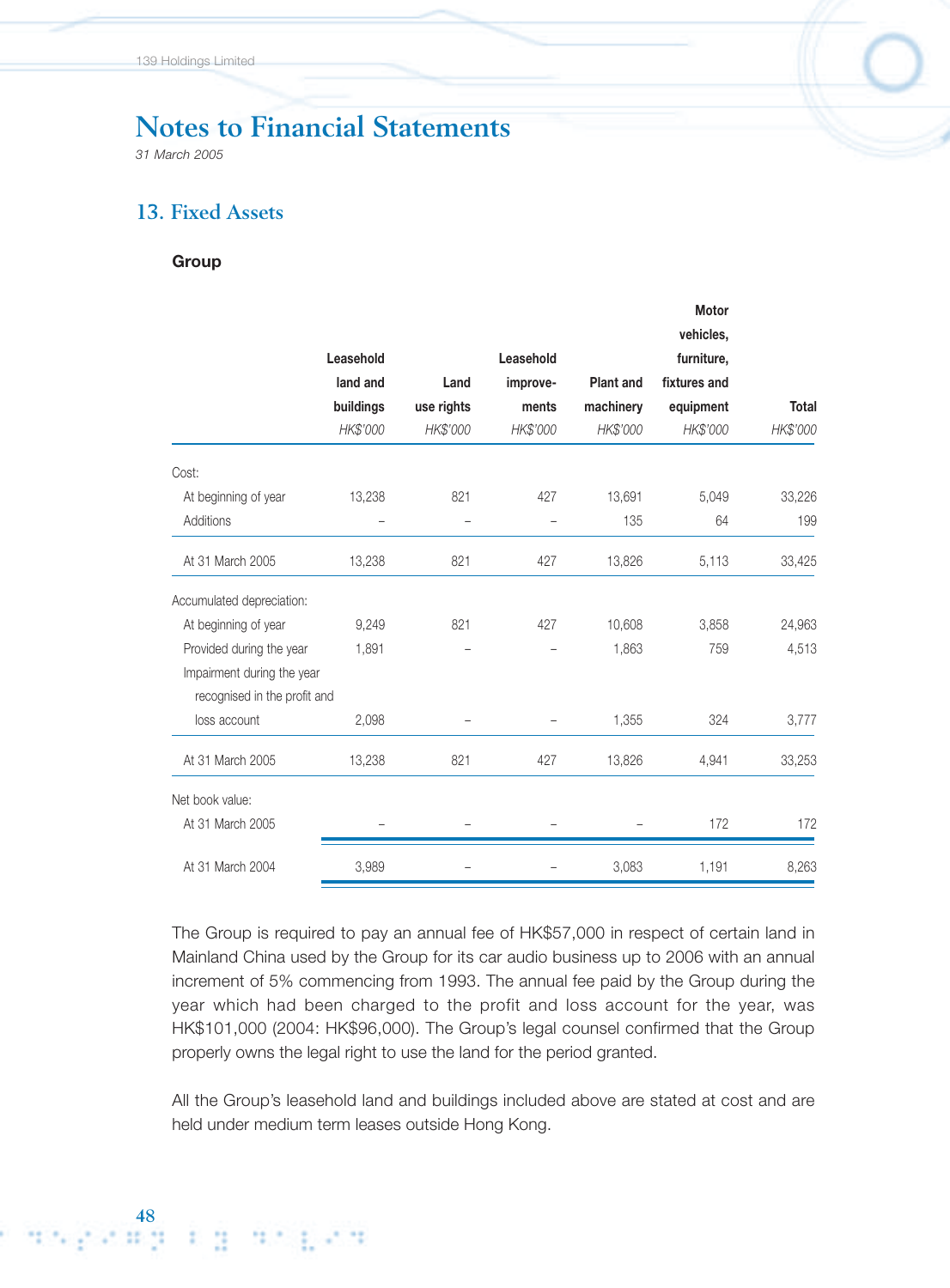*31 March 2005*

# **13. Fixed Assets (continued)**

### **Company**

|                           |                     | Furniture,   |              |
|---------------------------|---------------------|--------------|--------------|
|                           | Leasehold           | fixtures and |              |
|                           | <b>improvements</b> | equipment    | <b>Total</b> |
|                           | HK\$'000            | HK\$'000     | HK\$'000     |
| Cost:                     |                     |              |              |
| At beginning of year and  |                     |              |              |
| at 31 March 2005          | 299                 | 415          | 714          |
| Accumulated depreciation: |                     |              |              |
| At beginning of year      | 299                 | 387          | 686          |
| Provided during the year  |                     | 28           | 28           |
| At 31 March 2005          | 299                 | 415          | 714          |
| Net book value:           |                     |              |              |
| At 31 March 2005          |                     |              |              |
| At 31 March 2004          |                     | 28           | 28           |
|                           |                     |              |              |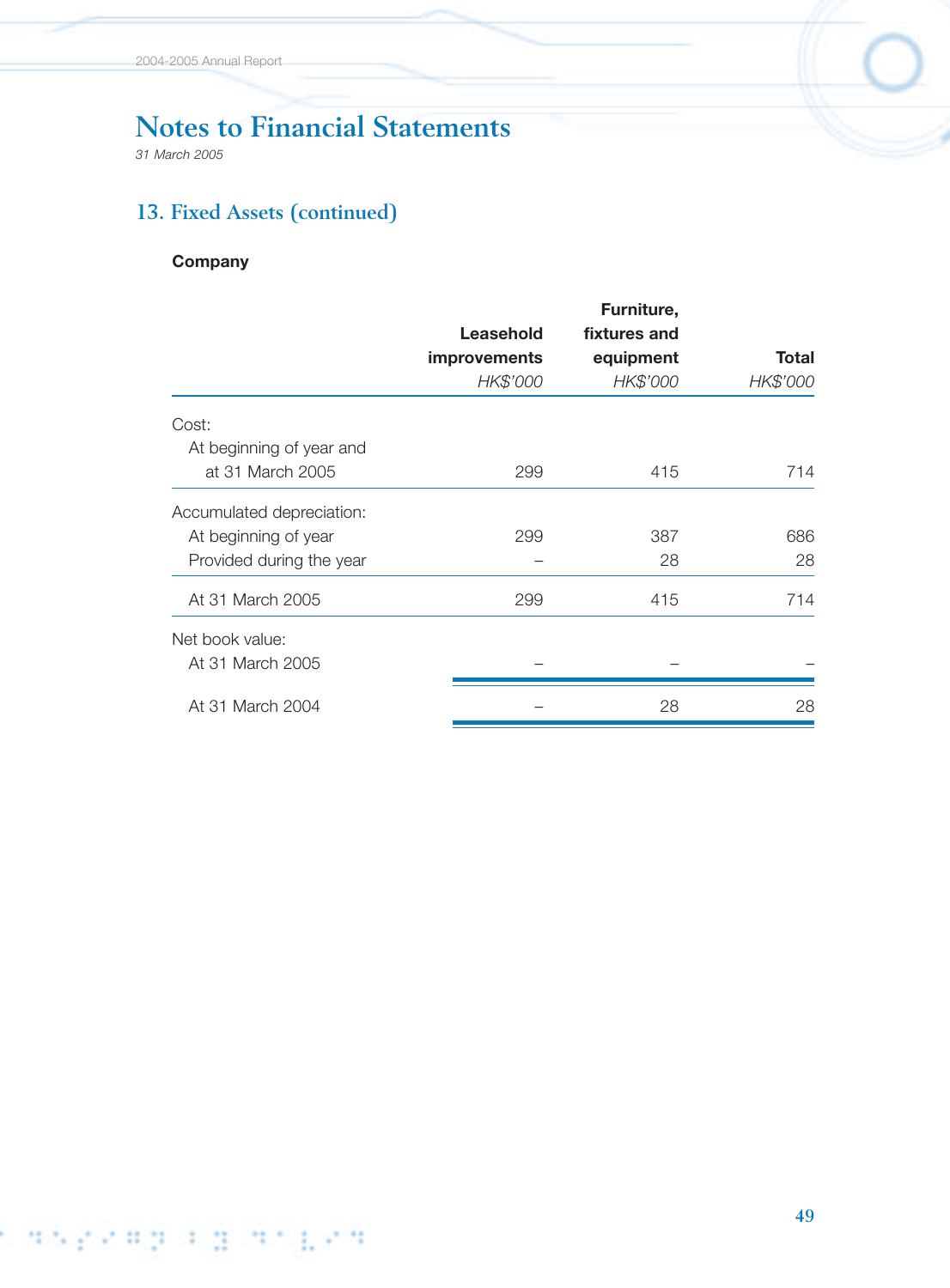*31 March 2005*

### **14. Goodwill**

The amount of the goodwill remaining in the Group's consolidated reserves as at 31 March 2005, arising from the acquisition of subsidiaries prior to 1 April 2001 and the adoption of SSAP 30 in 2002, is as follows:

|                                      | <b>Goodwill eliminated</b><br>against consolidated |  |  |
|--------------------------------------|----------------------------------------------------|--|--|
| Group                                | <b>reserves</b>                                    |  |  |
|                                      | HK\$'000                                           |  |  |
| Cost:                                |                                                    |  |  |
| At 1 April 2004 and at 31 March 2005 | 49,062                                             |  |  |
| Accumulated impairment:              |                                                    |  |  |
| At 1 April 2004                      | 49,062                                             |  |  |
| Provided during the year             |                                                    |  |  |
| At 31 March 2005                     | 49,062                                             |  |  |
| Net amount:                          |                                                    |  |  |
| At 31 March 2005                     |                                                    |  |  |
| At 31 March 2004                     |                                                    |  |  |

The Group had goodwill arising from the acquisition of Sino Electronics Limited and its subsidiaries (collectively the "SE Group"), which carried out the car audio business of the Group, previously eliminated against the consolidated reserves.

The Group has made a provision for impairment loss on the remaining balance of HK\$4,413,000 which was charged to the profit and loss account for the year ended 31 March 2004. The impairment loss was estimated by the directors based on the recoverable amounts of the goodwill. In the opinion of the directors, such impairment loss arose from the intense competition in the car audio industry which adversely affected the profitability of the business.

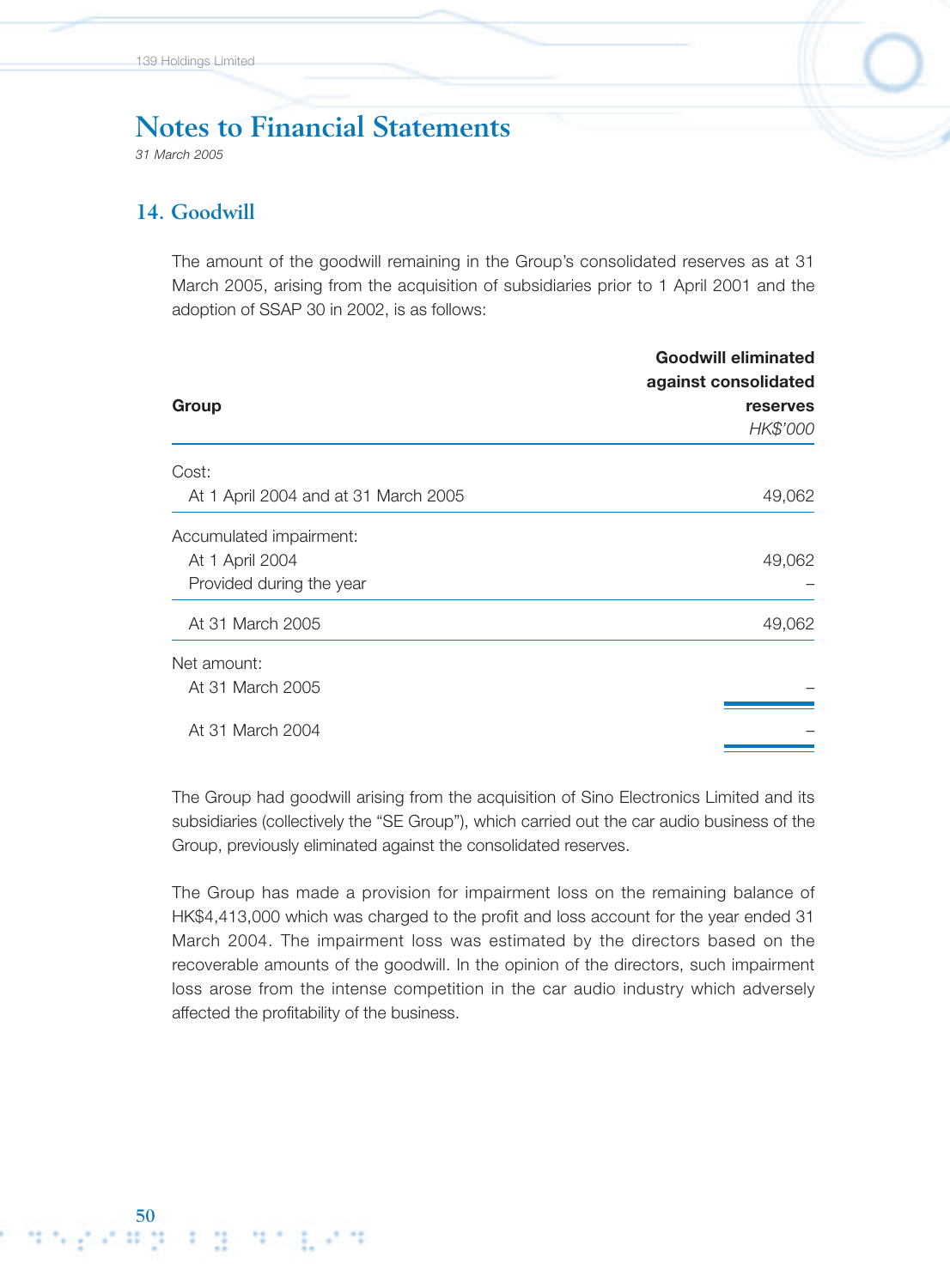*31 March 2005*

## **15. Securities**

#### **Investment securities**

|                                                | Group           |          |  |
|------------------------------------------------|-----------------|----------|--|
|                                                | 2005            | 2004     |  |
|                                                | <b>HK\$'000</b> | HK\$'000 |  |
| Unlisted equity investments outside Hong Kong, |                 |          |  |
| at cost                                        | 90,000          | 90,000   |  |
| Provision for impairment in values             | (90,000)        | (90,000) |  |
|                                                |                 |          |  |
|                                                |                 |          |  |

#### **Other securities**

|                                         | Group           |          |
|-----------------------------------------|-----------------|----------|
|                                         | 2005            | 2004     |
|                                         | <b>HK\$'000</b> | HK\$'000 |
| Listed equity investments in Hong Kong, |                 |          |
| at fair value                           | 190,676         | 177,283  |
| Unlisted investment fund, at fair value | 4,067           | 4,015    |
|                                         | 194,743         | 181,298  |

The market value of the Group's listed other securities at the date of approval of these financial statements was approximately HK\$245,200,000 (2004: HK\$171,675,000).

At 31 March 2005, the unlisted investment fund of HK\$4,067,000 (2004: HK\$4,015,000) was pledged to secure banking facilities granted to the Group (note 23).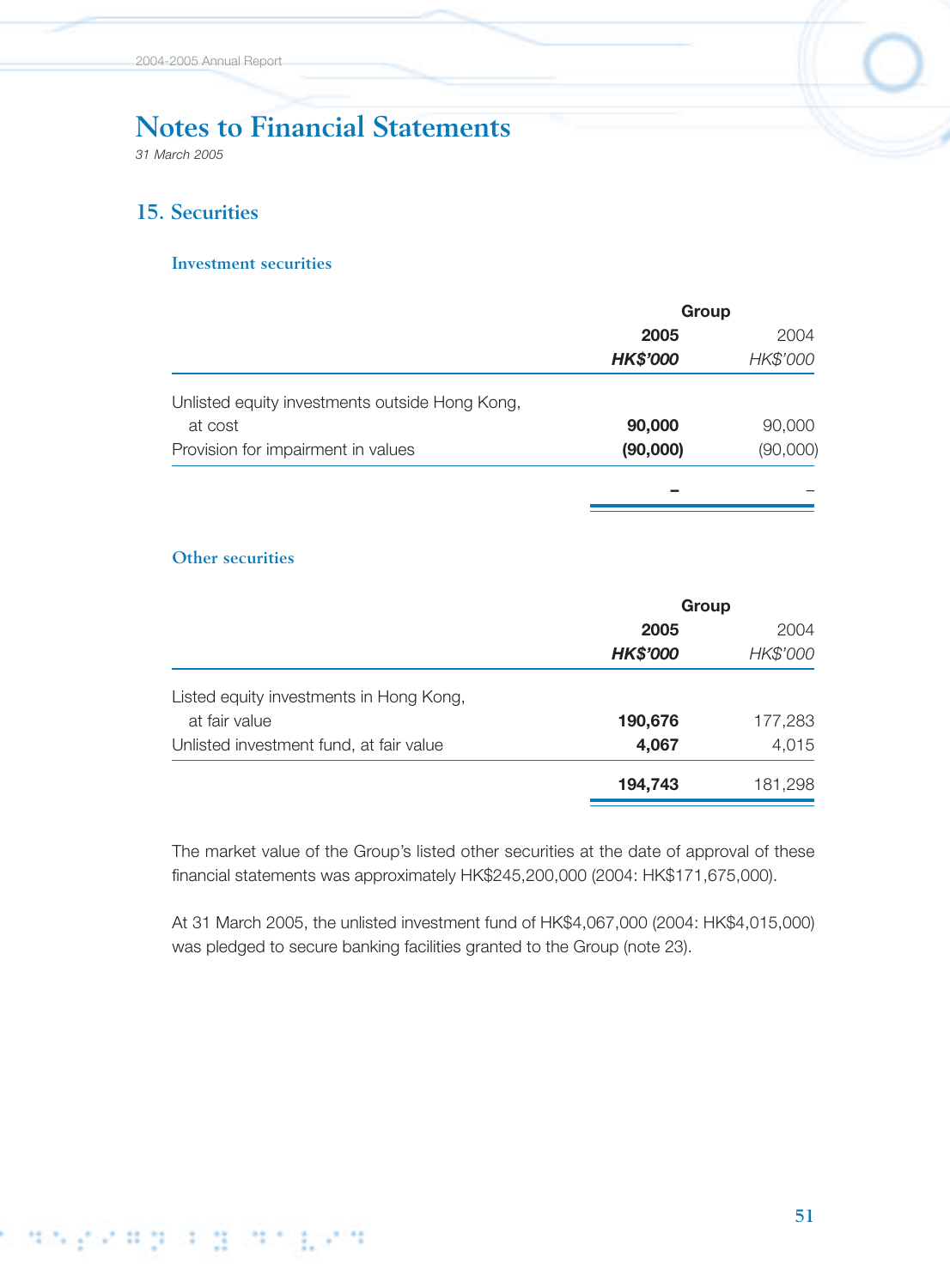*31 March 2005*

# **16. Interests in Subsidiaries**

|                                | Company         |            |  |
|--------------------------------|-----------------|------------|--|
|                                | 2005            | 2004       |  |
|                                | <b>HK\$'000</b> | HK\$'000   |  |
| Unlisted shares, at cost       |                 |            |  |
| Due from subsidiaries          | 513,577         | 505,705    |  |
| Less: Provision for impairment | (300, 075)      | (300, 075) |  |
|                                | 213,502         | 205,630    |  |

The amounts due from/to subsidiaries are unsecured, interest-free and have no fixed terms of repayment.

Particulars of the principal subsidiaries are as follows:

|                                            | Place of<br>incorporation/                     | <b>Nominal value</b><br>of issued<br>ordinary share/ |               | Percentage<br>of equity<br>attributable |                                            |
|--------------------------------------------|------------------------------------------------|------------------------------------------------------|---------------|-----------------------------------------|--------------------------------------------|
|                                            | registration                                   | registered                                           |               | to the Company                          | <b>Principal</b>                           |
| Name                                       | and operations                                 | capital                                              | <b>Direct</b> | Indirect                                | activities                                 |
| Hoshing Limited                            | <b>British Virgin</b><br>Islands               | Ordinary<br><b>US\$1</b>                             | 100           |                                         | Investment<br>holding                      |
| Sino Electronics Limited                   | <b>British Virgin</b><br>Islands/<br>Hong Kong | Ordinary<br><b>US\$2</b>                             |               | 100                                     | Investment<br>holding                      |
| <b>Chongqing Electronics</b><br>Limited    | Hong Kong                                      | Ordinary<br><b>HK\$2</b>                             |               | 100                                     | Trading of<br>car audio<br>equipment       |
| Dongguan Chongqing<br>Electrical Limited + | People's Republic<br>of China                  | RMB13,675,000                                        |               | 100                                     | Manufacturing<br>of car audio<br>equipment |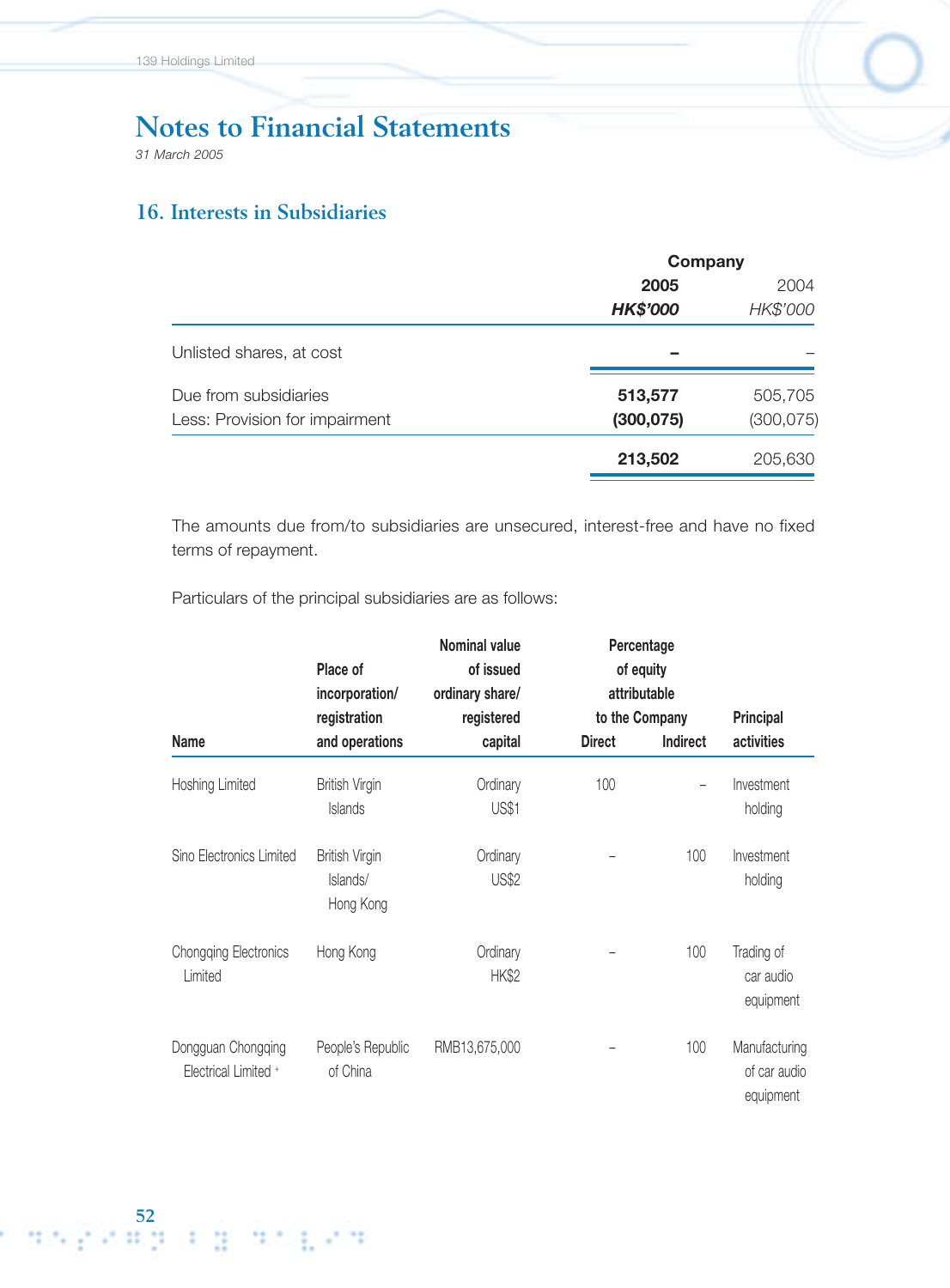*31 March 2005*

# **16. Interests in Subsidiaries (continued)**

|                                     | Place of<br>incorporation/<br>registration | <b>Nominal value</b><br>of issued<br>ordinary share/<br>registered |               | Percentage<br>of equity<br>attributable<br>to the Company | <b>Principal</b>                           |
|-------------------------------------|--------------------------------------------|--------------------------------------------------------------------|---------------|-----------------------------------------------------------|--------------------------------------------|
| Name                                | and operations                             | capital                                                            | <b>Direct</b> | <b>Indirect</b>                                           | activities                                 |
| 139 Enterprises<br>Limited          | Hong Kong                                  | Ordinary<br><b>US\$2</b>                                           |               | 100                                                       | Provision of<br>administrative<br>services |
| Chaifa Finance Limited              | Hong Kong                                  | Ordinary<br><b>HK\$2</b>                                           |               | 100                                                       | Provision of<br>finance<br>services        |
| Main Purpose<br>Investments Limited | <b>British Virgin</b><br>Islands/Hong Kong | Ordinary<br><b>US\$1</b>                                           |               | 100                                                       | Trading of<br>securities                   |

+ Wholly-owned foreign enterprise.

The above table lists the subsidiaries of the Company which, in the opinion of the directors, principally affected the results for the year or formed a substantial portion of the net assets of the Group. To give details of other subsidiaries would, in the opinion of the directors, result in particulars of excessive length.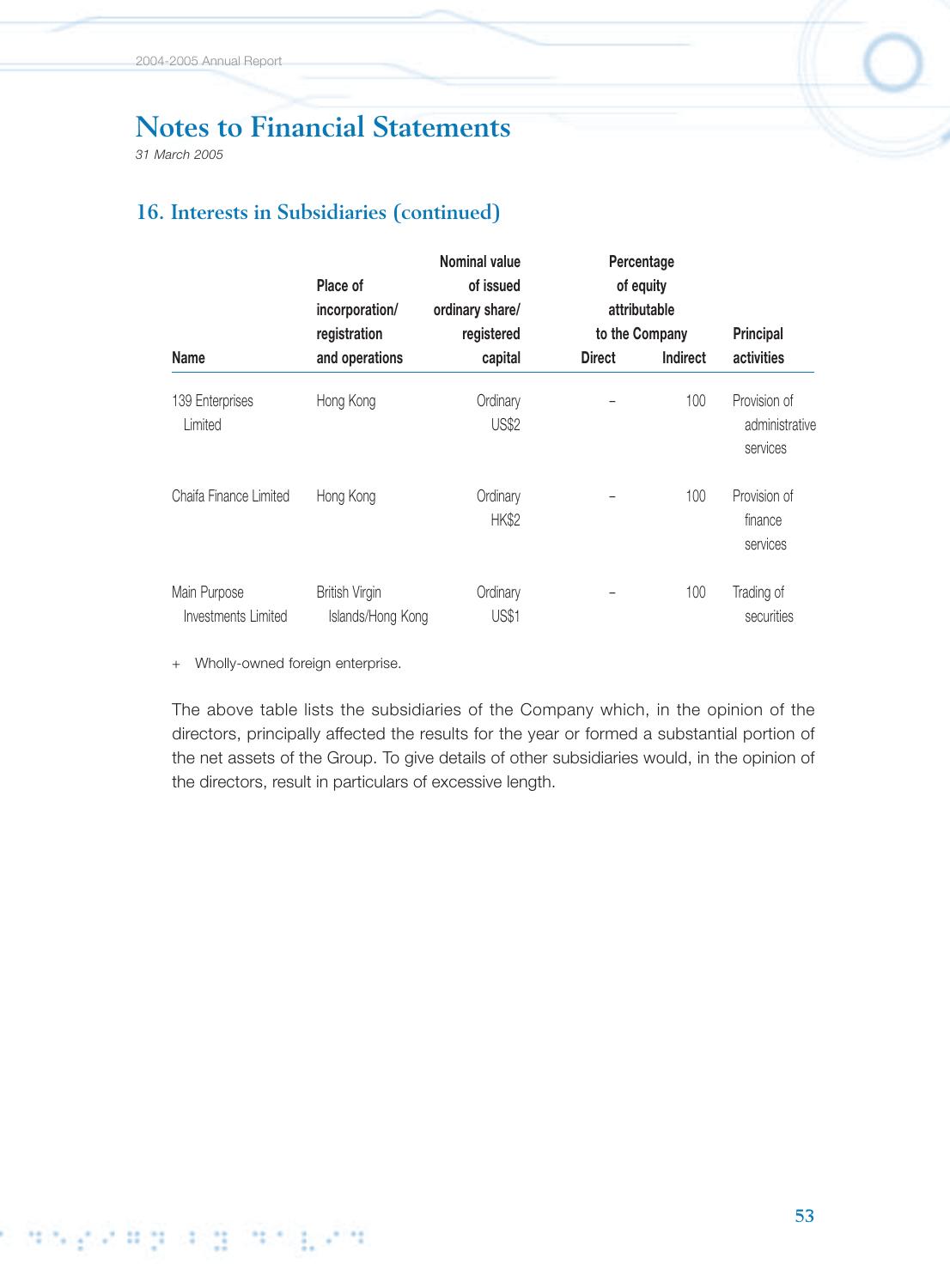*31 March 2005*

**54**

### **17. Convertible Notes**

On 31 May 2001, the Group subscribed for convertible notes issued by Wonson International Holdings Limited (the "Wonson Convertible Notes"), a company listed on The Stock Exchange of Hong Kong Limited (the "Stock Exchange") and independent of the Group. The convertible notes bore interest at the rate of 7% per annum, were unsecured and matured on 2 July 2004. The Wonson Convertible Notes were convertible into approximately 642,857,000 ordinary shares of Wonson at an initial price of HK\$0.028 per share. The conversion prices would be HK\$0.031 and HK\$0.034 per share for the period from the date immediately following the first anniversary from the date of issue of the convertible notes (the "Issue Date") to the second anniversary from the Issue Date and for the period from the date immediately following the second anniversary from the Issue Date to the third anniversary of the Issue Date, respectively. These conversion prices were subject to adjustment. Upon maturity on 2 July 2004, Wonson International Holdings Limited repaid all the outstanding principal amount of the Wonson Convertible Notes, together with interest accrued, in cash to the Group.

On 31 March 2005, the Group subscribed for convertible notes issued by China Sci-Tech Holdings Limited (the "CST Convertible Notes"), a company listed on the Stock Exchange and independent of the Group. The CST Convertible Notes bear interest at the rate of 3% per annum, are unsecured and mature on 30 March 2008. The CST Convertible Notes are convertible into approximately 45,000,000 ordinary shares of China Sci-Tech Holdings Limited at an initial price of HK\$0.3 per share. The conversion prices will be HK\$0.35 and HK\$0.40 per share for the period from the date immediately following the first anniversary from the date of issue of the convertible notes (the "Issue Date") to the second anniversary from the Issue Date and for the period from the date immediately following the second anniversary from the Issue Date to the third anniversary of the Issue Date, respectively. These conversion prices are subject to adjustment. Upon maturity, China Sci-Tech Holdings Limited will repay the outstanding principal amount of the convertible notes, together with interest accrued, in cash to the Group.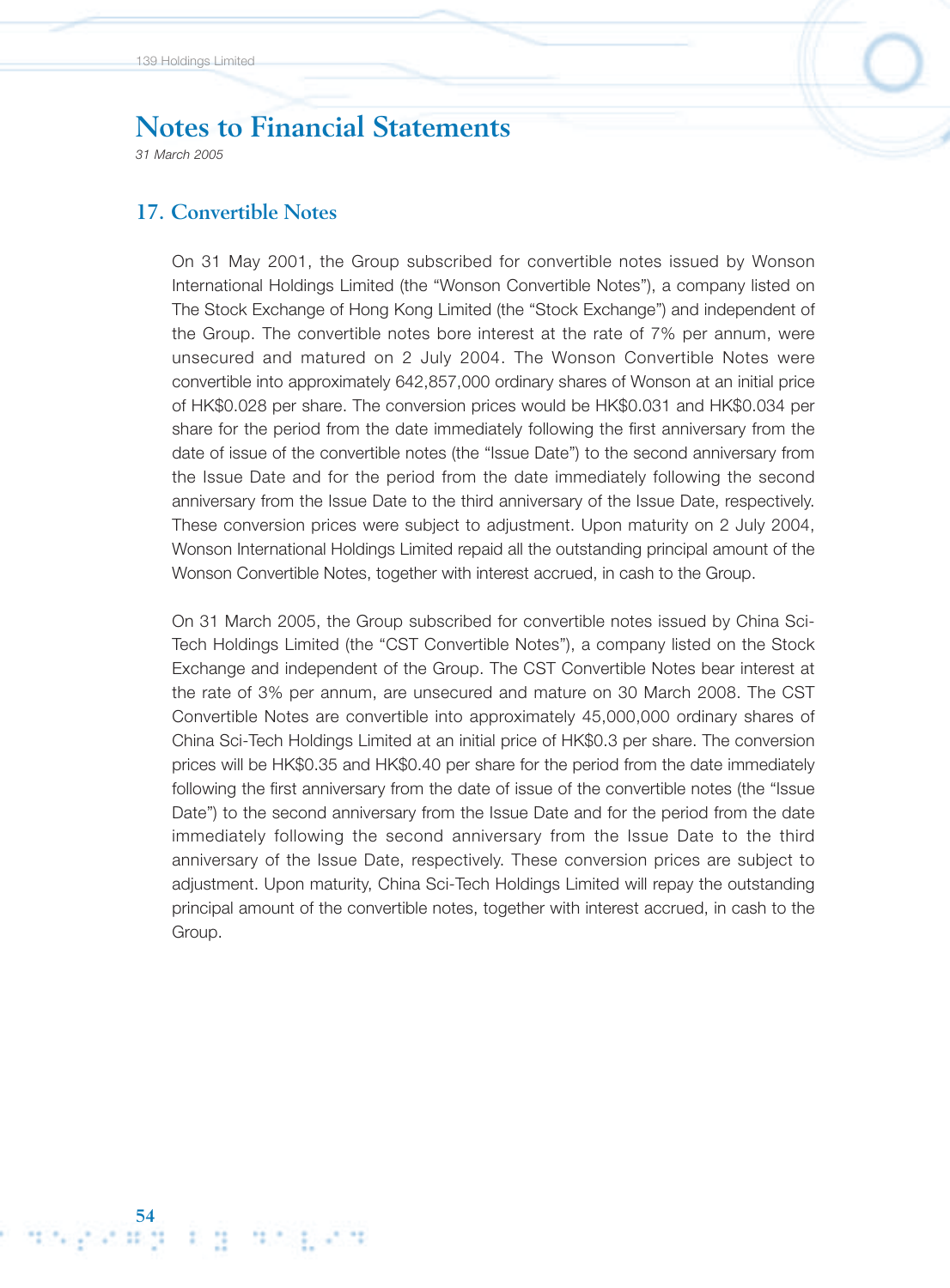*31 March 2005*

# **17. Convertible Notes (continued)**

|                                      | Group           |           |  |
|--------------------------------------|-----------------|-----------|--|
|                                      | 2005            | 2004      |  |
|                                      | <b>HK\$'000</b> | HK\$'000  |  |
| Wonson Convertible Notes             |                 | 10,500    |  |
| <b>CST Convertible Notes</b>         | 13,500          |           |  |
|                                      | 13,500          | 10,500    |  |
| Portion classified as current assets |                 | (10, 500) |  |
| Non-current portion                  | 13,500          |           |  |
|                                      |                 |           |  |

# **18. Inventories**

|                  | Group           |          |  |
|------------------|-----------------|----------|--|
|                  | 2005            | 2004     |  |
|                  | <b>HK\$'000</b> | HK\$'000 |  |
| Raw materials    | 168             | 2,716    |  |
| Work in progress |                 | 1,187    |  |
| Finished goods   | 211             | 492      |  |
|                  | 379             | 4,395    |  |

The carrying amount of inventories carried at net realisable value included in the above balance was HK\$92,000 (2004: HK\$1,096,000) as at 31 March 2005.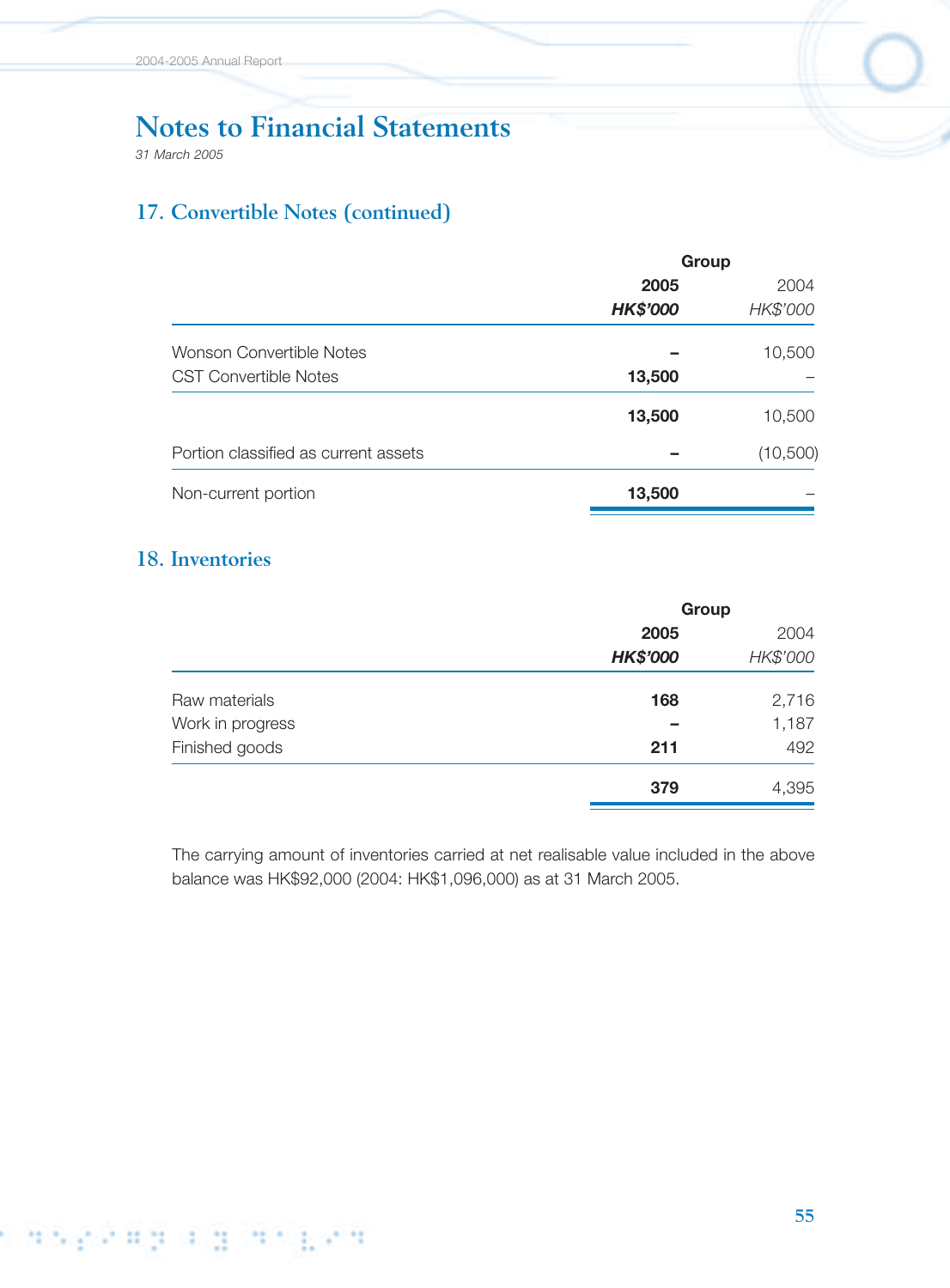*31 March 2005*

### **19. Trade Receivables**

An aged analysis of the Group's trade receivables as at the balance sheet date is as follows:

|                  | Group           |          |  |
|------------------|-----------------|----------|--|
|                  | 2005            | 2004     |  |
|                  | <b>HK\$'000</b> | HK\$'000 |  |
| $0 - 120$ days   |                 | 719      |  |
| $121 - 210$ days | -               | 9        |  |
| Over 210 days    | -               |          |  |
|                  | -               | 728      |  |

Trading terms with customers are largely on credit, except for new customers where payment in advance is normally required. Invoices are normally payable within three months of issuance, except for established customers where the terms are extended to six months. Each customer has a maximum credit limit, which is granted and approved by senior management. The Group seeks to maintain strict control over its outstanding receivables and overdue balances are regularly reviewed by senior management. The Group's trade receivables are recognised and carried at their original invoiced amount less provisions for doubtful debts when collection of the full amount is no longer probable. Bad debt is written off as incurred.

#### **20. Prepayments, Deposits and Other Receivables**

Included in the balance at 31 March 2005 was an amount of HK\$25 million which represented the deposit paid for the proposed acquisition of the entire interest in Sociedade De Fomento Predial Fu Wa (Macau) Limitada ("Fu Wa"), a company incorporated under the law of Macau with limited liability (note 31(a)). The deposits had subsequently been refunded.

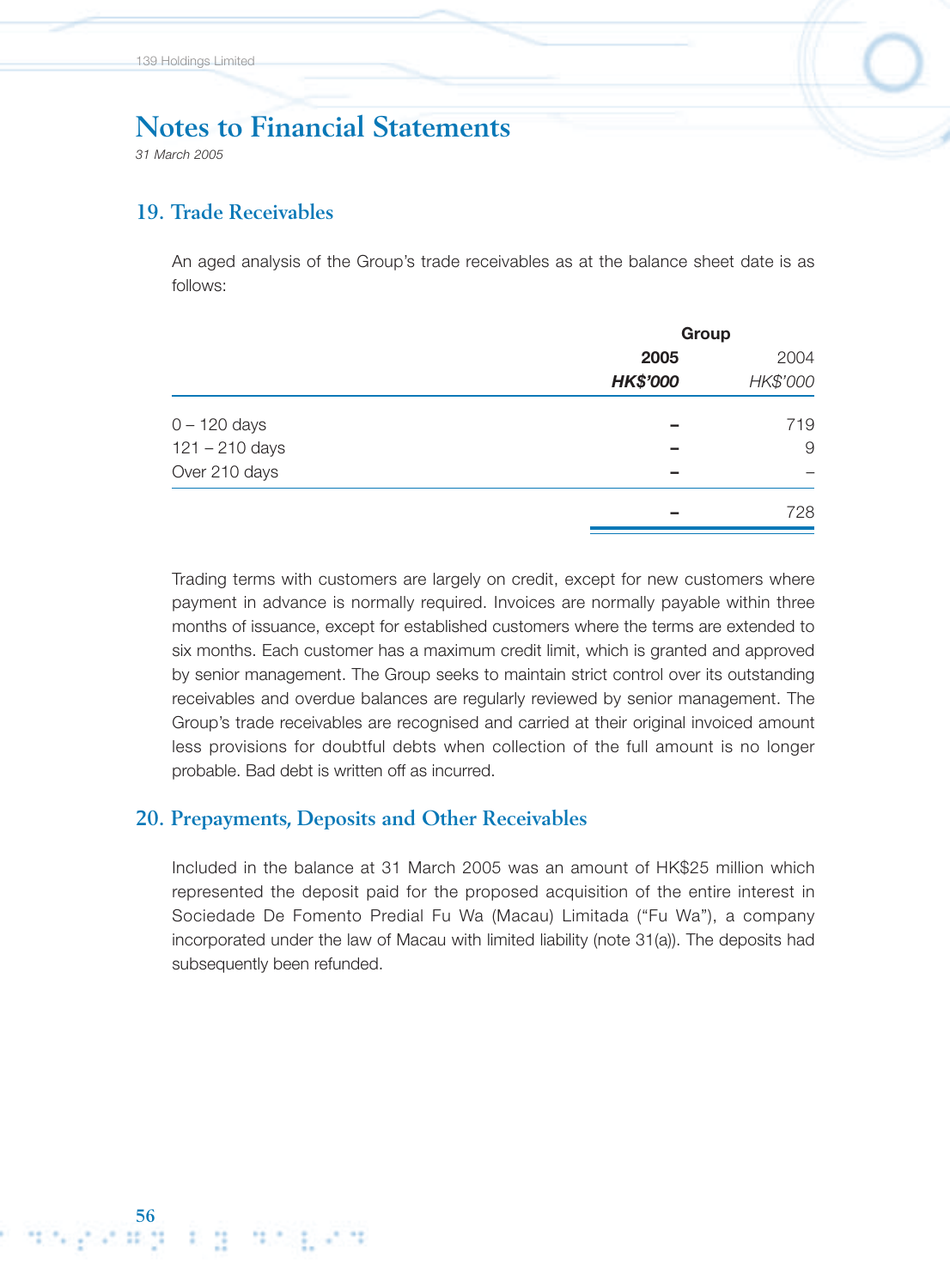*31 March 2005*

# **21. Cash and Cash Equivalents and Pledged Deposits**

|                                                              |                 | Group    |                 | Company  |
|--------------------------------------------------------------|-----------------|----------|-----------------|----------|
|                                                              | 2005            | 2004     | 2005            | 2004     |
|                                                              | <b>HK\$'000</b> | HK\$'000 | <b>HK\$'000</b> | HK\$'000 |
| Cash and bank balances                                       | 2,583           | 20,214   | 1,461           | 10,094   |
| Time deposits                                                | 87,494          | 11,970   | 62,400          |          |
|                                                              | 90,077          | 32,184   | 63,861          | 10,094   |
| Less: Pledged time deposits for<br>bank overdraft facilities |                 |          |                 |          |
| (note 23)                                                    | (6, 572)        | (6,534)  |                 |          |
| Cash and cash equivalents                                    | 83,505          | 25,650   | 63,861          | 10,094   |

At the balance sheet date, the cash and bank balances of the Group denominated in Renminbi ("RMB") amounted to HK\$138,000 (2004: HK\$279,000). The RMB is not freely convertible into other currencies. However, under Mainland China's Foreign Exchange Control Regulations and Administration of Settlement, Sale and Payment of Foreign Exchange Regulations, the Group is permitted to exchange RMB for other currencies through banks authorised to conduct foreign exchange business.

### **22. Trade Payables**

An aged analysis of the Group's trade payables as at balance sheet date, based on invoice date, is as follows:

|                  | Group           |          |  |
|------------------|-----------------|----------|--|
|                  | 2005            | 2004     |  |
|                  | <b>HK\$'000</b> | HK\$'000 |  |
| $0 - 120$ days   | 160             | 1,601    |  |
| $121 - 210$ days | 3               | 77       |  |
| Over 210 days    | 33              | 5        |  |
|                  | 196             | 1,683    |  |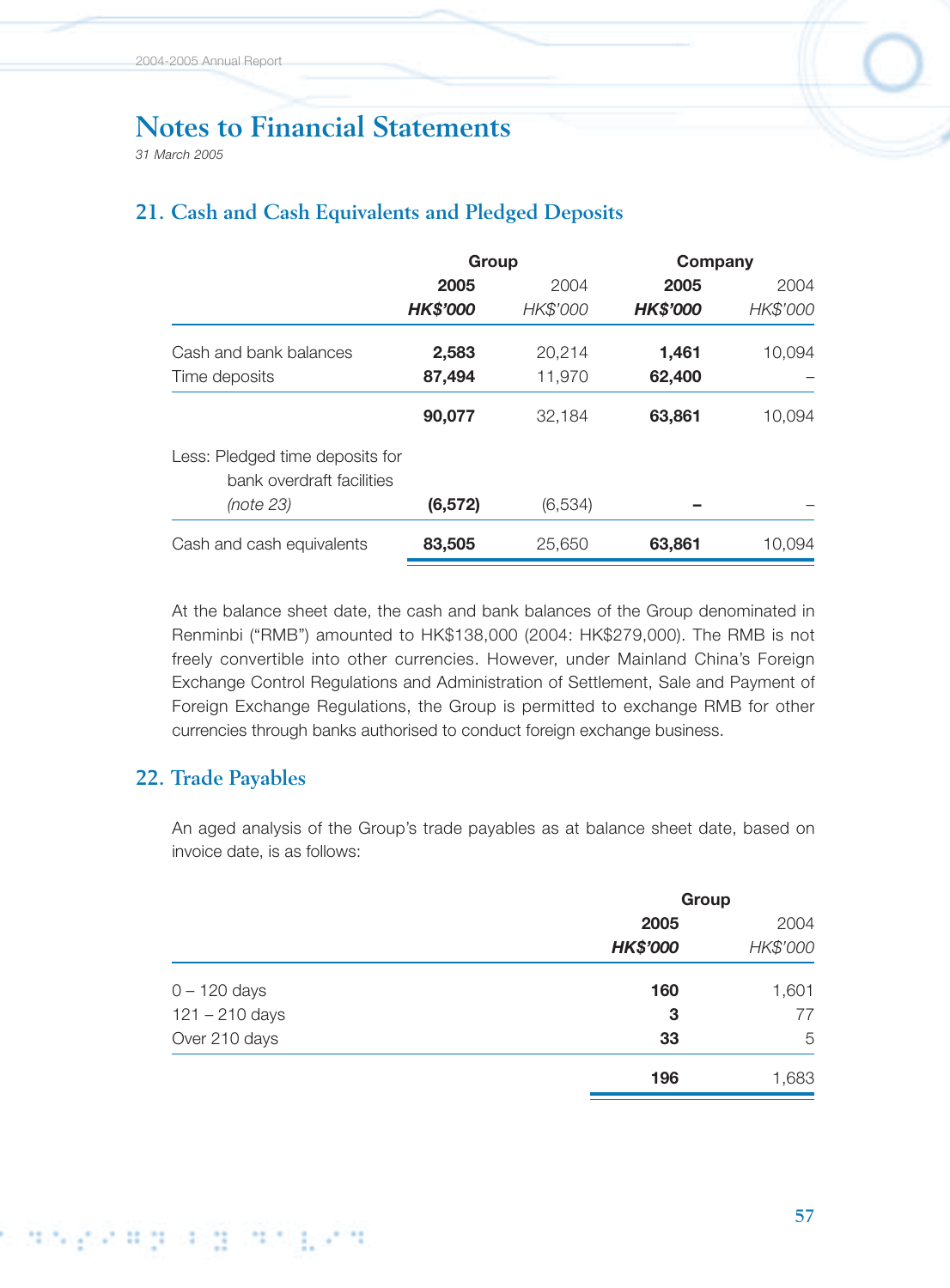*31 March 2005*

## **23. Pledge of Assets**

As at 31 March 2005, the Group's banking facilities were secured by the following:

- (a) Fixed deposits of HK\$6,572,000 (2004: HK\$6,534,000) owned by the Group (note 21); and
- (b) An unlisted investment fund of HK\$4,067,000 (2004: HK\$4,015,000) owned by the Group (note 15).

### **24. Share Capital**

#### **Shares**

|                                                 | 2005            | 2004     |
|-------------------------------------------------|-----------------|----------|
|                                                 | <b>HK\$'000</b> | HK\$'000 |
| Authorised:                                     |                 |          |
| 60,000,000,000 ordinary shares of HK\$0.01 each | 600,000         | 600,000  |
| Issued and fully paid:                          |                 |          |
| 11,332,430,478 (2004: 9,332,430,478)            |                 |          |
| ordinary shares of HK\$0.01 each                | 113,324         | 93.324   |
|                                                 |                 |          |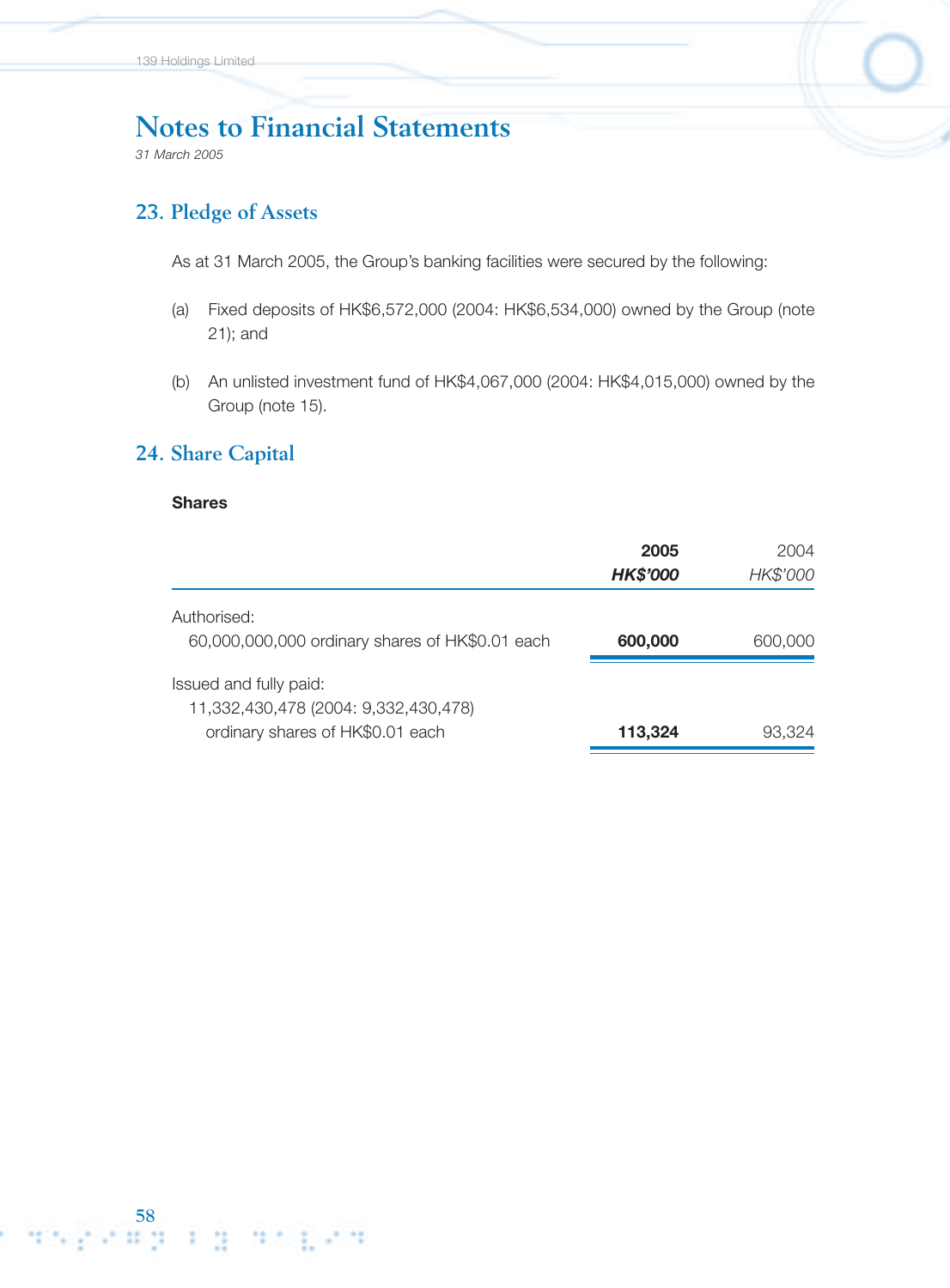*31 March 2005*

# **24. Share Capital (continued)**

A summary of the movements in the issued share capital of the Company is as follows:

|                        |                 | <b>Issued</b> | <b>Share</b> |          |
|------------------------|-----------------|---------------|--------------|----------|
|                        | Number of       | share         | premium      |          |
|                        | shares in issue | capital       | account      | Total    |
|                        |                 | HK\$'000      | HK\$'000     | HK\$'000 |
| As at 1 April 2003     | 8,619,360,478   | 86,194        | 259,399      | 345,593  |
| Share options          |                 |               |              |          |
| exercised <sup>#</sup> | 713,070,000     | 7,130         | 8,201        | 15,331   |
| 31 March 2004 and      |                 |               |              |          |
| 1 April 2004           | 9,332,430,478   | 93,324        | 267,600      | 360,924  |
| Issue of shares*       | 2,000,000,000   | 20,000        | 44,000       | 64,000   |
| Share issue expenses   |                 |               | (1,600)      | (1,600)  |
| Issued share capital   |                 |               |              |          |
| as at 31 March 2005    | 11,332,430,478  | 113,324       | 310,000      | 423,324  |

- # 713,070,000 share options were exercised at the subscription price of HK\$0.0215 per share, resulting in the issue of 713,070,000 ordinary shares of HK\$0.01 each for a total cash consideration of approximately HK\$15,331,000. The proceeds were applied as additional working capital of the Group.
- The Company entered into a placing agreement (the "Placing Agreement") with Tai Fook Securities Company Limited ("Tai Fook"), the placing agent, on 27 January 2005, for the subscription of 2,000,000,000 new shares of the Company of HK\$0.01 each at a price of HK\$0.032 per share. 2,000,000,000 shares of HK\$0.01 each of the Company were issued and cash proceeds of HK\$64,000,000, net of share issue expenses of HK\$1,600,000, were received by the Company which is applied as general working capital of the Group.

#### **Share options**

t disperan a monthem

Details of the Company's share option schemes and the share options issued under the schemes are included in note 25.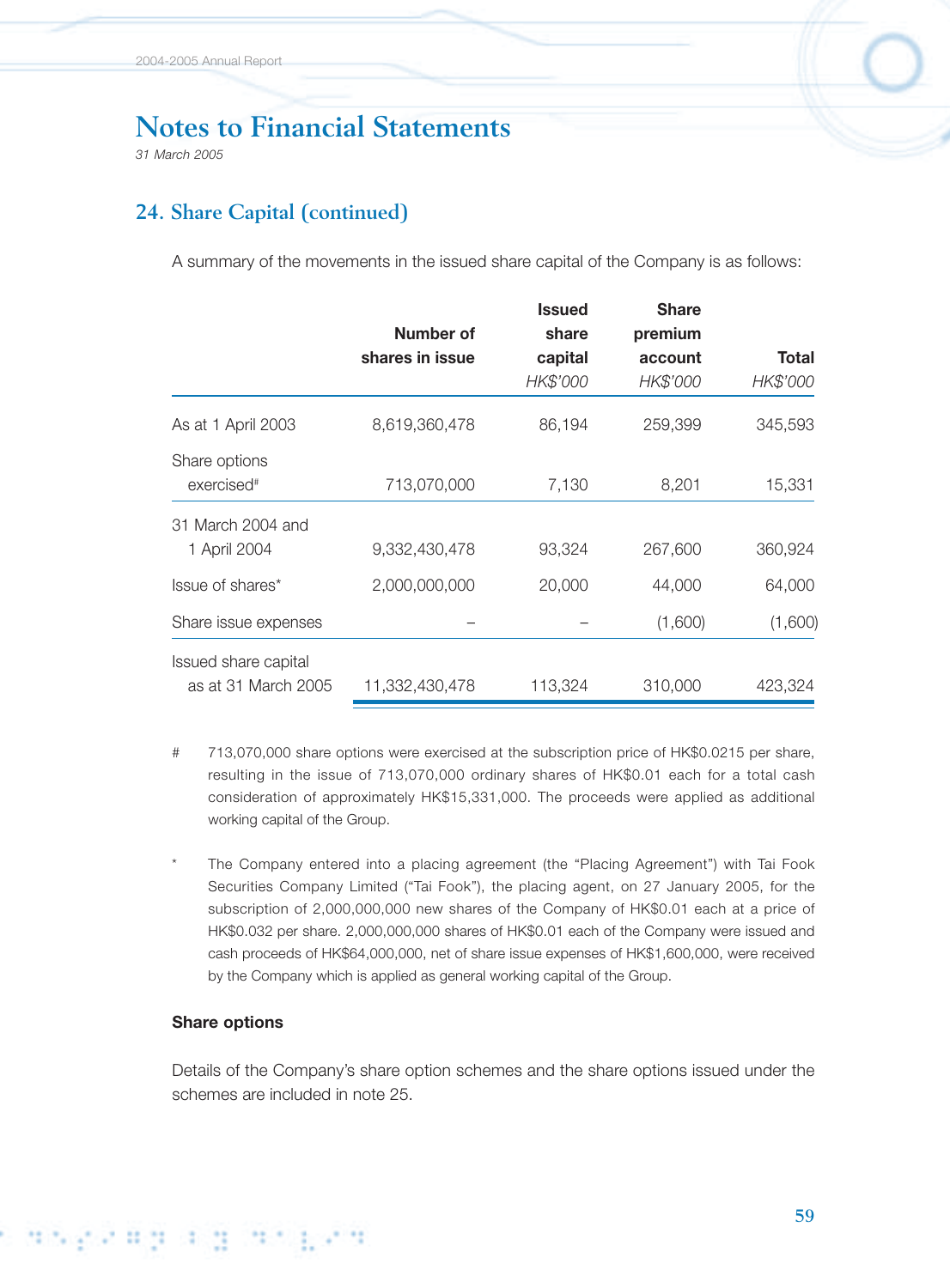*31 March 2005*

### **25. Share Option Schemes**

The Company operates share option schemes for the purpose of providing incentives and rewards to eligible participants who contribute to the success of the Group's operations.

On 22 February 1994, the Company adopted a share option scheme (the "Old Scheme") in order to attract, retain and motivate high-calibre employees of the Group. Under the Old Scheme, the directors could, on or before 21 February 2004, at their discretion, make an offer to any employee of the Company or any of its subsidiaries, including directors of the Company or any such subsidiary, for the grant of options to subscribe for shares of the Company. The subscription price would be the higher of 80% of the average of the closing share prices on the Stock Exchange for the five trading days immediately preceding the date of the offer of the option and the nominal value of the shares. The maximum number of shares in respect of which options could be granted under the Old Scheme would not exceed, in nominal amount, 10% of the issued share capital of the Company from time to time. The maximum number of shares in respect of which options could be granted to any one employee or director would not exceed 25% of the aggregate number of shares in respect of which options are issued and issuable under the Old Scheme. The offer for the grant of share options could be accepted within 40 days from the date of the offer. An amount of HK\$1 was to be payable by the grantee of an option upon acceptance of the grant of the option. The Old Scheme was terminated on 27 August 2003. There was no share option granted under the Old Scheme which remained outstanding as at 31 March 2004.

A new share option scheme (the "New Scheme"), which complies with new requirements of Chapter 17 of the Listing Rules on granting options under share option schemes of listed companies, was adopted pursuant to the ordinary resolution passed by the shareholders at the annual general meeting of the Company held on 27 August 2003.

Under the New Scheme, eligible participants include the Company's directors, including independent non-executive directors, other employees of the Group or of any invested entity, suppliers of goods or services to the Group or of any invested entity, customers of the Group or of any invested entity, shareholders of the Group or of any invested entity, holders of securities of the Group or of any invested entity and persons or entities that provide research, development or other technological support to the Group or of any invested entity. The New Scheme became effective on 27 August 2003 and, unless otherwise cancelled or amended, will remain in force for 10 years from that date.

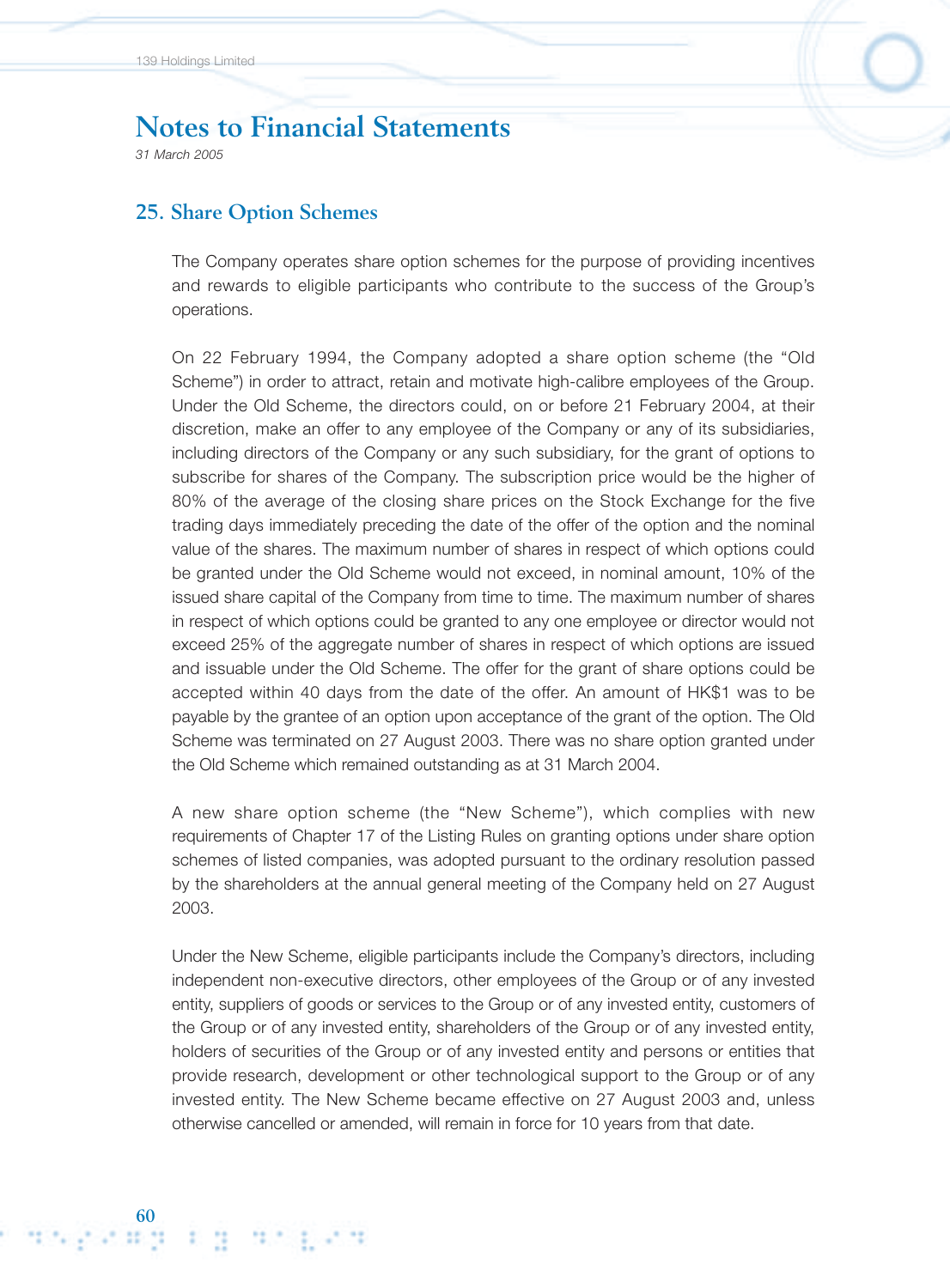*31 March 2005*

## **25. Share Option Schemes (continued)**

The maximum number of shares which may be issued upon exercise of all options granted and to be granted under the New Scheme is an amount equivalent to 10% of the shares of the Company in issue as at the date of approval of the New Scheme, i.e. 861,936,047 shares, unless approval for refreshing the 10% limit from the Company's shareholders has been obtained. The maximum number of shares issued and to be issued upon exercise of the share options granted to each eligible participant in the New Scheme (including exercised, cancelled and outstanding options) within any 12-month period, is limited to 1% of the shares of the Company in issue. Any further grant of share options in excess of this limit is subject to shareholders' approval in a general meeting.

Under the New Scheme, share options granted to a director, chief executive or substantial shareholder of the Company, or to any of their associates are subject to approval in advance by the independent non-executive directors. In addition, any grant of share options to a substantial shareholder or an independent non-executive director of the Company, or to any of their associates, which would result in the shares issued and to be issued upon exercise of all options already granted and to be granted (including options exercised, cancelled and outstanding) to such person in the 12-month period up to and including the date of such grant in excess of 0.1% of the shares of the Company in issue and with an aggregate value (based on the closing price of the Company's shares at the date of the grant) in excess of HK\$5,000,000 is subject to shareholders' approval in advance in a general meeting.

The offer of a grant of share options under the New Scheme may be accepted within 28 days from the date of the offer, upon payment of a nominal consideration of HK\$1 in total by the grantee. The exercise period of the share options granted is determined by the directors, save that such period shall not be more than 10 years from the date of adoption of the New Scheme subject to the provisions for early termination set out in the New Scheme. Unless otherwise determined by the directors at their sole discretion, there is no requirement of a minimum period for which an option must be held before it can be exercised.

The exercise price of the share options granted under the New Scheme is determined by the directors, but shall not be less than the highest of (i) the Stock Exchange closing price of the Company's shares on the date of the offer of the share options; (ii) the average Stock Exchange closing price of the Company's shares for the five trading days immediately preceding the date of the offer; and (iii) the nominal value of a share of the Company on the date of the offer.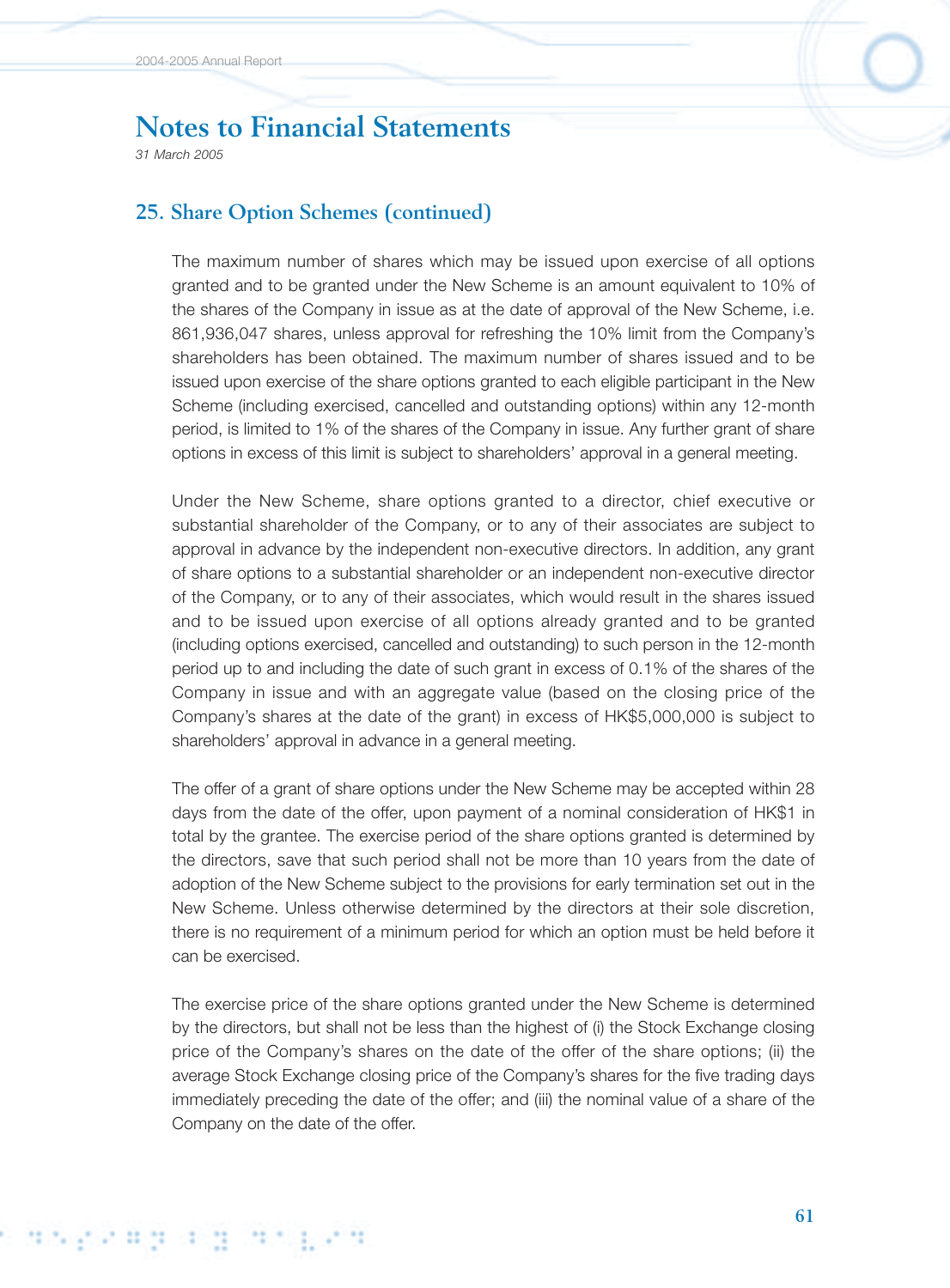*31 March 2005*

### **25. Share Option Schemes (continued)**

Share options do not confer rights on the holders to dividends or to vote at shareholders' meetings.

Since the date of adoption of the New Scheme, no options have been granted under the New Scheme.

The movements of the share options granted under the Old Scheme during the year ended 31 March 2004 are as follows:

|                                    | Number of share options |                              |                                        |                          |                                    |                                       |                                                    |                                                  |                                                                                  |
|------------------------------------|-------------------------|------------------------------|----------------------------------------|--------------------------|------------------------------------|---------------------------------------|----------------------------------------------------|--------------------------------------------------|----------------------------------------------------------------------------------|
| Name or category<br>of participant | At<br>1 April<br>2003   | Lapsed<br>during<br>the year | <b>Exercised</b><br>during<br>the year | At<br>31 March<br>2004   | Date of grant of<br>share options* | Exercise period of<br>share options   | Exercise<br>price of<br>share<br>options**<br>HK\$ | At grant<br>date of<br>options***<br><b>HK\$</b> | Price of Company's shares<br>At exercise<br>date of<br>options***<br><b>HK\$</b> |
| <b>Directors</b>                   |                         |                              |                                        |                          |                                    |                                       |                                                    |                                                  |                                                                                  |
| Mr. Chan Chun Tung,<br><b>John</b> | #2,400,000              | (2,400,000)                  |                                        | $\overline{\phantom{a}}$ | 29 September 1997                  | 27 March 2000 to<br>21 February 2004  | #0.1888                                            | 0.155                                            |                                                                                  |
| Mr. Wong Howard                    | 212,990,000             | $\qquad \qquad -$            | (212,990,000)                          | $\overline{\phantom{0}}$ | 17 August 2001                     | 21 August 2001 to<br>21 February 2004 | 0.0215                                             | 0.026                                            | 0.031                                                                            |
| Mr. Wong Yat Fai                   | 212,990,000             | $\bar{ }$                    | (212,990,000)                          | ÷,                       | 17 August 2001                     | 21 August 2001 to<br>21 February 2004 | 0.0215                                             | 0.026                                            | 0.031                                                                            |
| Mr. Wu Qing                        | 212,990,000             | $\overline{\phantom{a}}$     | (212,990,000)                          | ÷,                       | 17 August 2001                     | 21 August 2001 to<br>21 February 2004 | 0.0215                                             | 0.026                                            | 0.031                                                                            |
|                                    | 641,370,000             | (2,400,000)                  | (638, 970, 000)                        | -                        |                                    |                                       |                                                    |                                                  |                                                                                  |
| Other employees                    |                         |                              |                                        |                          |                                    |                                       |                                                    |                                                  |                                                                                  |
| In aggregate                       | 80,100,000              | (6,000,000)                  | (74, 100, 000)                         | $\overline{\phantom{0}}$ | 17 August 2001                     | 21 August 2001<br>to 21 February 2004 | 0.0215                                             | 0.026                                            | 0.031                                                                            |
|                                    | 721,470,000             | (8,400,000)                  | (713,070,000)                          |                          |                                    |                                       |                                                    |                                                  |                                                                                  |

There were no share options granted or cancelled during the year ended 31 March 2004.

- The vesting period of the share options was from the date of the grant until the commencement of the exercise period.
- The exercise price of the share options was subject to adjustment in the case of rights or bonus issues, or other similar changes in the Company's share capital.

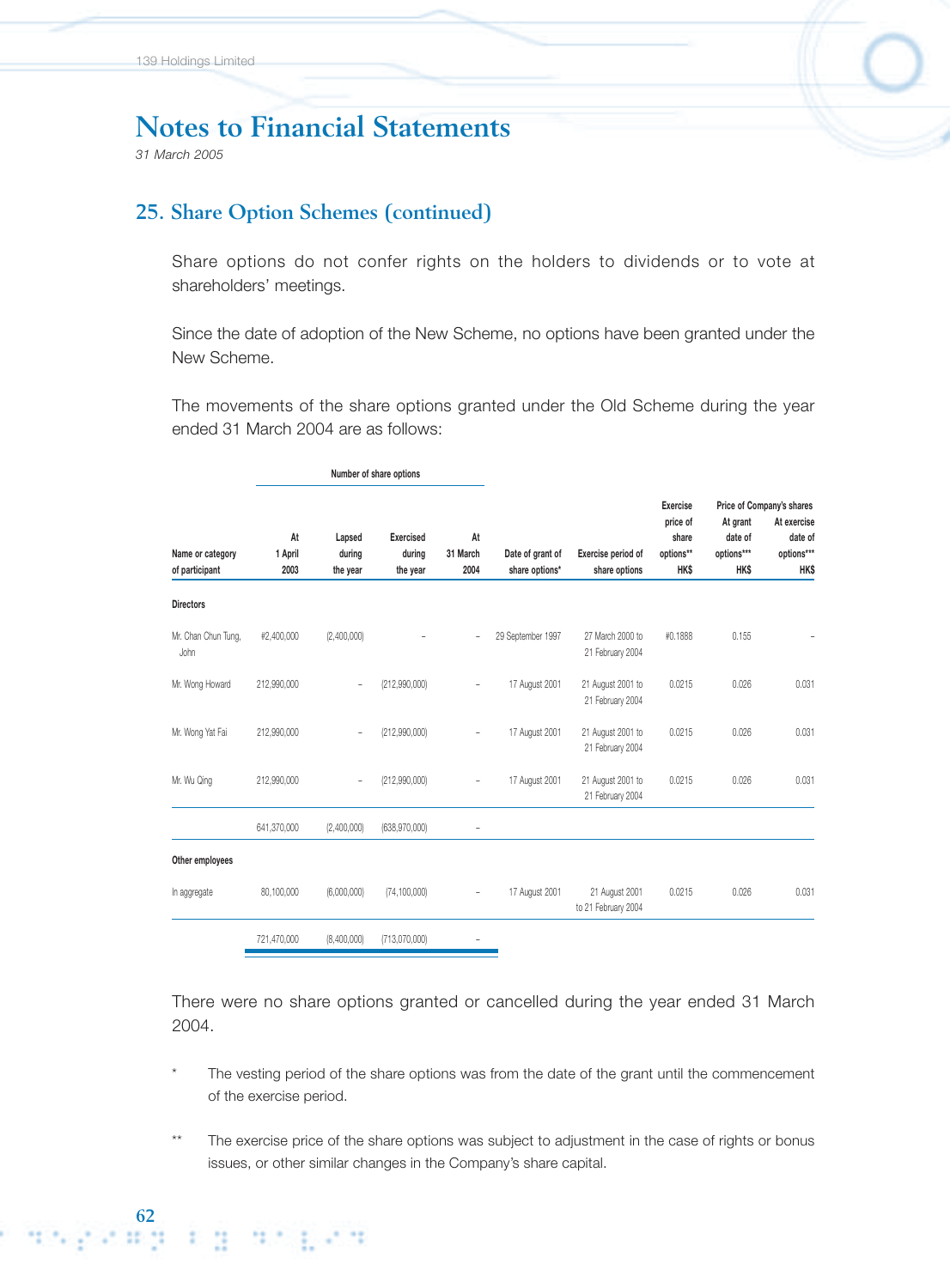*31 March 2005*

# **25. Share Option Schemes (continued)**

- The price of the Company's share disclosed regarding the grant of the share options was the Stock Exchange closing price on the trading day immediately prior to the date of the grant of the share options. The price of the Company's shares disclosed regarding the exercise of the share options was the weighted average of the Stock Exchange closing price of the shares immediately before the date on which the options were exercised.
- # The number of shares exercisable and the exercise price of the share options granted were adjusted following the rights issue of shares of the Company on 27 March 2000.

The 713,070,000 share options exercised during the year ended 31 March 2004 resulted in the issue of 713,070,000 additional ordinary shares of the Company for a total cash consideration of approximately HK\$15,331,000 (note 24).

### **26. Reserves**

#### **(a) Group**

The amounts of the Group's reserves and the movements therein for the current and prior years are presented in the consolidated statement of changes in equity on page 24 of the financial statements.

Certain amounts of goodwill arising on the acquisition of subsidiaries in prior years were eliminated against the consolidated reserves as explained in note 14 to the financial statements.

The contributed surplus of the Group arose as a result of the Group reorganisation on the listing of the Company's shares in 1994, and represents the difference between the nominal value of the shares of the former holding company of the Group prior to the Group reorganisation, over the nominal value of the share capital of the Company issued in exchange therefor.

In addition, pursuant to special and ordinary resolutions passed at the special general meeting held on 22 September 2000, the issued and fully paid share capital of the Company was reduced by HK\$448,992,000 through a reduction in the nominal value of the share capital of the Company. The credit arising as a result of the reduction of the share capital account of approximately HK\$448,992,000 was transferred to the contributed surplus account.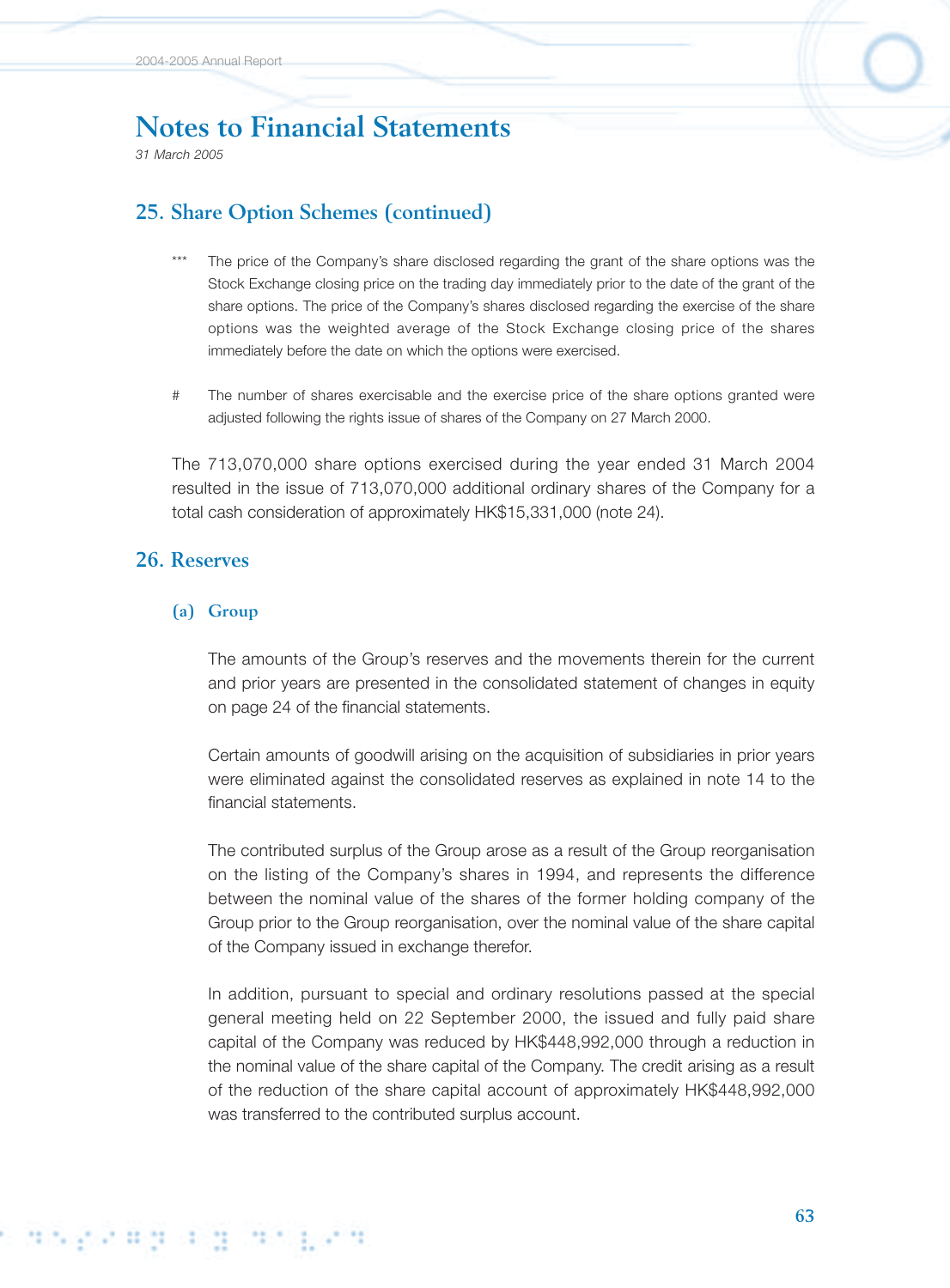*31 March 2005*

# **26. Reserves (continued)**

#### **(b) Company**

|                       | <b>Share</b> | Capital    |          |                                |           |  |
|-----------------------|--------------|------------|----------|--------------------------------|-----------|--|
|                       | premium      | redemption |          | <b>Contributed Accumulated</b> |           |  |
|                       | account      | reserve    | surplus  | <b>losses</b>                  | Total     |  |
|                       | HK\$'000     | HK\$'000   | HK\$'000 | HK\$'000                       | HK\$'000  |  |
| At 1 April 2003       | 259,399      | 556        | 492,681  | (631, 393)                     | 121,243   |  |
| Premium upon issue    |              |            |          |                                |           |  |
| of shares (note 24)   | 8,201        |            |          |                                | 8,201     |  |
| Net loss for the year |              |            |          | (35, 882)                      | (35, 882) |  |
| At 31 March 2004 and  |              |            |          |                                |           |  |
| at 1 April 2004       | 267,600      | 556        | 492,681  | (667, 275)                     | 93,562    |  |
| Premium upon issue of |              |            |          |                                |           |  |
| shares (note 24)      | 44,000       |            |          |                                | 44,000    |  |
| Share issue expenses  |              |            |          |                                |           |  |
| (note 24)             | (1,600)      |            |          |                                | (1,600)   |  |
| Net loss for the year |              |            |          | (4,994)                        | (4,994)   |  |
| At 31 March 2005      | 310,000      | 556        | 492,681  | (672, 269)                     | 130,968   |  |

#### *Note:*

The contributed surplus of the Company arose as a result of the Group reorganisation scheme referred to in (a) above and represents the excess of the then combined net assets of the subsidiaries acquired, over the nominal value of the share capital of the Company issued in exchange therefor.

In addition, the reduction in share capital described in (a) above also resulted in a credit of approximately HK\$448,992,000 being transferred to the Company's contributed surplus account.

िम ध<sub>ा</sub>रिमी के अन्य अन्य अन्य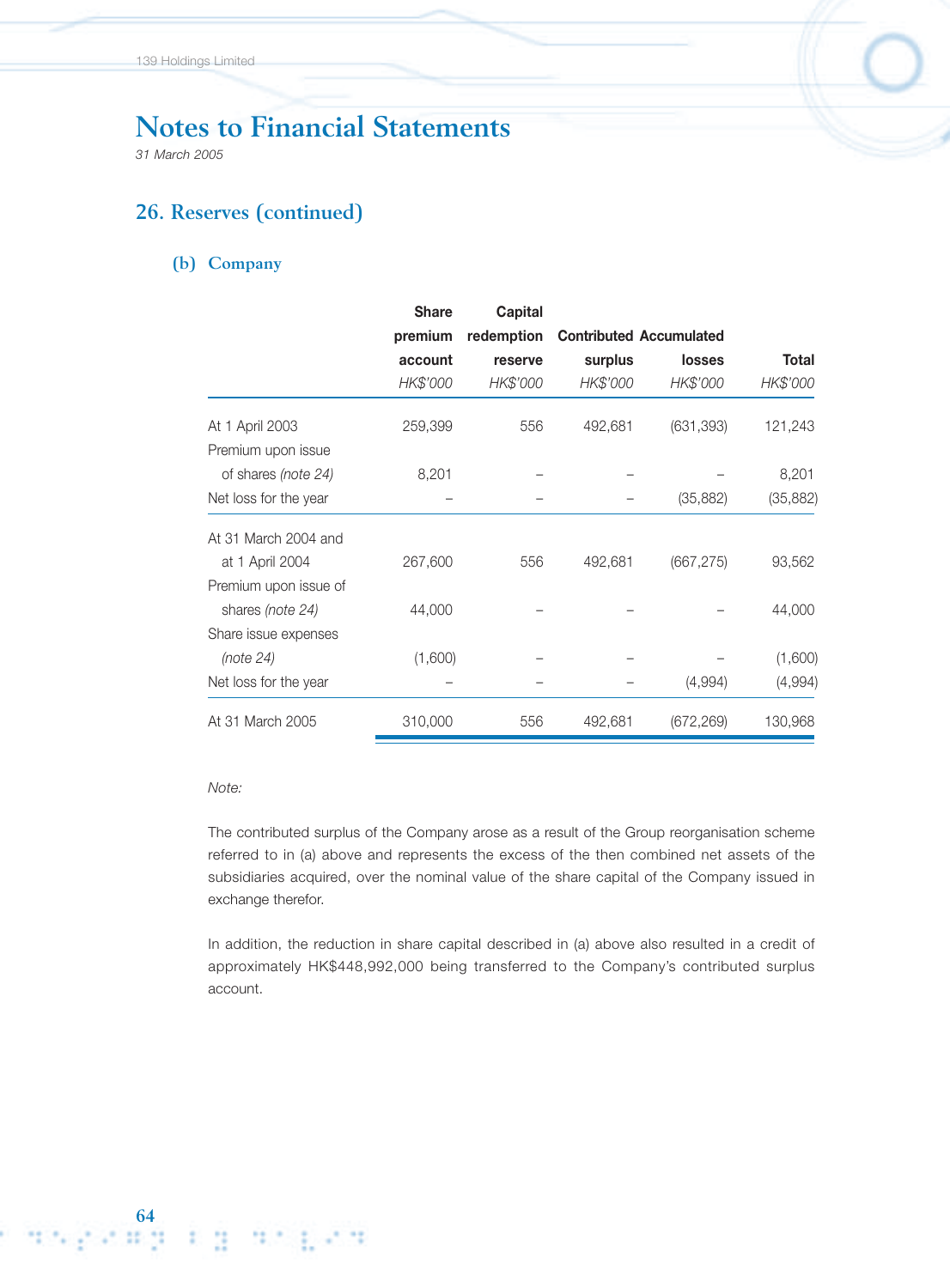*31 March 2005*

### **27. Operating Lease Arrangements**

The Group leases certain of its office properties under operating lease arrangements. Leases for properties are negotiated for terms of two years.

At 31 March 2005, the Group had total future minimum lease payments under noncancellable operating leases falling due as follows:

|                                         | Group           |          |
|-----------------------------------------|-----------------|----------|
|                                         | 2005            | 2004     |
|                                         | <b>HK\$'000</b> | HK\$'000 |
| Within one year                         | 873             | 1,440    |
| In the second to fifth years, inclusive | 689             | 142      |
|                                         | 1,562           | 1,582    |

In addition, the Group is required to pay an annual fee of HK\$57,000 in respect of the use of certain land in Mainland China for its car audio business up to 2006 with an annual increment of 5% commencing from 1993. The total future annual fee payable within one year and in the second to fifth years, inclusive, from the balance sheet date amounted to HK\$107,000 and HK\$65,000, respectively.

### **28. Commitments**

Apart from the operating lease commitment detailed in note 27 above, the Group and the Company did not have any significant commitments at 31 March 2005.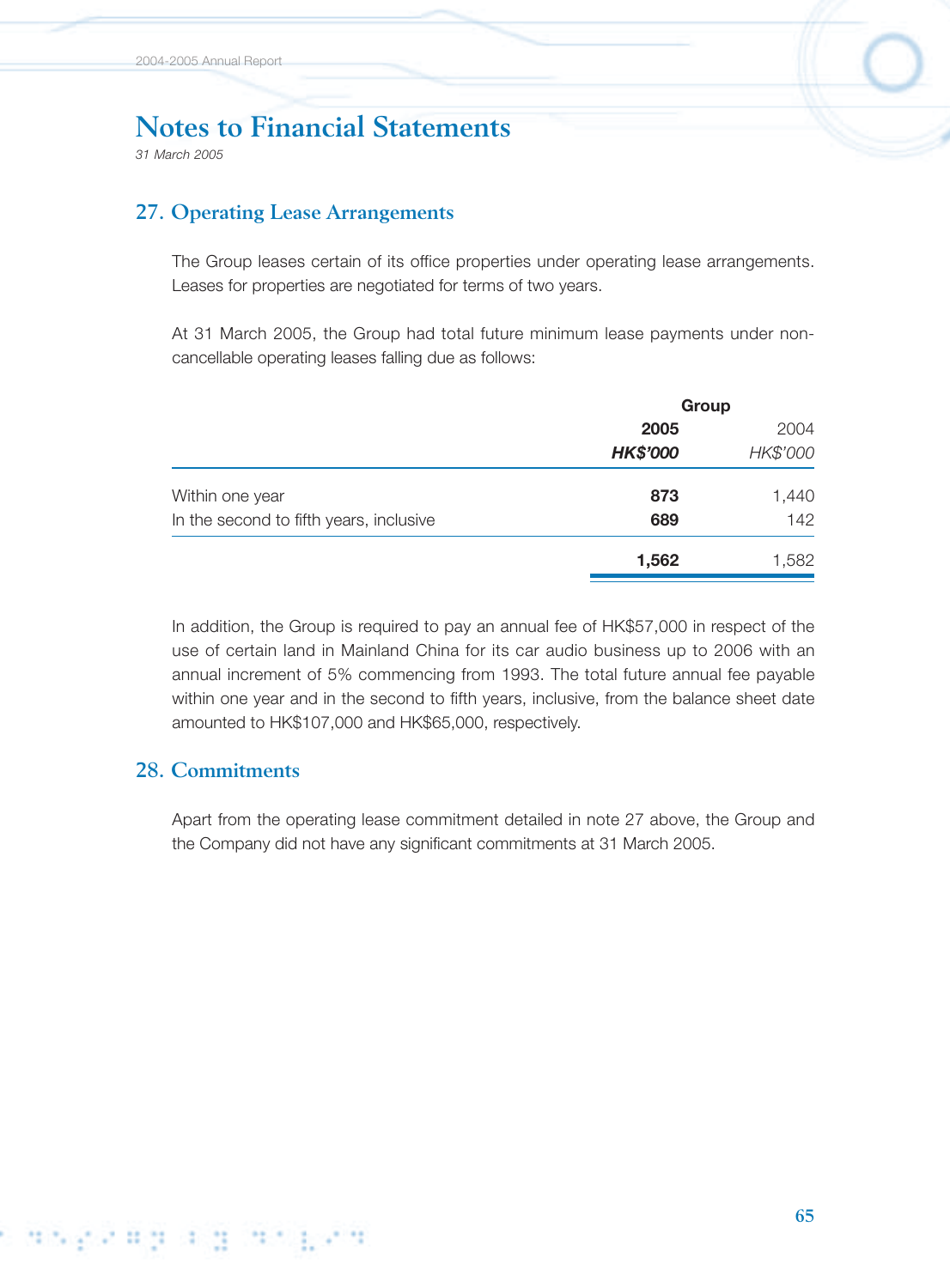*31 March 2005*

### **29. Contingent Liabilities**

At the balance sheet date, contingent liabilities not provided for in the financial statements were as follows:

|                                |                 | Group    |  |  |
|--------------------------------|-----------------|----------|--|--|
|                                | 2005            | 2004     |  |  |
|                                | <b>HK\$'000</b> | HK\$'000 |  |  |
| Bills discounted with recourse | $\equiv$        | 109      |  |  |

As at 31 March 2005 and 31 March 2004, the credit facilities granted to a subsidiary of the Company in respect of securities investment and trading subject to unlimited corporate guarantees provided by the Company were not utilised.

### **30. Related Party Transactions**

During the year ended 31 March 2004, the Company provided corporate guarantees to the extent of HK\$12,997,000 for banking facilities granted to Chaifa Investment Limited, a company which was disposed of by the Group during year ended 31 March 2003 and in which Mr. Chan Chun Tung, John, was a director, for nil consideration. The corporate guarantees were released during the year ended 31 March 2004.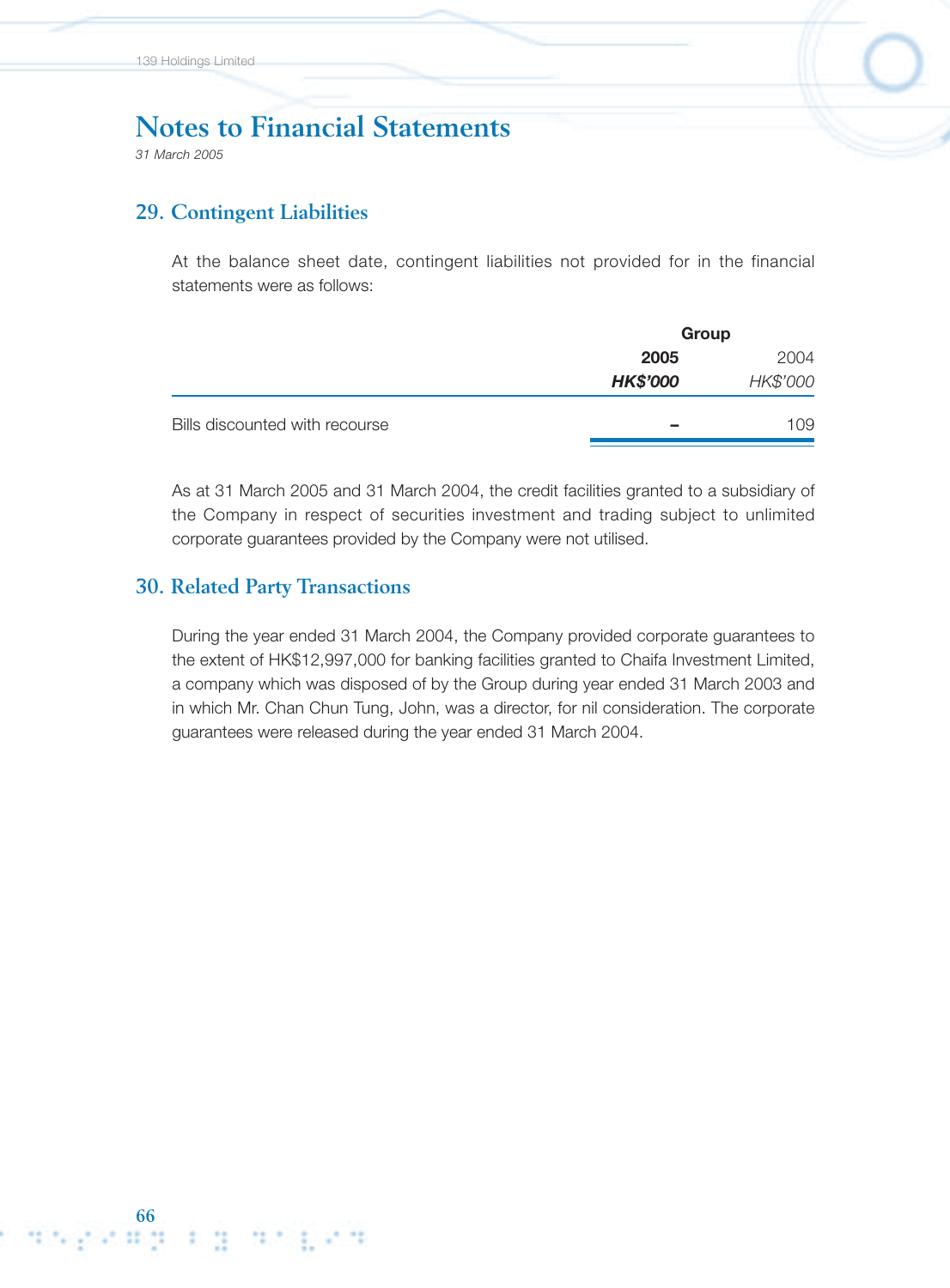*31 March 2005*

## **31. Post Balance Sheet Events**

(a) On 19 January 2005 and 2 February 2005, the Company, Walterford Company Limited, an indirect wholly–owned subsidiary of the Company incorporated in the British Virgin Islands, entered into a preliminary agreement and a sale and purchase agreement respectively, with China Travel Services (Hong Kong) Limited and Findco Enterprises Limited, subsidiaries of China Travel International Investment Hong Kong Limited ("CTII"), and CTII, in respect of the acquisition (the "Acquisition") of the entire interest in Fu Wa for a total consideration of HK\$500 million. The consideration was to be settled as to HK\$250 million in cash, of which a deposit of HK\$25 million was placed in an escrow amount as at 31 March 2005, and as to HK\$250 million by convertible notes to be issued by the Company in connection with the Acquisition. Further details of the Acquisition and the convertible notes were set out in the Company's circular dated 10 June 2005.

The principal activities of Fu Wa consist of property investment holdings and hotel operations in Macau, and the principal assets of Fu Wa comprise the Hotel Grandeur Macau.

A special meeting of the Company's shareholders was held on 27 June 2005 where the Acquisition was not approved by the shareholders by way of poll. Therefore, the Acquisition would not be completed.

(b) On 12 May 2005, the Group obtained a short term unsecured loan of HK\$30,000,000, repayable on or before 11 February 2006 with interest charged at the best lending rate quoted by the Hong Kong and Shanghai Banking Corporation Limited from time to time plus 3.5% per annum, from an authorised financial institute. On 20 May 2005, the Group obtained a long term unsecured loan of HK\$60,000,000, repayable on or before 31 July 2006 with interest charged at the best lending rate quoted by Liu Chong Hing Bank Limited from time to time plus 5% per annum, from another authorised financial institute. The above unsecured loans had been obtained for the purpose of financing the proposed Acquisition. The above unsecured loans had been fully repaid before the date of issue of these financial statements.